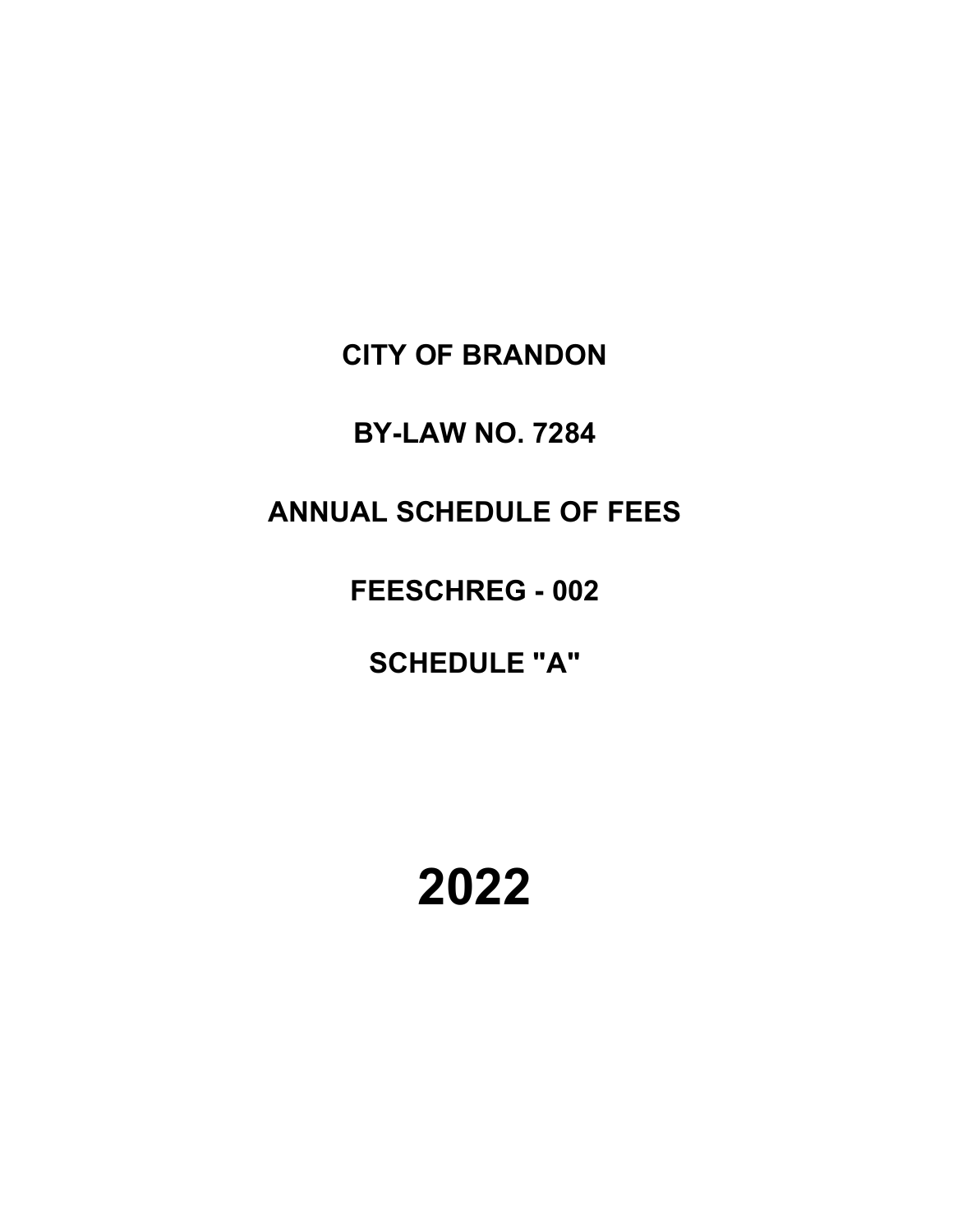#### **CITY OF BRANDON BY-LAW NO. 7284 ANNUAL SCHEDULE OF FEES - 2022 FEESCHREG - 002 INDEX SCHEDULE "A"**

| ALL FEES ARE SUBJECT TO APPLICABLE TAXES UNLESS OTHERWISE STATED                                                                                                                                                                              |                                                                          |
|-----------------------------------------------------------------------------------------------------------------------------------------------------------------------------------------------------------------------------------------------|--------------------------------------------------------------------------|
| <b>Sanitation</b>                                                                                                                                                                                                                             | Page                                                                     |
| Tipping Fees - Commercial, Non-Residential, Residential, Non Profit<br><b>Residential - Other Fees</b><br>Material Recycling - Commercial Fees<br>Permits - Hazardous Waste, Contaminated Soil<br>Solid Waste Containers<br><b>Other Fees</b> | 4<br>4<br>5<br>$\frac{5}{5}$<br>6                                        |
| <b>Public Works</b>                                                                                                                                                                                                                           |                                                                          |
| Service / Equipment Charges<br>Other Charges<br>Operator / Equipment Charges<br><b>Special Events</b><br>Street Signage / Installation<br>Parking & Parking Meters                                                                            | $\overline{7}$<br>$\boldsymbol{7}$<br>$\overline{7}$<br>8<br>$\bf8$<br>9 |
| <b>Rec Centre</b>                                                                                                                                                                                                                             |                                                                          |
| Golf Course - Green Fees, Season Passes<br>Cart Rentals / Cart Storage Fees<br><b>Trail Fees</b><br><b>Tennis Courts</b>                                                                                                                      | 10<br>11<br>11<br>11                                                     |
| <b>Parks and Recreation</b>                                                                                                                                                                                                                   |                                                                          |
| Kinsmen Pool<br><b>Recreation Programs</b><br>Dedication Program                                                                                                                                                                              | 12<br>12<br>12                                                           |
| <b>Sportsplex</b>                                                                                                                                                                                                                             |                                                                          |
| Pool<br>Arena<br>Racquetball<br>Camps - Daily/Weekly<br>Memberships<br>Dry Floor Rentals<br>Track<br>Miscellaneous                                                                                                                            | 13<br>14<br>14<br>14<br>15<br>15<br>15<br>15                             |
| <b>Cemetery</b>                                                                                                                                                                                                                               |                                                                          |
| Plots<br>Interments & Interment Surcharges<br>Miscellaneous                                                                                                                                                                                   | 16<br>16<br>16                                                           |
| <b>Transit</b>                                                                                                                                                                                                                                |                                                                          |
| Smart Media<br><b>Transit &amp; Access Transit</b><br>Charters                                                                                                                                                                                | 17<br>17<br>17                                                           |
| Airport                                                                                                                                                                                                                                       | 18                                                                       |
| <b>Development Services</b>                                                                                                                                                                                                                   |                                                                          |
| <b>Construction Permits, Deposits &amp; Fees</b><br>Waste Disposal Permits & Fees<br><b>Other Fees</b><br><b>Materials Testing</b>                                                                                                            | 19<br>19<br>19<br>20                                                     |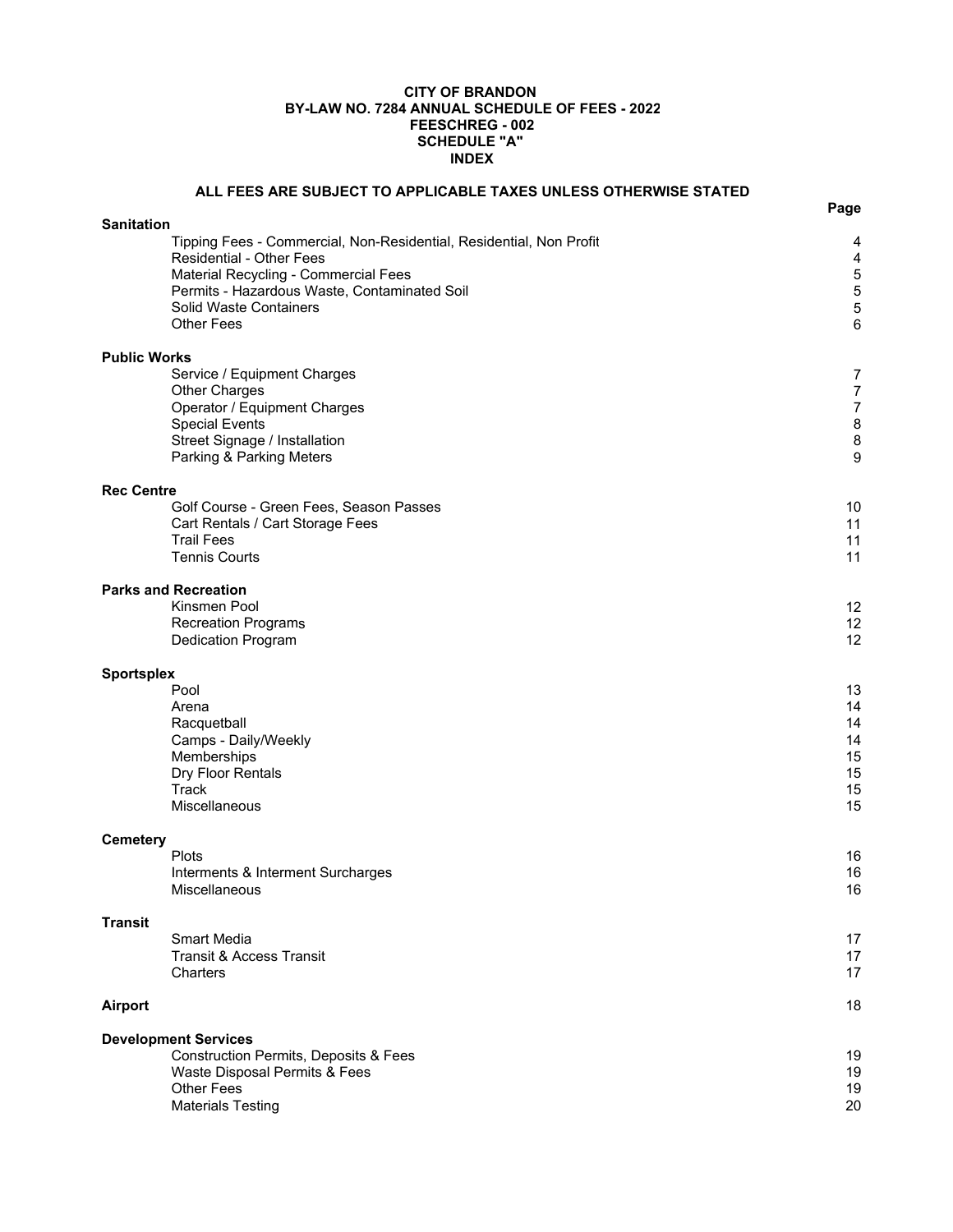#### **FEESCHREG - 002 INDEX CITY OF BRANDON BY-LAW NO. 7284 ANNUAL SCHEDULE OF FEES - 2022 SCHEDULE "A"**

|                         | ALL FEES ARE SUBJECT TO APPLICABLE TAXES UNLESS OTHERWISE STATED                                                                               | Page           |
|-------------------------|------------------------------------------------------------------------------------------------------------------------------------------------|----------------|
|                         |                                                                                                                                                |                |
|                         | <b>Property Administration</b>                                                                                                                 | 21             |
|                         | <b>Land Development Administration</b>                                                                                                         | 21             |
| <b>Building Safety</b>  | <b>Building &amp; Plumbing Permits</b><br>Vacant & Derelict Buildings                                                                          | 22<br>23       |
|                         | Demolition or Removal Permits<br>Miscellaneous                                                                                                 | 23<br>23       |
| Planning                |                                                                                                                                                | 24             |
|                         | <b>Planning Fees</b><br><b>Administration &amp; Miscellaneous Fees</b>                                                                         | 25             |
|                         | <b>Development Charges</b><br>Established & Emerging Growth Areas                                                                              | 26             |
| <b>Police</b>           | Service & Animal Impound Fees                                                                                                                  | 27             |
| <b>Fire</b>             |                                                                                                                                                |                |
|                         | Inspections<br><b>Emergency Response Services</b><br>Miscellaneous                                                                             | 28<br>28<br>28 |
| Ambulance               |                                                                                                                                                |                |
|                         | <b>Ambulance Services</b><br><b>Special Events</b>                                                                                             | 29<br>29       |
| E-911                   | <b>Service Fees</b>                                                                                                                            | 30             |
| <b>Finance</b>          |                                                                                                                                                | 31             |
|                         | Innovation, Technology & Communication                                                                                                         | 32             |
|                         | <b>Legislative Services - By-Law</b>                                                                                                           |                |
|                         | <b>Taxi Business Fees</b><br><b>By-Law Fees</b>                                                                                                | 33<br>33       |
|                         | <b>Business Licenses</b>                                                                                                                       | 34             |
|                         | <b>Animal Licensing Fees</b>                                                                                                                   | 35             |
|                         | <b>Legislative Services - Clerks</b>                                                                                                           |                |
|                         | <b>Marriage Services</b><br>Document Certification, Notarization                                                                               | 36<br>36       |
|                         | Freedom of Information & Protection of Privacy Applications                                                                                    | 36             |
|                         | <b>Board of Revision</b>                                                                                                                       | 36             |
| <b>Facility Rentals</b> |                                                                                                                                                |                |
|                         | Cultural Resource Centre (638 Princess Avenue)<br>Youth Centre (638 Princess Avenue)<br>Civic Administration Building Foyer (410 - 9th Street) | 37<br>37<br>38 |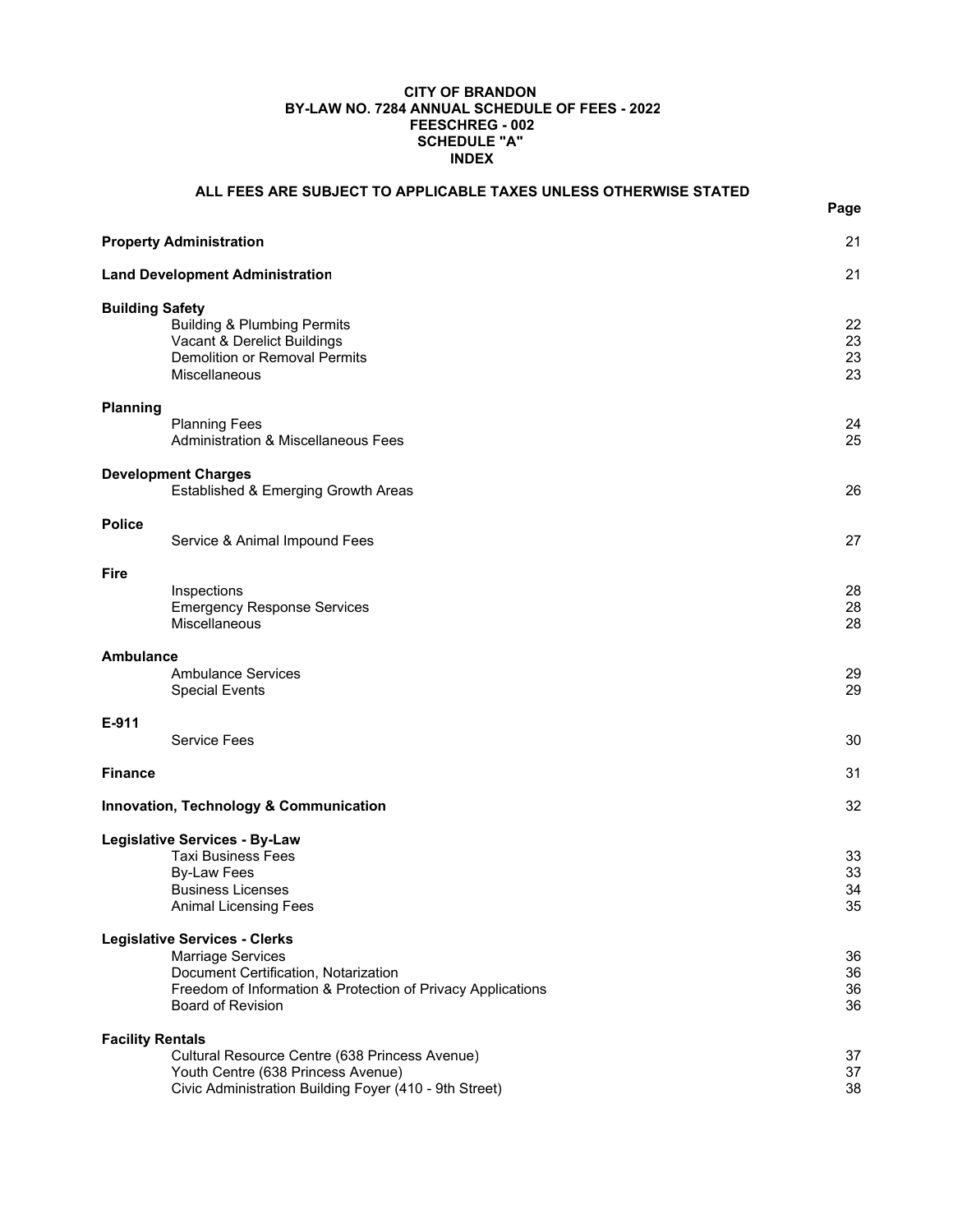#### **CITY OF BRANDON SANITATION**

|                |                                                                                                                                                                                 | 2021   | 2022   |
|----------------|---------------------------------------------------------------------------------------------------------------------------------------------------------------------------------|--------|--------|
|                | <b>COMMERCIAL TIPPING FEES</b>                                                                                                                                                  |        |        |
| (A)            | WRARS (Waste Reduction & Recycling Support) - Environmental Surcharge                                                                                                           | 10.00  | 10.00  |
|                | Commercial/Residential refuse per tonne, calculated to the nearest kg per load on material<br>going to tipping face of active cell (minimum charge 1/2 tonne)                   |        |        |
| (B)            | Closure/Post Closure Levy per tonne, calculated to the nearest kg per load on material going<br>to tipping face of active cell (minimum charge 1/2 tonne)                       | 4.00   | 5.00   |
| (C)            | Commercial refuse per tonne, calculated to the nearest kg (minimum charge 1/2 tonne) -<br>subject to WRARS & Closure/Post Closure Levy                                          | 75.00  | 76.00  |
| (D)            | Commercial refuse with contamination >5% by volume of load per tonne, calculated to the<br>nearest kg (minimum charge 1/2 tonne) - subject to WRARS & Closure/Post Closure Levy | 150.00 | 152.00 |
| (E)            | Manure per tonne, calculated to the nearest kg (minimum charge 1/2 tonne)                                                                                                       | 27.50  | 27.50  |
| (F)            | Industrial fill material per tonne, calculated to the nearest kg (minimum charge 1/2 tonne)                                                                                     | 10.00  | 10.00  |
| (G)            | Industrial fill material per tonne, pieces > 1 cubic foot, calculated to the nearest kg >1/2 tonne<br>(not subject to WRARS & Closure/Post Closure Levy)                        | 75.00  | 75.00  |
| (H)            | Freon Depleting Devices (Commercial) Fridge, Freezer, Dehumidifier (Per unit)                                                                                                   | 50.00  | 50.00  |
| (1)            | Contamination of areas at landfill site cleaning fee (flat rate)                                                                                                                | 106.00 | 110.00 |
| $(\mathsf{U})$ | Commercial organic material per tonne, calculated to the nearest kg<br>(minimum charge 1/2 tonne)                                                                               | 27.80  | 27.80  |
| (K)            | Commercial organic material with contamination >5% by volume of load calculated to the<br>nearest kg (minimum charge 1/2 tonne)                                                 | 78.00  | 78.00  |
| (L)            | Sludge per tonne, calculated to the nearest kg (minimum charge 1/2 tonne) - subject to<br><b>WRARS &amp; Closure/Post Closure Levy</b>                                          | 10.15  | 10.50  |
| (M)            | Commercial Wood or Tree Waste per tonne, calculated to the nearest kg per load (minimum<br>charge 1/2 tonne)                                                                    | 30.90  | 30.90  |
|                | <b>NON-RESIDENT TIPPING FEES</b>                                                                                                                                                |        |        |
| (A)            | Entrance Fee - Non-Resident Customers entering landfill (flat fee) Added to all loads<br>excluding HHW, E-waste & Eco-Centre materials                                          | 10.00  | 10.00  |
| (B)            | Refuse per tonne, calculated to the nearest kg (minimum charge 1/2 tonne) - subject to<br><b>WRARS &amp; Closure/Post Closure Levy</b>                                          | 86.00  | 88.50  |
| (C)            | Refuse with contamination >5% by volume of load per tonne, calculated to the nearest kg<br>(minimum charge 1/2 tonne) - subject to WRARS & Closure/Post Closure Levy            | 172.00 | N/A    |
| (D)            | Refuse with contamination >5% by volume of load per tonne, calculated to the nearest kg<br>(minimum charge 1 tonne) - subject to WRARS & Closure/Post Closure Levy              |        | 177.00 |
| (E)            | Freon Depleting Devices - Fridge, Freezer, Dehumidifier (Per unit)                                                                                                              | 50.00  | 50.00  |
|                | RESIDENTIAL TIPPING FEES PER LOAD AND OTHER APPLICABLE FEES                                                                                                                     |        |        |
| (A)            | <b>Refuse/Entrance Fees</b>                                                                                                                                                     |        |        |
|                | Refuse Up to 250 kilograms                                                                                                                                                      | 5.00   | 5.00   |
| (B)            | Refuse per tonne $> 250 \< 500$ kilograms, calculated to the nearest kg, subject to WRARS<br>& Post Closure Levy                                                                | 20.00  | 20.00  |
| (C)            | Bin exchange fee (per cart)                                                                                                                                                     | 26.00  | 26.00  |
| (D)            | Missed pick-ups per cart (residential)                                                                                                                                          | 33.00  | 33.00  |
| (E)            | Freon Depleting Devices - Fridge, Freezer, Dehumidifier (Per unit)                                                                                                              | 10.00  | 10.00  |
| (F)            | Wood or tree waste entrance fee                                                                                                                                                 | 5.00   | 5.00   |
| (G)            | Concrete entrance fee                                                                                                                                                           |        | 5.00   |
|                | <b>NON PROFIT TIPPING FEES</b>                                                                                                                                                  |        |        |
| (A)            | Refuse per tonne, calculated to the nearest kg (minimum charge 1/2 tonne) - subject to<br><b>WRARS &amp; Closure/Post Closure Levy</b>                                          |        | 38.50  |
|                |                                                                                                                                                                                 |        |        |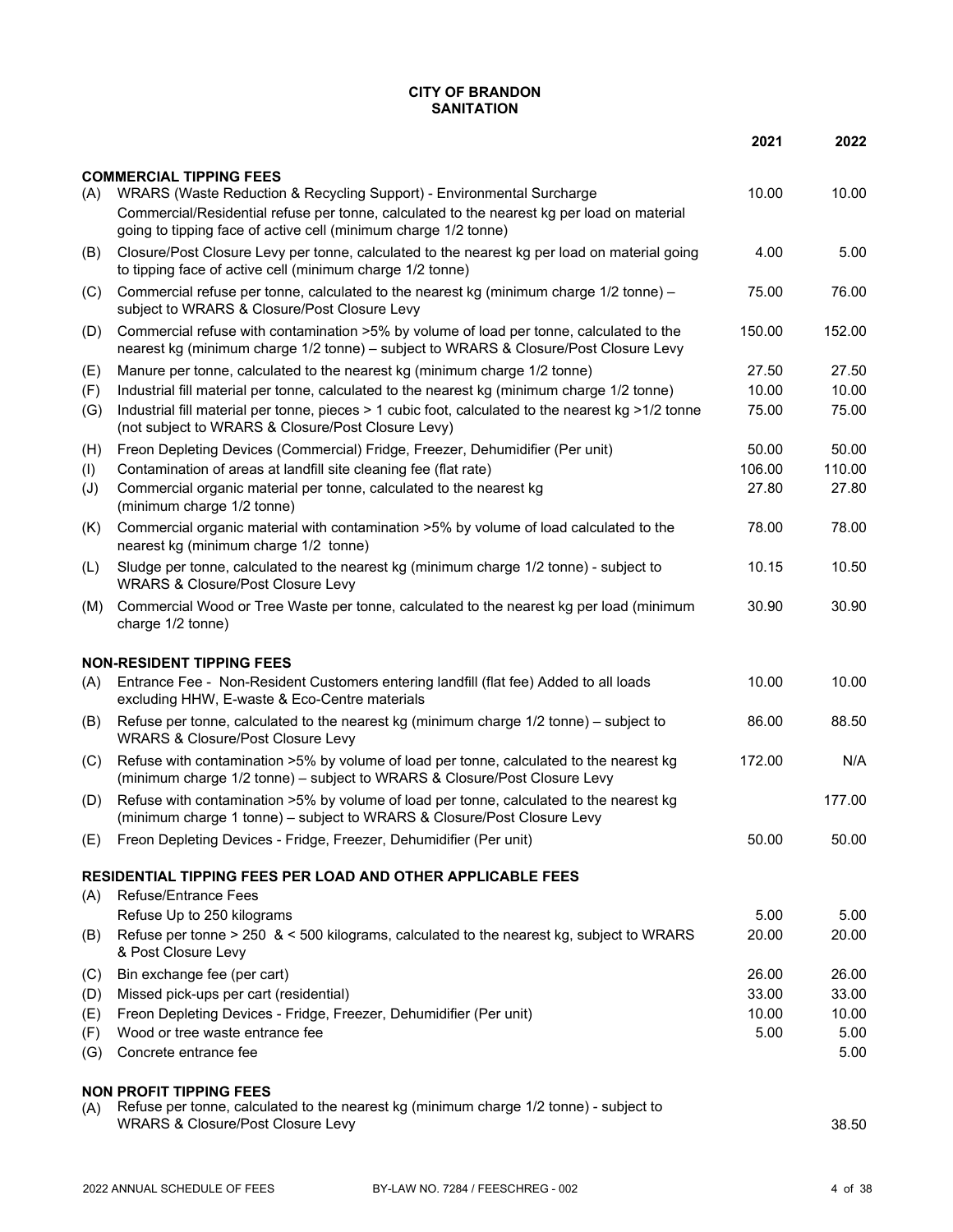#### **CITY OF BRANDON SANITATION**

|                                                                                                                                 | 2021   | 2022   |
|---------------------------------------------------------------------------------------------------------------------------------|--------|--------|
| <b>MATERIAL RECYCLING - COMMERCIAL FEES</b>                                                                                     |        |        |
| Per tonne calculated to the nearest kilogram                                                                                    |        |        |
| (A) Cardboard (Load contains > 50% cardboard) (No Contamination) (Minimum charge 1/4 tonne)                                     | 50.00  | 50.00  |
| Cardboard (No Contamination) (Material brought in from outside of City limits) (Minimum charge                                  | 100.00 | 100.00 |
| $1/4$ tonne)                                                                                                                    |        |        |
| Cardboard (Contamination > 15% Recyclables) (Minimum charge 1/4 tonne)                                                          | 75.00  | 75.00  |
| Cardboard (Contamination > 15% Recyclables) (Material brought in from outside of City limits)                                   | 125.00 | 125.00 |
| (Minimum charge 1/4 tonne)                                                                                                      |        |        |
| Cardboard (Contamination > 5% Residue) - subject to WRARS & Closure/Post                                                        | 162.50 | 162.50 |
| Closure Levy (Minimum charge 1/4 tonne)                                                                                         |        |        |
| (B) Mixed Recycling (No Contamination) (Minimum charge 1/4 tonne)                                                               | 75.00  | 75.00  |
| Mixed Recycling (No Contamination) (Material brought in from outside of City limits) (Minimum                                   | 100.00 | 100.00 |
| charge 1/4 tonne)                                                                                                               |        |        |
| Mixed Recycling (Contamination > 5% Residue) – subject to WRARS &                                                               | 162.50 | 162.50 |
| Closure/Post Closure Levy (Minimum charge 1/4 tonne)                                                                            |        |        |
| (C) Shredded Paper (No Contamination)                                                                                           | 75.00  | 75.00  |
| Shredded Paper (No Contamination) (Material brought in from outside of City limits)                                             | 100.00 | 100.00 |
| Shredded Paper (Contamination > 5% Residue) - subject to WRARS &                                                                | 162.50 | 162.50 |
| Closure/Post Closure Levy                                                                                                       |        |        |
| (D) Unloading fee for material entering MRF per tonne, includes labour and equipment                                            | 31.50  | 31.50  |
| (E) Handling fee for material entering MRF, per staff/hour or portion thereof                                                   | 27.50  | 28.00  |
| (Minimum charge 1 hour)                                                                                                         |        |        |
| PERMIT FOR DISPOSAL OF HAZARDOUS WASTE OR CONTAMINATED SOIL                                                                     |        |        |
| (A) Daily permit fee for refuse generated within City limits                                                                    | 234.00 | 240.00 |
| (B) Daily permit fee for refuse generated outside of City limits                                                                | 313.00 | 322.00 |
| (C) Contaminated soil disposal per tonne to the nearest kilogram                                                                | 50.00  | 52.00  |
| (D) Hazardous Waste disposal per tonne to the nearest kilogram (Asbestos)                                                       | 75.00  | 75.00  |
|                                                                                                                                 |        |        |
| <b>SOLID WASTE CONTAINERS</b> (Applicable to new housing construction and replacements)                                         |        |        |
| (A) Single Family Dwelling (Includes Condominiums & Mobile Homes)                                                               |        |        |
| Refuse, Recycling or Green Cart Replacement (per unit)                                                                          | 159.00 | 163.00 |
| Refuse and Recycling (Container Package)                                                                                        | 318.00 | 326.00 |
| (B) Multiple Family Dwelling                                                                                                    | 318.00 | 326.00 |
| Up to 3 dwelling units - 1 Refuse & 1 Recycling (Container Package)<br>4 - 6 units - 2 Refuse & 2 Recycling (Container Package) | 636.00 | 652.00 |
|                                                                                                                                 |        |        |
| <b>SOLID WASTE CONTAINER RENTALS</b>                                                                                            |        |        |
| *** Items (B) & (C) Not applicable to Not-For-Profit Community Organizations                                                    |        |        |
| (A) Refundable Deposit (providing containers returned in same condition)                                                        |        |        |
| Up to 10 Containers                                                                                                             | 50.00  | 50.00  |
| 11 - 20 Containers                                                                                                              | 100.00 | 100.00 |
| 21 or more Containers (Per Container)                                                                                           | 5.00   | 5.00   |
| (B) Container Rental for Special Events (Delivery to & pick up from site/Per container)                                         | 10.30  | 10.30  |
| (C) Pick up and disposal of collected refuse (Per pick up/Per container)                                                        | 10.30  | 10.30  |
| (D) Replacement of Container if Damaged or Not Returned (each)                                                                  | 159.00 | 163.00 |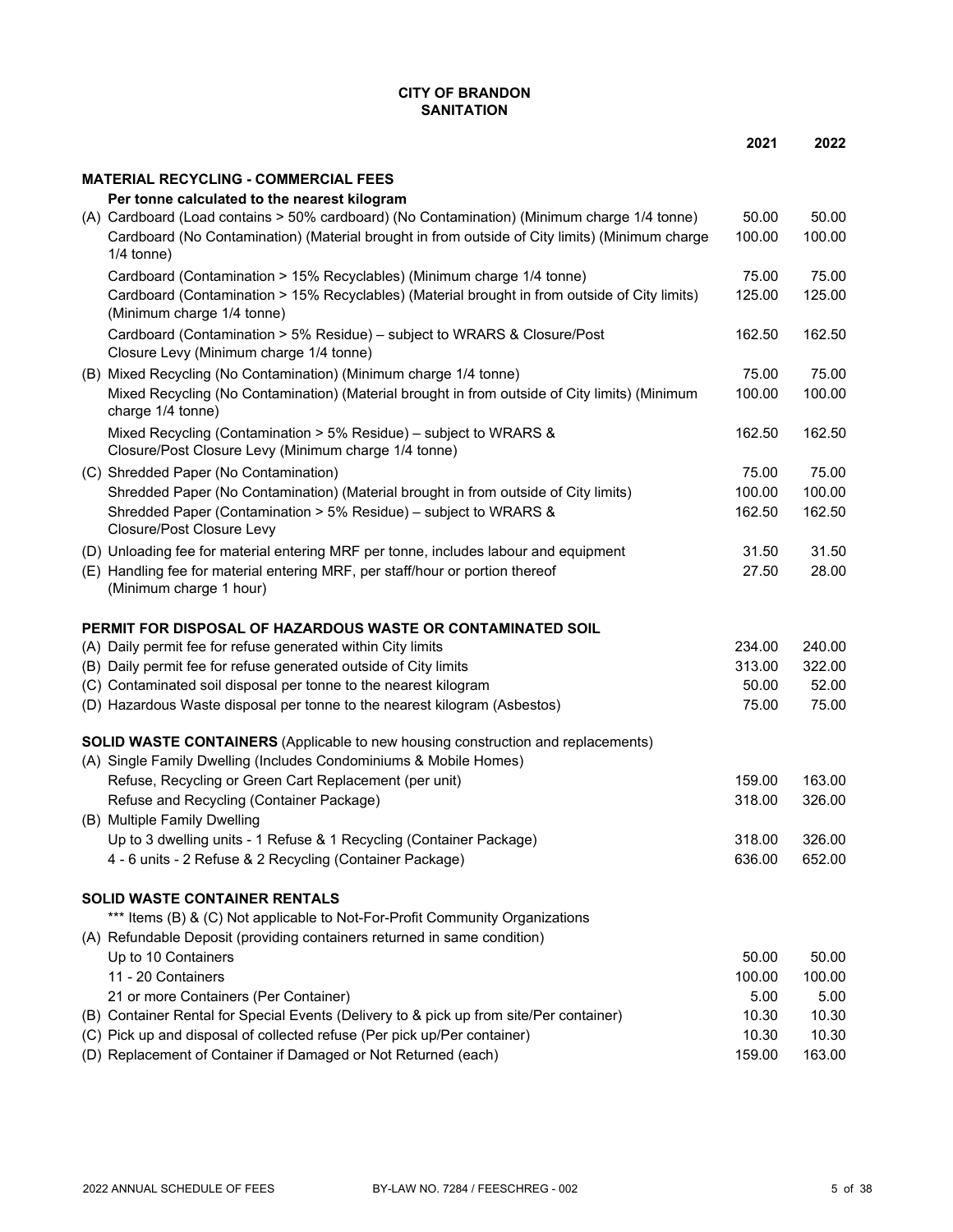# **CITY OF BRANDON SANITATION**

|                                                                               | 2021   | 2022   |
|-------------------------------------------------------------------------------|--------|--------|
| <b>BULK ITEM PICKUP FEES (Within City Limits)</b>                             |        |        |
| Per pick up (stickered items)                                                 | 15.00  | 15.00  |
| Freon Depleting Devices - Fridge, Freezer, Dehumidifier (Per unit)            | 25.00  | 25.00  |
| <b>COMMERCIAL REFUSE COLLECTION FEES</b>                                      |        |        |
| Per pick up / per container                                                   | 10.70  | 11.00  |
| <b>SCALE OUT OF SERVICE - FLAT FEE</b>                                        |        |        |
| <b>Commercial Refuse</b>                                                      |        |        |
| Per 1/2 Ton Truck                                                             | 44.50  | 45.50  |
| Per Three Ton Truck                                                           | 133.50 | 136.50 |
| Per Roll Off Truck                                                            | 225.00 | 230.00 |
| Per Packer (25 yards)                                                         | 300.00 | 306.75 |
| Per Packer (40 yards)                                                         | 400.00 | 409.00 |
| <b>Commercial Recycling</b>                                                   |        |        |
| Per 1/2 Ton Truck                                                             | 15.00  | 15.50  |
| Per Three Ton Truck                                                           | 44.50  | 45.50  |
| Per Roll Off Truck                                                            | 75.00  | 76.75  |
| Per Packer (25 yards)                                                         | 100.00 | 102.25 |
| Per Packer (40 yards)                                                         | 150.00 | 153.50 |
| <b>MISCELLANEOUS</b>                                                          |        |        |
| Soil Amendment per tonne calculated to the nearest kg                         | 26.75  | 27.50  |
| - Minimum charge 200 kilograms                                                |        |        |
| Wood Chips per tonne, calculated to the nearest kg                            | 26.75  | 27.50  |
| - Minimum charge 200 kilograms                                                |        |        |
| Loading fee of materials at landfill per hour, includes labour and equipment  | 62.00  | 63.00  |
| <b>Scaling Vehicles</b>                                                       | 50.00  | 50.00  |
| Document Reproduction - Per Item                                              | 5.00   | 5.00   |
| Services Administration Fee - Includes but not limited to Vehicle Inspections | 30.00  | 30.00  |
| Site Preparation for special waste requests                                   | 62.00  | 62.00  |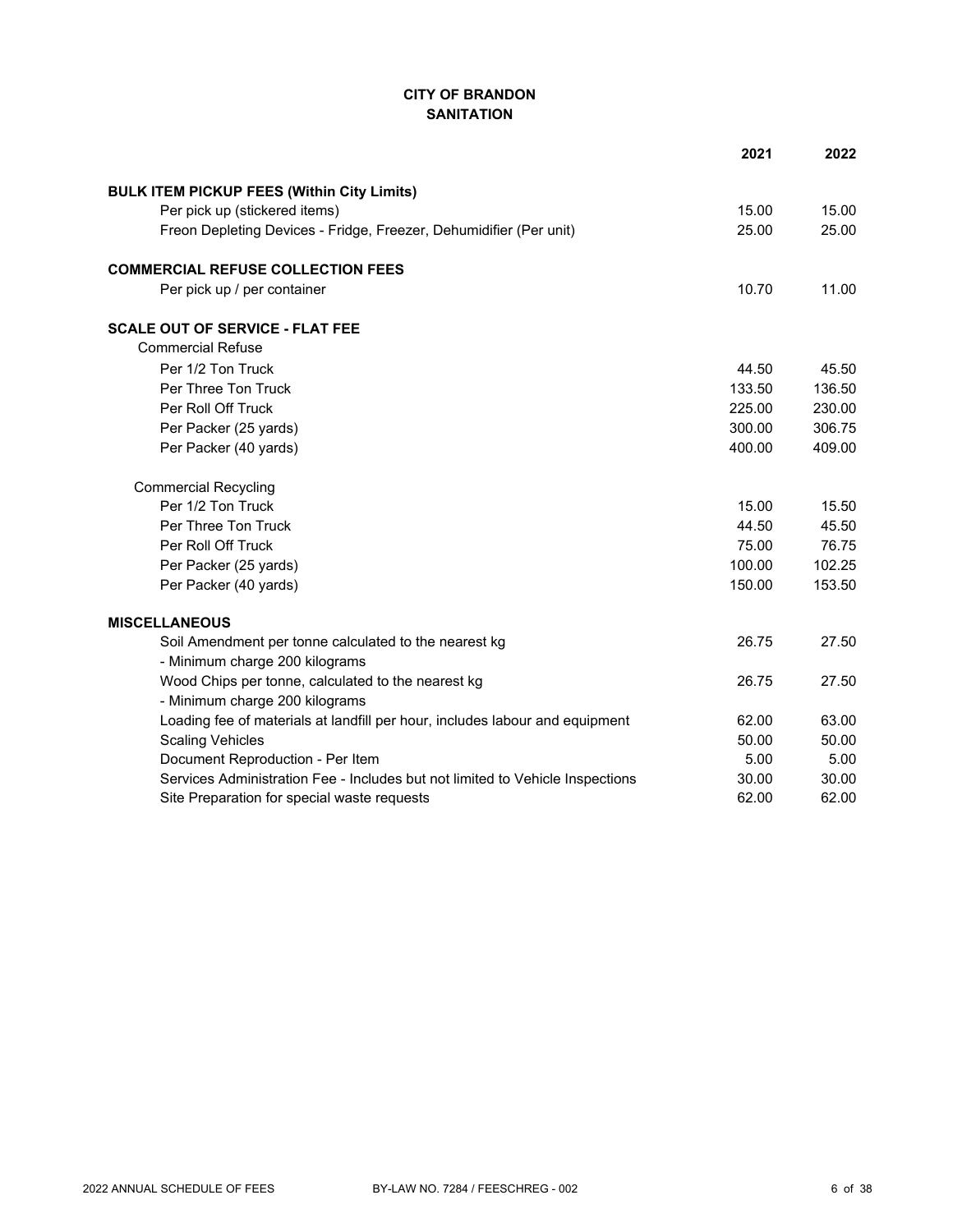#### **CITY OF BRANDON PUBLIC WORKS**

|                                                                                     | 2021   | 2022              |
|-------------------------------------------------------------------------------------|--------|-------------------|
| <b>SERVICE / EQUIPMENT CHARGES - Regular Hours</b>                                  |        |                   |
| One Hour Minimum (per hour or portion thereof)                                      |        |                   |
| Large TV Unit                                                                       | 322.00 | 329.00            |
| Small TV Unit - Homeowners & Contractors                                            | 270.00 | 276.00            |
| Flushing Sewer Lines, Storm Sewers, Catch Basins, Water Mains                       | 245.00 | 250.00            |
| Thawing Sewer Lines, Storm Sewers, Catch Basins, Water Services                     | 193.00 | 197.00            |
| Thawing Water Services with Hot Water Machine                                       | 193.00 | 197.00            |
| Thawing Water Services with Electrical Resistance                                   | 385.00 | 393.00            |
| Soft Expose Utility Lines                                                           | 286.00 | 292.00            |
| Trace Sewer / Water Services                                                        | 130.00 | 133.00            |
| Hydrant Repairs (plus parts)/Operation of Hydrant for Flow Testing                  | 223.00 | 228.00            |
| Two Hour Minimum (per hour or portion thereof)                                      |        |                   |
| Large Tapping Machine                                                               | 629.00 | 643.00            |
| <b>Small Tapping Machine</b>                                                        | 223.00 | 228.00            |
| SERVICE / EQUIPMENT CHARGES - After hours/weekend/holiday call out                  |        |                   |
| Three Hour Minimum (per hour or portion thereof)                                    |        |                   |
| Flushing Sewer Lines, Storm Sewers, Catch Basins, Water Mains                       |        | 1,103.00 1,125.00 |
| Thawing Sewer Lines, Storm Sewers, Catch Basins, Water Services                     | 869.00 | 887.00            |
| Thawing Water Services with Hot Water Machine                                       | 869.00 | 887.00            |
| Thawing Water Services with Electrical Resistance                                   |        | 1,155.00 1,179.00 |
| Soft Expose Utility Lines                                                           | 858.00 | 876.00            |
| <b>Trace Sewer / Water Services</b>                                                 | 390.00 | 399.00            |
| Hydrant Repairs (plus parts)/Operation of Hydrant for Flow Testing                  | 671.00 | 684.00            |
| Large Tapping Machine                                                               |        | 1,415.00 1,446.00 |
| <b>OTHER CHARGES</b>                                                                |        |                   |
| Temporary Hydrant Meter Box Lost Keys                                               | 42.00  | 43.00             |
| Repairs to Damaged Infrastructure (per hour) Plus Materials                         | 630.00 | 644.00            |
| Turning On & Off of Water Main (Regular Hours)                                      | 204.00 | 208.00            |
| Turning On & Off of Water Main (After hours/weekend/holiday call out)               | 459.00 | 469.00            |
| <b>SERVICE / EQUIPMENT CHARGES (Includes Operator)</b>                              |        |                   |
| During Regular Working Hours - Per hour or portion thereof - 1 hour minimum         |        |                   |
| High Hoe and Low Bed (Includes attachments)                                         | 260.00 | 266.00            |
| During Regular Working Hours - Per hour or portion thereof - 2 hour minimum         |        |                   |
| Street Sweeper - 3 or 4 Wheel Sweeper                                               | 286.00 | 292.00            |
| Trackless Unit (Includes attachments)                                               | 182.00 | 186.00            |
| Hook Truck (Includes various attachments)                                           | 99.00  | 101.00            |
| <b>Tandem Truck</b>                                                                 | 109.00 | 111.00            |
| Loader                                                                              | 124.00 | 127.00            |
| Grader                                                                              | 199.00 | 203.00            |
| After hours/weekend/holiday call out - Per hour or portion thereof - 3 hour minimum |        |                   |
| Street Sweeper - 3 or 4 Wheel Sweeper                                               | 572.00 | 584.00            |
| Trackless Unit (Includes attachments)                                               | 364.00 | 372.00            |
| Hook Truck (Includes various attachments)                                           | 198.00 | 202.00            |
| <b>Tandem Truck</b>                                                                 | 218.00 | 222.00            |
| Loader                                                                              | 248.00 | 254.00            |
| Grader                                                                              | 398.00 | 406.00            |
| High Hoe and Low Bed (Includes attachments)                                         | 520.00 | 532.00            |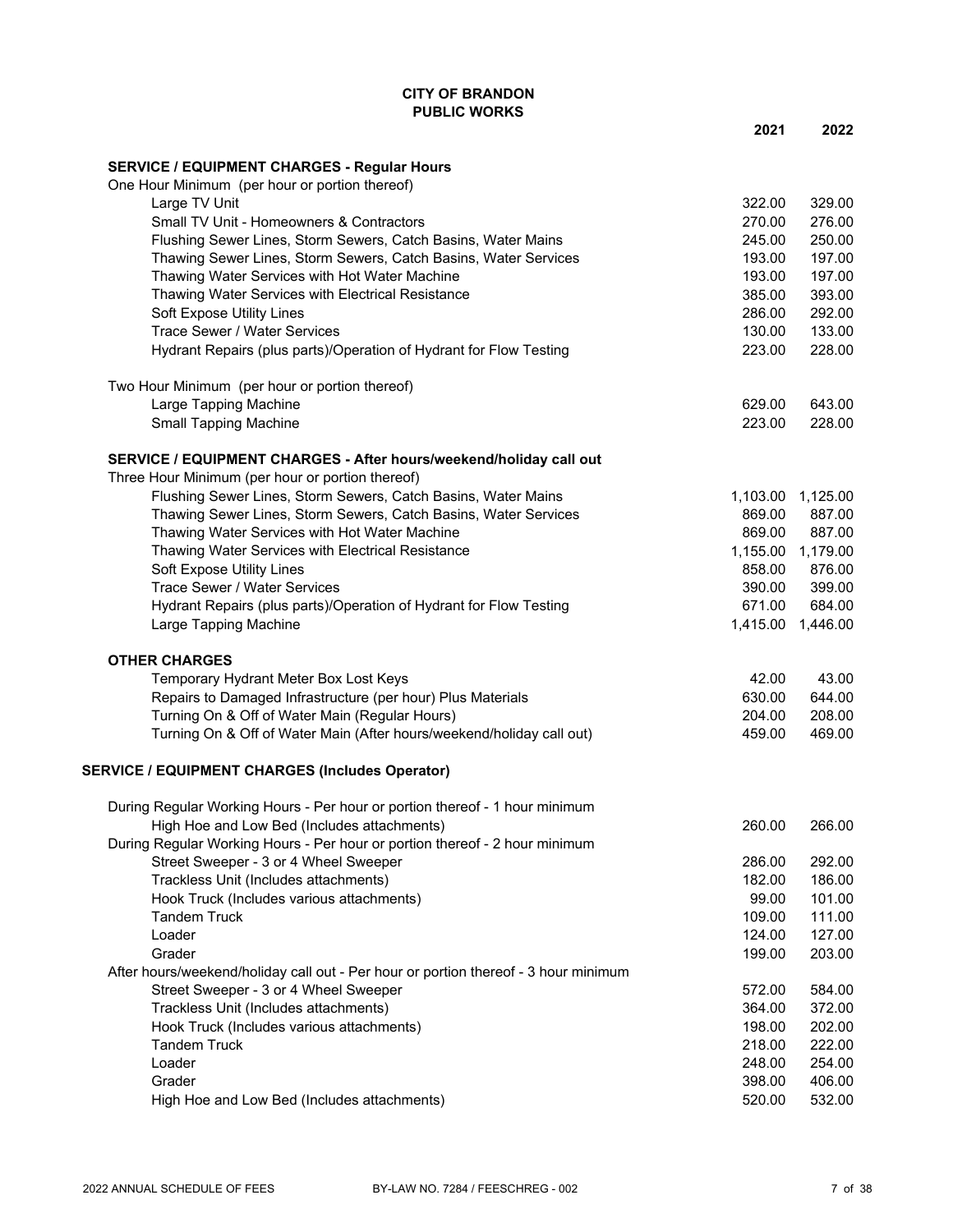# **CITY OF BRANDON PUBLIC WORKS**

|                                                                                                                     | 2021   | 2022   |
|---------------------------------------------------------------------------------------------------------------------|--------|--------|
| <b>SPECIAL EVENTS</b>                                                                                               |        |        |
| PERMIT FEE - See Legislative Services By-Law Section                                                                |        |        |
| STREET BARRICADES & SIGNS                                                                                           |        |        |
| Refundable Deposit (Providing material returned in same condition)<br>Replacement if damaged or not returned (each) | 250.00 | 250.00 |
| 30 x 30 A-Frame Sign                                                                                                | 155.00 | 158.00 |
| 16 x 24 No Parking Sign                                                                                             | 129.00 | 132.00 |
| <b>Barricades</b>                                                                                                   | 103.00 | 105.00 |
| <b>Traffic Cone</b>                                                                                                 | 12.00  | 13.00  |
| <b>Delineator Pole</b>                                                                                              | 40.00  | 41.00  |
| DELIVERY & SET-UP OF BARRICADES & SIGNS                                                                             |        |        |
| *** Not applicable to Not-For-Profit Community Organizations                                                        |        |        |
| During Normal Working Hours - Minimum 1 Hour (or portion thereof)                                                   |        |        |
| Labour (2 staff - per hour)                                                                                         | 82.00  | 84.00  |
| Truck (per hour)                                                                                                    | 36.00  | 37.00  |
| After Hours - Minimum 1 Hour (or portion thereof)                                                                   |        |        |
| Labour (2 staff - per hour)                                                                                         | 123.00 | 126.00 |
| Truck (per hour)                                                                                                    | 36.00  | 37.00  |
| Weekends - Minimum 3 Hours (or portion thereof)                                                                     |        |        |
| Labour (2 staff - per hour)                                                                                         | 492.00 | 504.00 |
| Truck (per hour)                                                                                                    | 36.00  | 37.00  |
| <b>STREET SIGNAGE (SIGN ONLY)</b>                                                                                   |        |        |
| Stop Sign                                                                                                           | 108.00 | 110.00 |
| Speed Limit Sign                                                                                                    | 108.00 | 110.00 |
| <b>Yield Sign</b>                                                                                                   | 70.00  | 72.00  |
| No Parking Sign                                                                                                     | 41.00  | 42.00  |
| Loading Sign                                                                                                        | 47.00  | 48.00  |
| <b>Street Blades</b>                                                                                                |        |        |
| 18" Plate                                                                                                           | 44.00  | 45.00  |
| 24" Plate                                                                                                           | 52.00  | 53.00  |
| 30" Plate                                                                                                           | 59.00  | 60.00  |
| <b>STREET SIGNAGE (SIGN &amp; INSTALLATION)</b>                                                                     |        |        |
| Stop Sign                                                                                                           | 299.00 | 306.00 |
| Speed Limit Sign                                                                                                    | 299.00 | 306.00 |
| <b>Yield Sign</b>                                                                                                   | 258.00 | 264.00 |
| No Parking Sign                                                                                                     | 232.00 | 237.00 |
| Loading Sign                                                                                                        | 237.00 | 242.00 |
| <b>Street Blades</b>                                                                                                |        |        |
| 18" Plate                                                                                                           | 232.00 | 237.00 |
| 24" Plate                                                                                                           | 242.00 | 247.00 |
| 30" Plate                                                                                                           | 247.00 | 252.00 |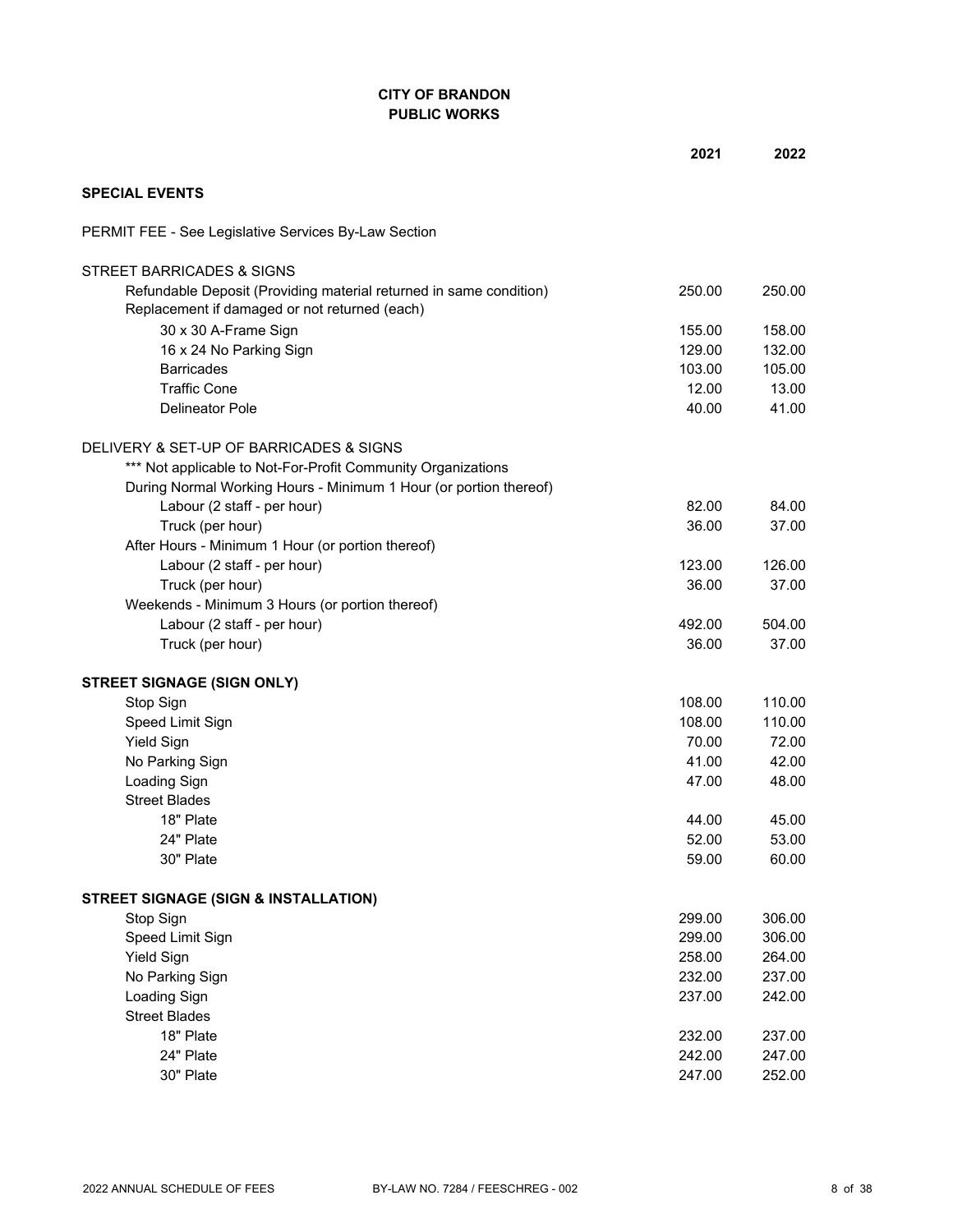## **CITY OF BRANDON PUBLIC WORKS**

|                                                                                              | 2021   | 2022   |
|----------------------------------------------------------------------------------------------|--------|--------|
| <b>PARKING</b>                                                                               |        |        |
| Meter function check (only charged if meter is found to be in good working order)            | 45.00  | 46.00  |
| * Basic application fee for meter head cover                                                 | 19.00  | 19.50  |
| * Meter head cover rental for each day or part thereof, per space, except Sunday             | 6.00   | 6.10   |
| Meter head cover if not returned (each)                                                      | 44.00  | 45.00  |
| Meter head removal                                                                           | 72.00  | 73.50  |
| Meter head reinstallation                                                                    | 72.00  | 73.50  |
| Meter head and stand removal                                                                 | 141.00 | 144.00 |
| Meter head and stand reinstallation                                                          | 447.00 | 456.00 |
| * Not applicable to qualified applicants under the Temporary Patios on City Property Program |        |        |
| <b>PARKING METERS (On Street)</b>                                                            |        |        |
| * Not applicable to qualified applicants under the Food Truck Program                        |        |        |
| Six (6) Minutes                                                                              | 0.05   | 0.05   |
| Twelve (12) Minutes                                                                          | 0.10   | 0.10   |
| Thirty (30) Minutes                                                                          | 0.25   | 0.25   |
| Two (2) Hours                                                                                | 1.00   | 1.00   |
| <b>PARKING STALLS (Metered)</b>                                                              |        |        |
| One (1) Hour                                                                                 | 0.50   | 0.50   |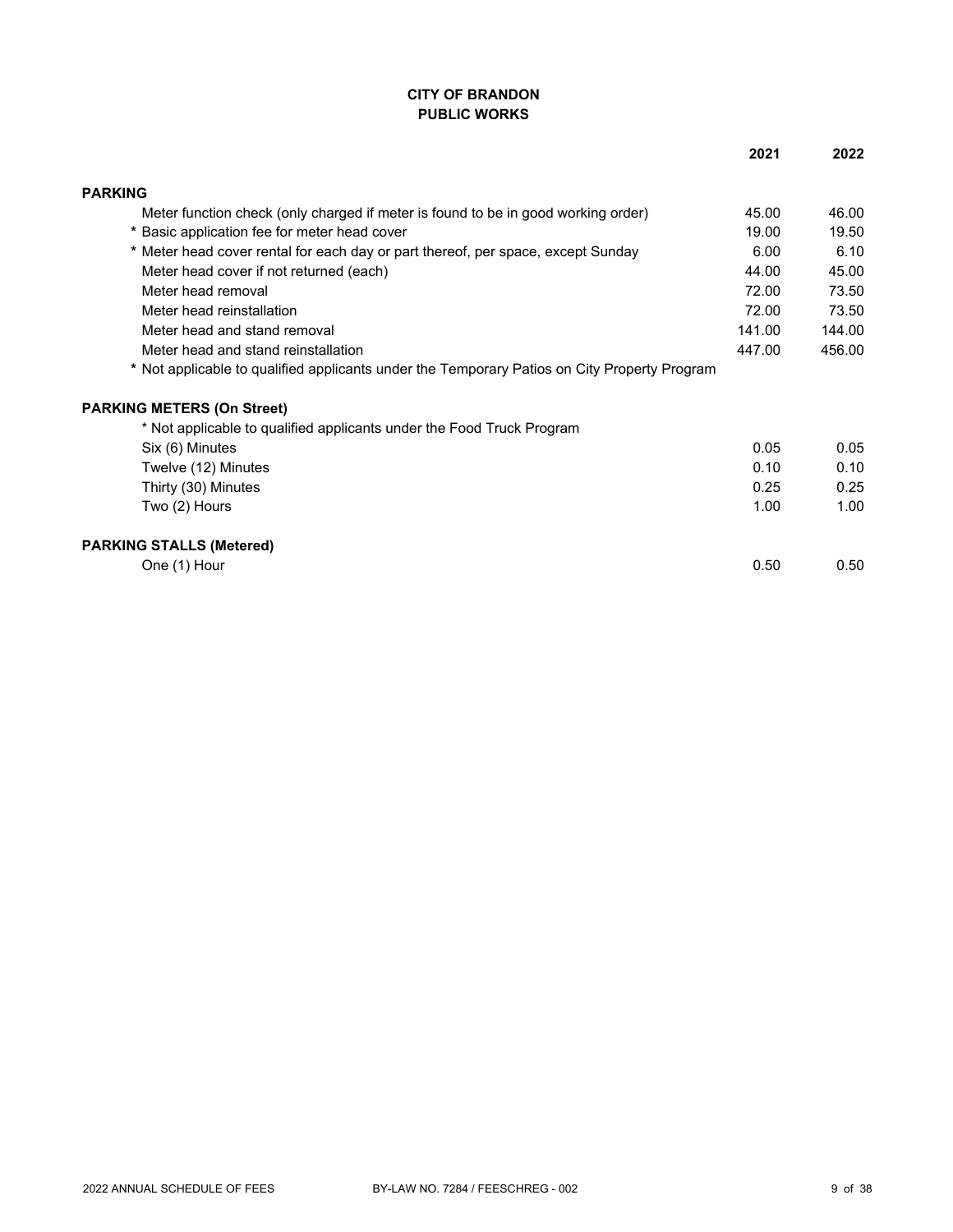# **CITY OF BRANDON REC CENTRE**

|                                                                           | 2021     | 2022     |
|---------------------------------------------------------------------------|----------|----------|
| <b>WHEAT CITY GOLF COURSE</b>                                             |          |          |
| <b>GREEN FEES</b>                                                         |          |          |
| Adult (26 yrs +) 18 Holes                                                 | 38.00    | 39.00    |
| Adult (26 yrs +) 9 Holes (After 4 pm Weekends Only)                       | 30.00    | 30.00    |
| CAA Membership 18 Holes ONLY                                              | 35.00    | 36.00    |
| Youth (18 - 25 yrs) 18 Holes                                              | 27.00    | 28.00    |
| Youth (18 - 25 yrs) 9 Holes (After 4 pm Weekends Only)                    | 23.00    | 23.00    |
| Junior (13 - 17 yrs) 18 Holes                                             | 21.00    | 21.00    |
| Junior (13 -17 yrs) 9 Holes (After 4 pm Weekends Only)                    | 15.00    | 15.00    |
| Kids (12 & Under) with paying adult                                       | Free     | Free     |
| Twilight (After 5:00 pm, June/July - After 6:00 pm)                       | 28.00    | 28.00    |
| <b>SEASON PASS</b>                                                        |          |          |
| Early Bird Adult (26 yrs +) (Prior to February 1)                         | 1,100.00 | 1,120.00 |
| Unrestricted                                                              |          |          |
| RCGA Handicap Package Included                                            |          |          |
| 14 Day advance bookings                                                   |          |          |
| Early Bird Adult (26 yrs +) Couples (Prior to February 1)<br>Unrestricted |          | 2,125.00 |
| RCGA Handicap Package Included                                            |          |          |
| 14 Day advance bookings                                                   |          |          |
| Early Bird Adult (26 yrs +) (Prior to February 1)                         | 875.00   | 900.00   |
| Weekends - Restricted to after 1 pm                                       |          |          |
| RCGA Handicap Package Not Included                                        |          |          |
| 7 Day advance bookings                                                    |          |          |
| Early Bird Adult (26 yrs +) Couples (Prior to February 1)                 |          | 1,700.00 |
| Weekends - Restricted to after 1 pm                                       |          |          |
| RCGA Handicap Package Not Included                                        |          |          |
| 7 Day advance bookings                                                    |          |          |
| Early Bird Youth (18 - 25yrs) (Prior to February 1)                       |          | 500.00   |
| Early Bird Junior (13 - 17yrs) (Prior to February 1)                      |          | 175.00   |
| Adult (26 yrs +)                                                          | 1,175.00 | 1,195.00 |
| Unrestricted                                                              |          |          |
| RCGA Handicap Package Included                                            |          |          |
| 14 Day advance bookings                                                   |          |          |
| Adult (26 yrs +)                                                          | 975.00   | 995.00   |
| Weekends - Restricted to after 1 pm                                       |          |          |
| RCGA Handicap Package Not Included                                        |          |          |
| 7 Day advance bookings                                                    |          |          |
| Adult (26 yrs +) Couples                                                  | 2,250.00 | 2,295.00 |
| Unrestricted                                                              |          |          |
| RCGA Handicap Package Included                                            |          |          |
| 14 Day advance bookings                                                   |          |          |
| Adult (26 yrs +) Couples                                                  | 1,950.00 | 1,800.00 |
| Weekends - Restricted to after 1 pm                                       |          |          |
| RCGA Handicap Package Not Included                                        |          |          |
| 7 Day advance bookings                                                    |          |          |
| Youth (18 - 25 yrs)                                                       | 500.00   | 600.00   |
| Junior (13 - 17 yrs)                                                      | 175.00   | 225.00   |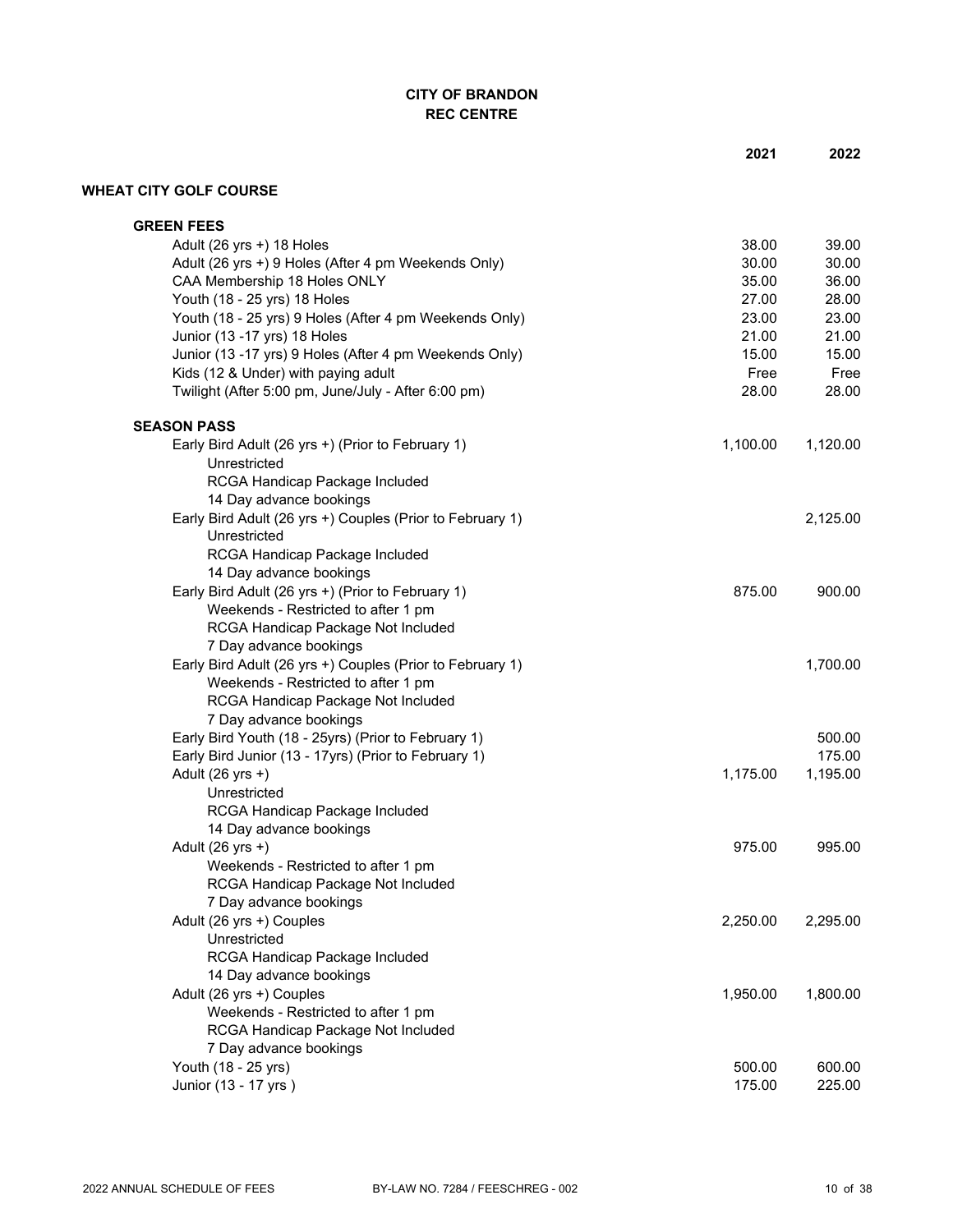# **CITY OF BRANDON REC CENTRE**

|                                                                 | 2021   | 2022   |
|-----------------------------------------------------------------|--------|--------|
| <b>WHEAT CITY GOLF COURSE</b>                                   |        |        |
| <b>PUNCH CARDS</b>                                              |        |        |
| Adult (26 yrs+) Pay for 10 rounds, 11th Free                    | 380.00 | 390.00 |
| CAA Membership, Pay for 10 rounds, 11th Free                    | 350.00 | 360.00 |
| Youth (18 - 25 yrs) Pay for 10 rounds, 11th Free                | 270.00 | 280.00 |
| <b>POWER CART RENTALS</b>                                       |        |        |
| Rental (18 Holes)                                               | 38.00  | 40.00  |
| Rental Half Cart (18 Holes)                                     | 20.00  | 20.00  |
| Rental (9 Holes)                                                | 25.00  | 25.00  |
| Rental Half Cart (9 Holes)                                      | 15.00  | 20.00  |
| Season Cart Rental                                              | 950.00 | 975.00 |
| Season Half Cart Rental                                         | 475.00 | 500.00 |
| <b>POWER CART STORAGE FEES (Includes Trail Fees)</b>            |        |        |
| Cart storage available only to Members & Punch Card holders     |        |        |
| <b>Electric Cart</b>                                            | 425.00 | 450.00 |
| Gas Cart                                                        | 375.00 | 400.00 |
| <b>TRAIL FEES</b>                                               |        |        |
| Daily (18 Holes)                                                | 15.00  | 15.00  |
| TENNIS COURTS (Taxes included)                                  |        |        |
| Daily Rate                                                      | 8.50   | 8.50   |
| Youth (under 25 yrs) Season Pass                                | 72.00  | 74.00  |
| <b>Adult Season Pass</b>                                        | 140.00 | 145.00 |
| Family Season Pass (2 Adult / 2 Youth living at same residence) | 345.00 | 360.00 |
|                                                                 |        |        |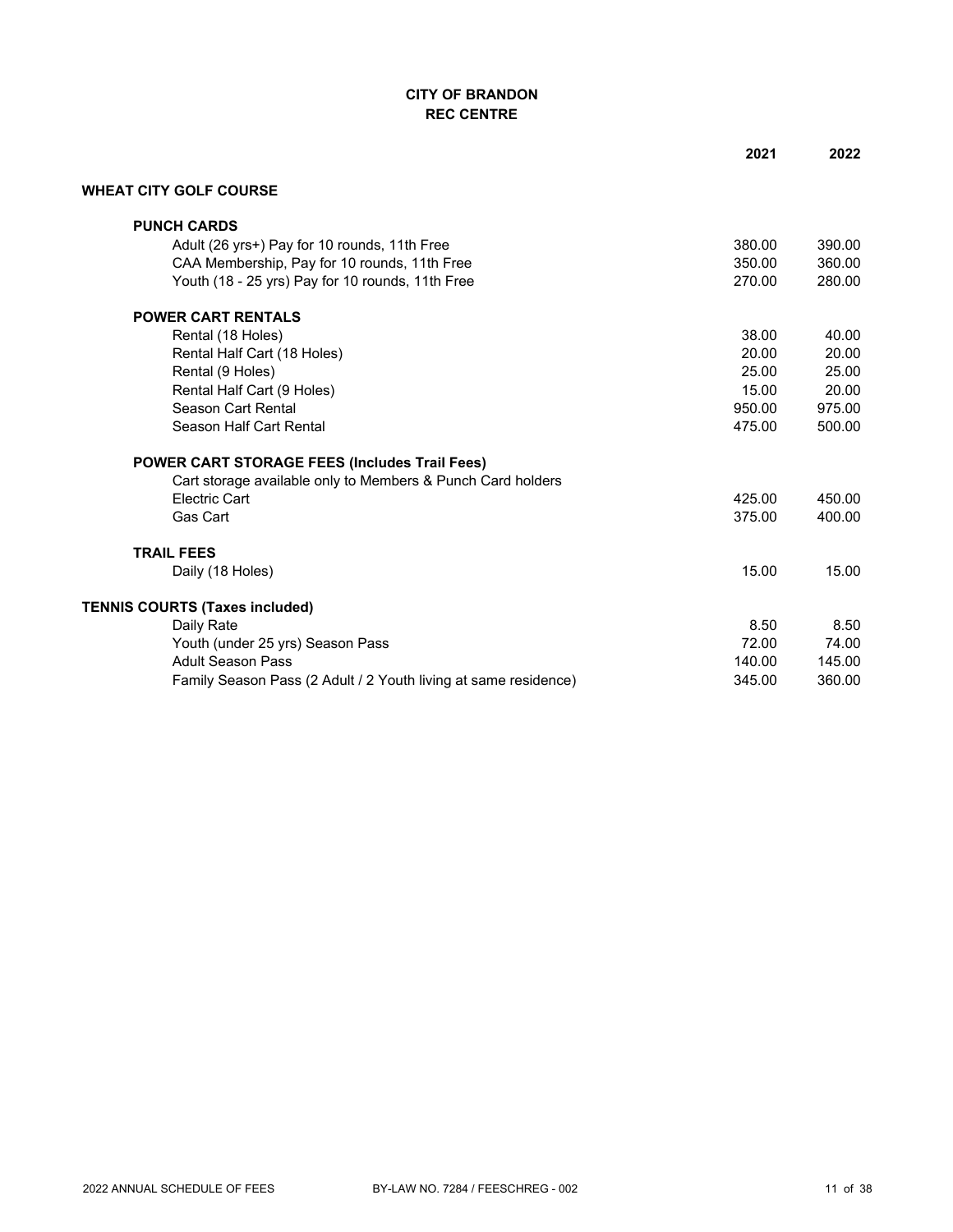## **CITY OF BRANDON PARKS AND RECREATION**

|                                                                                                                                        | 2021     | 2022     |
|----------------------------------------------------------------------------------------------------------------------------------------|----------|----------|
| All new Parks & Recreation Services programs and service fees shall be set<br>in accordance with the Parks & Recreation Pricing Policy |          |          |
| <b>KINSMEN POOL</b>                                                                                                                    |          |          |
| Admission - Per Time Slot                                                                                                              |          |          |
| Adult (18 - 54 yrs)                                                                                                                    | 6.00     | 6.00     |
| Youth (13 - 17 yrs)/Senior (55 yrs+)                                                                                                   | 5.00     | 5.00     |
| Child (2 - 12 yrs)                                                                                                                     | 4.00     | 4.00     |
| Family (up to 2 adults & up to 5 children &/or youth)                                                                                  | 14.00    | 14.00    |
| Facility Rental - Hourly (plus Lifeguard fee)                                                                                          | 136.50   | 136.50   |
| Lifeguard - Each/hour                                                                                                                  | 24.50    | 24.50    |
| Number of required Lifeguards based on Manitoba Health Guidelines                                                                      |          |          |
| <b>RECREATION PROGRAMS</b>                                                                                                             |          |          |
| Fitness Class - 1 Hour                                                                                                                 |          | 9.50     |
| Fitness Class - 45 Minutes                                                                                                             |          | 7.25     |
| <b>DEDICATION PROGRAM</b>                                                                                                              |          |          |
| Tree - 2 year maintenance term                                                                                                         | 250.00   | 250.00   |
| Leaning Bench - 10 year term                                                                                                           | 1.200.00 | N/A      |
| Wide Body Bench - 10 year term                                                                                                         | 2.500.00 | 2,500.00 |
| Angled Bench - 10 year term                                                                                                            | 2.500.00 | N/A      |
| Picnic Table - 10 Year Term                                                                                                            | 2,500.00 | 3,500.00 |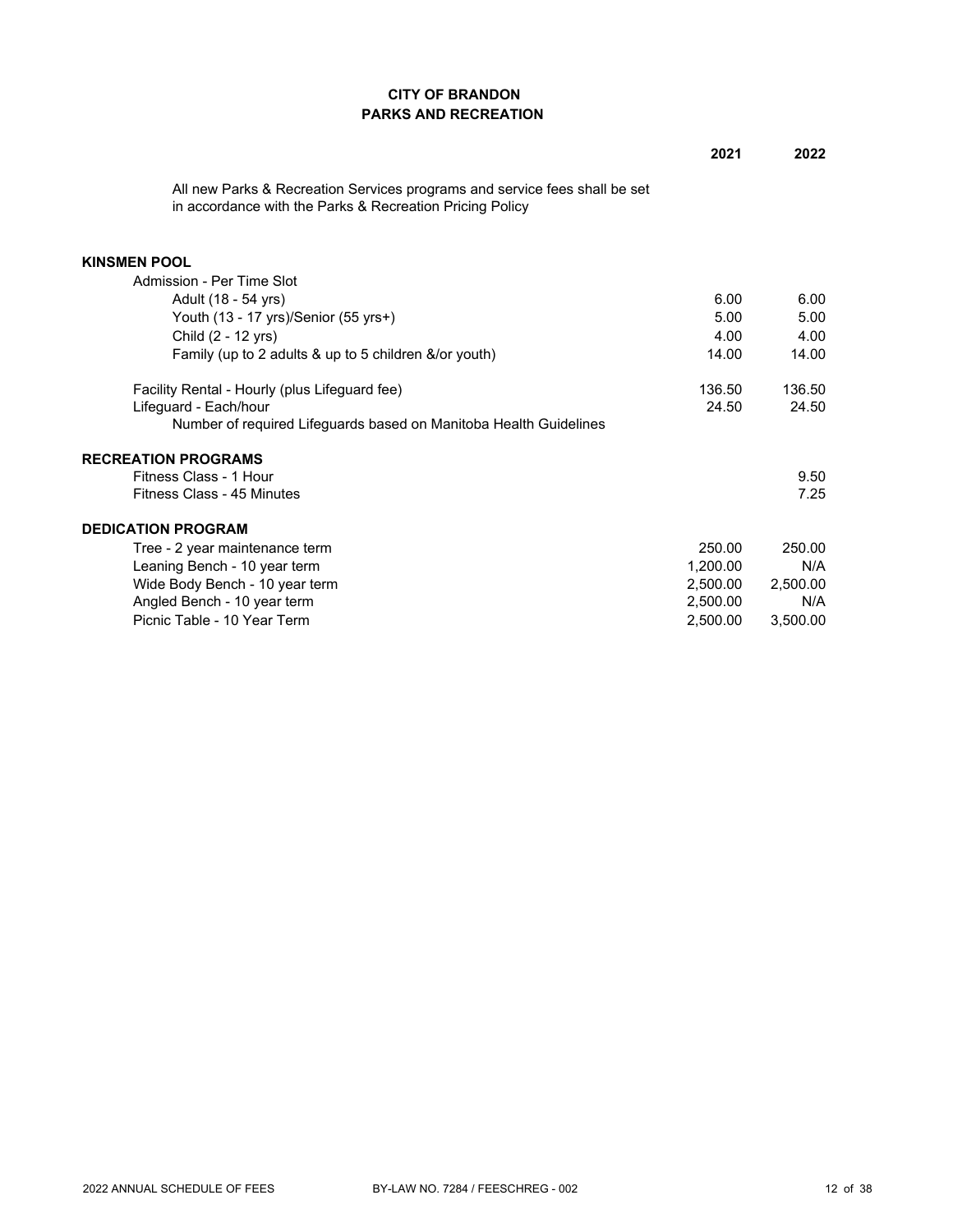#### **CITY OF BRANDON SPORTSPLEX**

| Fees are applicable from September 1st to August 31 unless otherwise stated |        |        |
|-----------------------------------------------------------------------------|--------|--------|
|                                                                             | 2021   | 2022   |
| <b>SPORTSPLEX POOL</b>                                                      |        |        |
| <b>HOURLY</b>                                                               |        |        |
| Lifeguard/Instructor                                                        | 24.50  | 24.50  |
| Whole pool                                                                  | 197.00 | 197.00 |
| Half pool                                                                   | 136.50 | 136.50 |
| Quarter pool                                                                | 89.75  | 89.75  |
| Local Minor Sport Organizations whole pool                                  | 157.75 | 157.75 |
| Local Minor Sport Organizations 1/2 pool                                    | 109.25 | 109.25 |
| Single lane (when booked in conjunction with 1/4 or 1/2 pool)               | 33.00  | 33.00  |
| Waterslide                                                                  | 49.25  | 49.25  |
| <b>PUBLIC SWIM</b>                                                          |        |        |
| Adult (18 - 54 yrs) single                                                  | 8.00   | 8.00   |
| Adult (18 - 54 yrs) 10 swim card                                            | 72.00  | 72.00  |
| Youth (13 - 17 yrs)/Senior (55 yrs+) single                                 | 7.00   | 7.00   |
| Youth (13 - 17 yrs)/Senior (55 yrs+) 10 swim card                           | 63.00  | 63.00  |
| Child (2 - 12 yrs) single                                                   | 6.00   | 6.00   |
| Child (2 - 12 yrs) 10 swim card                                             | 54.00  | 54.00  |
| Family (up to 2 adults & up to 5 children &/or youth) single                | 20.50  | 20.50  |
| Family (up to 2 adults & up to 5 children &/or youth) 10 swim card          | 184.50 | 184.50 |
| Promotional Swim - All ages                                                 | 3.00   | 3.00   |
| Birthday Party Swim Package (Effective January 1)                           | 115.00 | 115.00 |
| Includes 2 hour room rental & 10 public swim admissions                     |        |        |
| <b>AQUAFIT</b>                                                              |        |        |
| All Ages                                                                    | 10.00  | 10.00  |
| Adult (18 - 54 yrs) 10 Aquafit Card                                         | 90.00  | 90.00  |
| Adult (18 - 54 yrs) 20 Aquafit Card                                         | 180.00 | 180.00 |
| Youth (13 - 17 yrs)/Senior (55 yrs+) 10 Aquafit Card                        | 80.00  | 80.00  |
| Youth (13 - 17 yrs)/Senior (55 yrs+) 20 Aquafit Card                        | 160.00 | 160.00 |
| SWIM LESSONS (per class)                                                    |        |        |
| 30 Minute Swim Lesson - Red Cross (per lesson)                              | 8.25   | 8.25   |
| 45 Minute Swim Lesson - Red Cross (per lesson)                              | 9.00   | 9.00   |
| 60 Minute Swim Lesson - Red Cross (per lesson)                              | 10.25  | 10.25  |
| 30 Minute Private Swim Lesson                                               | 32.25  | 32.25  |
| Additional Sibling - 30 minute Semi Private Swim Lesson                     | 10.25  | 10.25  |
| <b>COURSES</b> (per person)                                                 |        |        |
| Water Safety Instructor                                                     | 430.75 | 439.00 |
| Water Safety Instructor Re-Certification                                    | 148.00 | 151.00 |
| Red Cross Assistant Lifeguard                                               | 206.25 | 210.00 |
| Red Cross Lifeguard                                                         | 346.50 | 353.00 |
| Red Cross Lifeguard Transfer                                                | 105.25 | 107.00 |
| Red Cross Babysitter's Course                                               | 62.25  | 63.00  |
| Stay Safe!                                                                  | 45.50  | 46.00  |
| Red Cross Assistant Lifeguard Transfer                                      | 102.00 | 104.00 |
| Red Cross Lifeguard Recertification                                         | 102.00 | 104.00 |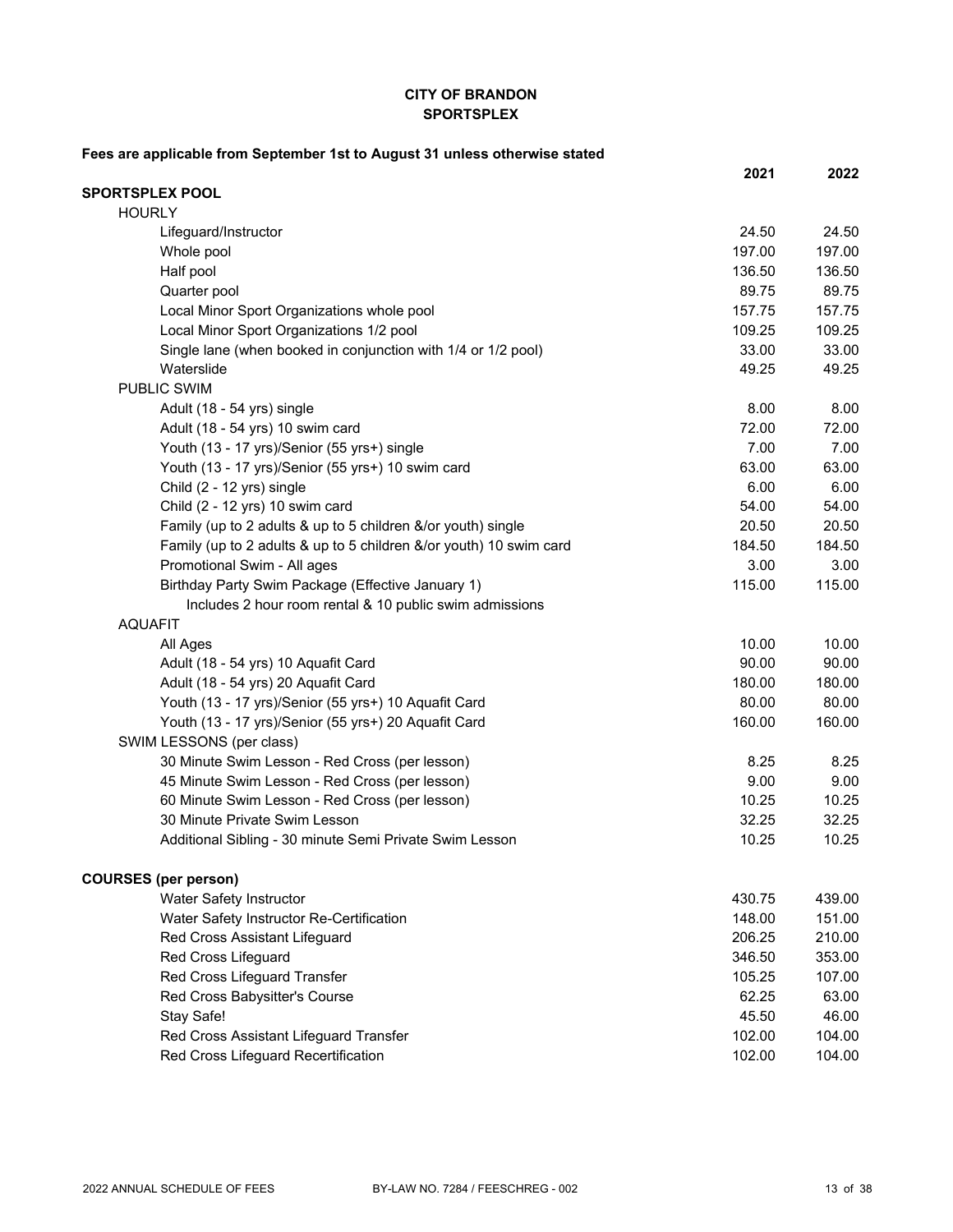#### **CITY OF BRANDON SPORTSPLEX**

| Fees are applicable from September 1st to August 31 unless otherwise stated |        |        |
|-----------------------------------------------------------------------------|--------|--------|
|                                                                             | 2021   | 2022   |
| <b>SPORTSPLEX ARENA</b>                                                     |        |        |
| HOURLY ICE RENTAL RATES (includes 10 minutes flood time)                    |        |        |
| Arena rental                                                                | 252.50 | 252.50 |
| Local Minor Sports Organizations                                            | 202.00 | 202.00 |
| <b>PUBLIC SKATE</b>                                                         |        |        |
| Adult (18 - 54 yrs) single                                                  | 8.00   | 8.00   |
| Adult (18 - 54 yrs) 10 punch card                                           | 72.00  | 72.00  |
| Youth (13 - 17 yrs)/Senior (55 yrs+) single                                 | 7.00   | 7.00   |
| Youth (13 - 17 yrs)/Senior (55 yrs+) 10 punch card                          | 63.00  | 63.00  |
| Child (2 - 12 yrs) single                                                   | 6.00   | 6.00   |
| Child (2 - 12 yrs) 10 punch card                                            | 54.00  | 54.00  |
| Family (up to 2 adults & up to 5 children &/or youth) single                | 20.50  | 20.50  |
| Family (up to 2 adults & up to 5 children &/or youth) 10 pass card          | 184.50 | 184.50 |
| Promotional Skate - All ages                                                | 3.00   | 3.00   |
| Birthday Party Skate Package (Effective January 1)                          | 115.00 | 115.00 |
| Includes 2 hour room rental & 10 public skate admissions                    |        |        |
| <b>LEARN TO SKATE LESSONS</b>                                               |        |        |
| All Ages (per 45 minute lesson)                                             | 10.50  | 10.50  |
| <b>OTHER</b>                                                                |        |        |
| <b>Locker Rental</b>                                                        | 0.25   | 0.25   |
| Facility Storage Rental - Monthly                                           | 71.50  | 73.00  |
| Dressing Room #7                                                            | 355.50 | 363.00 |
| SPORTSPLEX RACQUETBALL                                                      |        |        |
| <b>COURT FEES</b>                                                           |        |        |
| Adult (18 - 54 yrs) single                                                  | 8.00   | 8.00   |
| Adult (18 - 54 yrs) 10 game card                                            | 72.00  | 72.00  |
| Youth (13 - 17 yrs) single                                                  | 7.00   | 7.00   |
| Youth (13 - 17 yrs) 10 game card                                            | 63.00  | 63.00  |
| Child (2 - 12 yrs) single                                                   | 6.00   | 6.00   |
| Child (2 - 12 yrs) 10 game card                                             | 54.00  | 54.00  |
| Family single                                                               | 20.50  | 20.50  |
| Family 10 game card                                                         | 184.50 | 184.50 |
| Court rental - Hourly                                                       | 20.00  | 20.00  |
| Court rental - Hourly (Local Minor Sport Organization)                      | 16.00  | 16.00  |
| <b>ADDITIONAL PROGRAMMING</b>                                               |        |        |
| Camp - Daily                                                                | 41.00  | 42.00  |
| Camp - Weekly                                                               | 171.00 | 175.00 |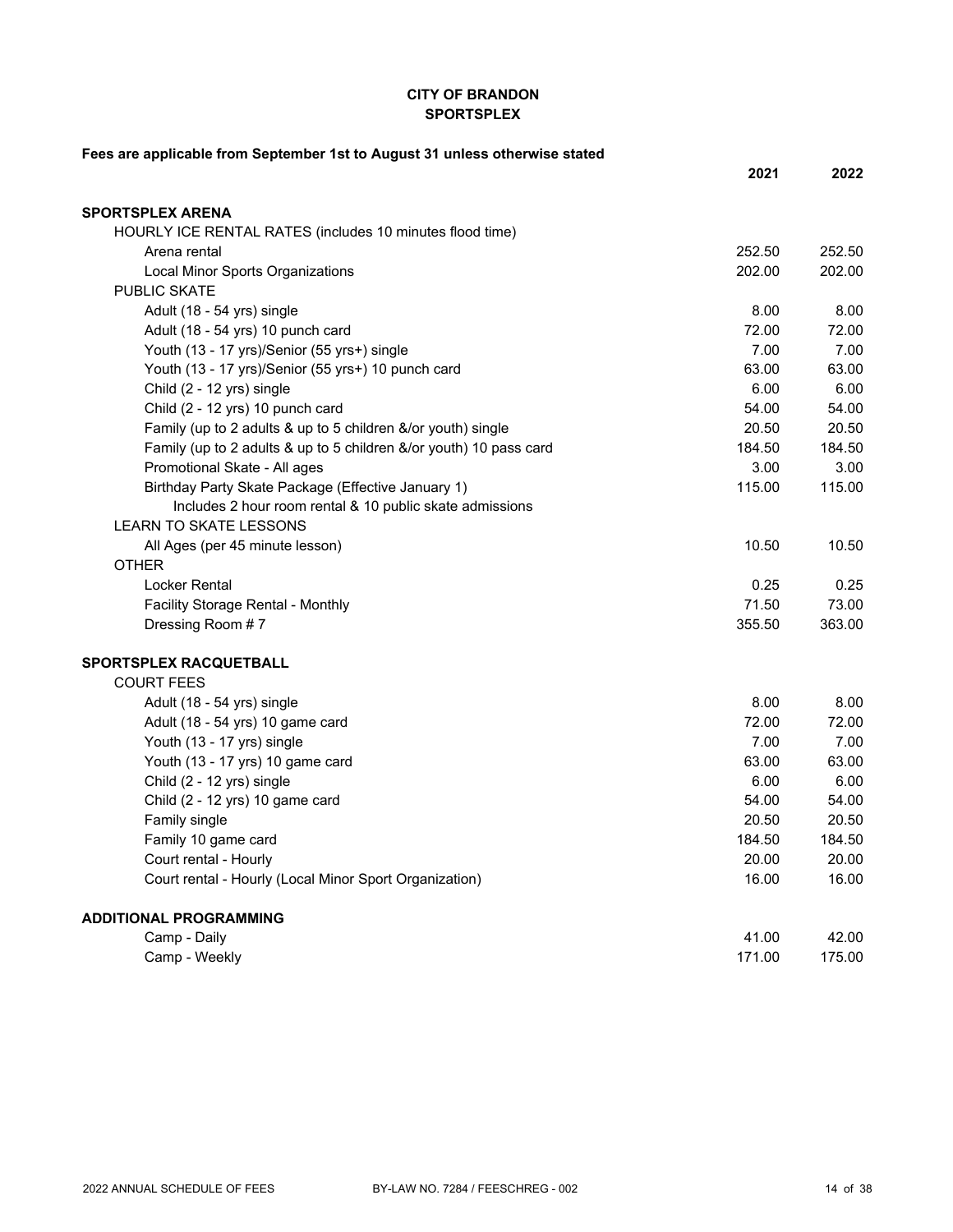### **CITY OF BRANDON SPORTSPLEX**

| Fees are applicable from September 1st to August 31 unless otherwise stated |          |          |
|-----------------------------------------------------------------------------|----------|----------|
|                                                                             | 2021     | 2022     |
| MEMBERSHIP RATES (Includes swim, skate, racquetball - excludes programs)    |          |          |
| <b>MONTHLY</b>                                                              |          |          |
| Adult (18 - 54 yrs)                                                         | 80.00    | 80.00    |
| Youth (13 - 17 yrs)/Senior (55 yrs+)                                        | 70.00    | 70.00    |
| Child (2 - 12 yrs)                                                          | 60.00    | 60.00    |
| Family                                                                      | 205.00   | 205.00   |
| <b>SIX MONTH</b>                                                            |          |          |
| Adult (18 - 54 yrs)                                                         | 320.00   | 320.00   |
| Youth (13 - 17 yrs)/Senior (55 yrs+)                                        | 280.00   | 280.00   |
| Child (2 - 12 yrs)                                                          | 240.00   | 240.00   |
| Family                                                                      | 820.00   | 820.00   |
| <b>TWELVE MONTH</b>                                                         |          |          |
| Adult (18 - 54 yrs)                                                         | 560.00   | 560.00   |
| Youth (13 - 17 yrs)/Senior (55 yrs+)                                        | 490.00   | 490.00   |
| Child (2 - 12 yrs)                                                          | 420.00   | 420.00   |
| Family                                                                      | 975.00   | 975.00   |
| Replacement Membership Card                                                 | 3.00     | 3.00     |
| <b>DRY FLOOR RENTALS</b>                                                    |          |          |
| Multipurpose Room/Racquetball Viewing Area - Hourly                         | 29.00    | 30.00    |
| Multipurpose Room/Racquetball Viewing Area - Daily                          | 174.00   | 180.00   |
| Meeting Room - Hourly                                                       | 36.25    | 37.00    |
| Meeting Room - Daily                                                        | 217.50   | 222.00   |
| Racquetball Court - Non Racquetball use, per hour or part thereof           | 29.00    | 30.00    |
| <b>TRACK</b>                                                                |          |          |
| Track Rental (Effective January 1)                                          |          |          |
| Hourly                                                                      | 75.00    | 75.00    |
| Daily                                                                       | 600.00   | 600.00   |
| Hourly - Local Minor Sport                                                  | 60.00    | 60.00    |
| Daily - Local Minor Sport                                                   | 480.00   | 480.00   |
| Infield - Hourly (Non exclusive facility use)                               | 20.00    | 20.00    |
| Provincial/National Track Meet - Daily                                      | 1,116.00 | 1,116.00 |
| Equipment Rental (per booking)                                              | 46.50    | 46.50    |
| Equipment Rental (per month)                                                | 186.00   | 186.00   |
| <b>MISCELLANEOUS</b>                                                        |          |          |
| Administration Fee - Withdrawal from program without re-registration        | 15.00    | 15.00    |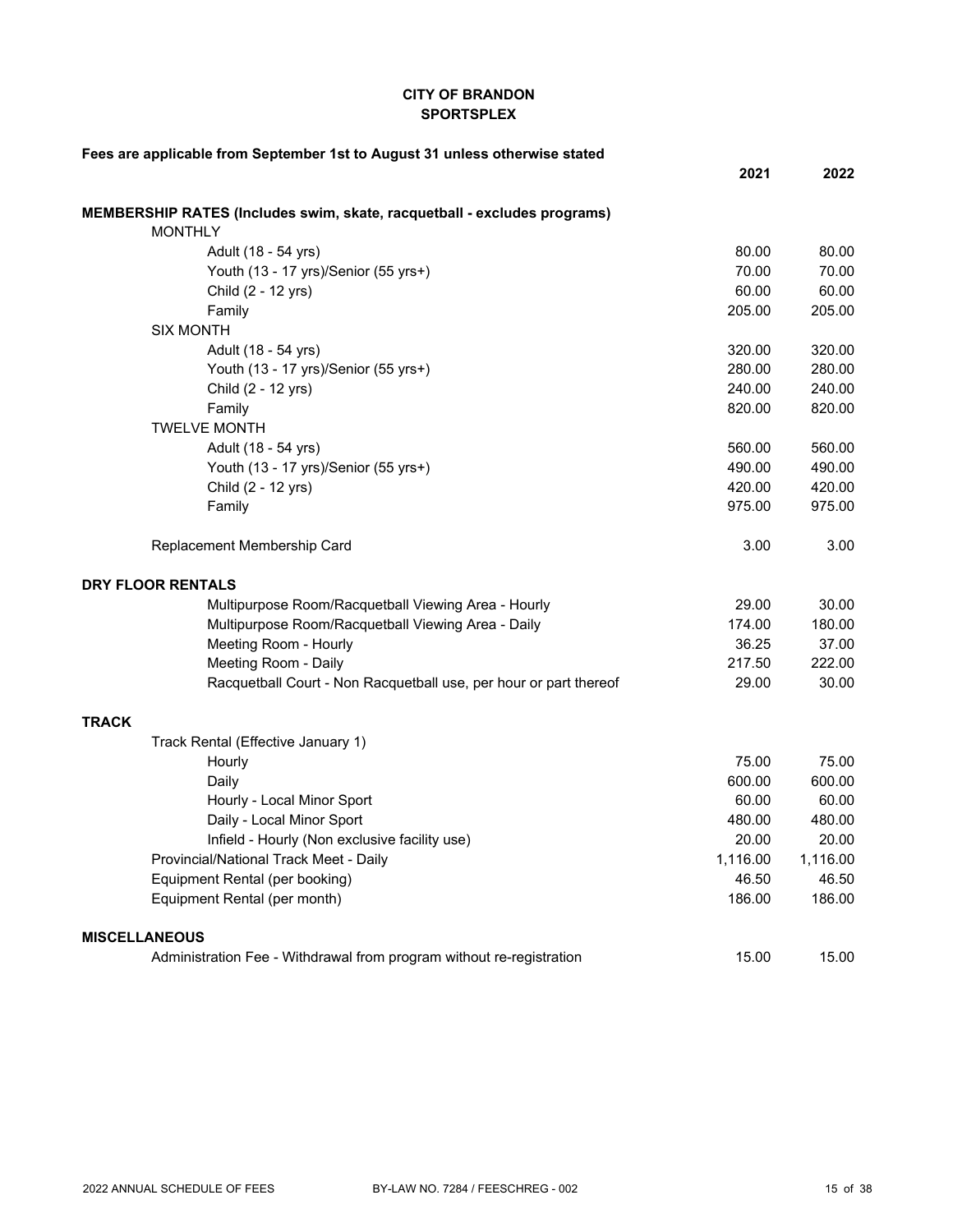## **CITY OF BRANDON CEMETERY**

|                                                                          | 2021     | 2022     |
|--------------------------------------------------------------------------|----------|----------|
| <b>BRANDON MUNICIPAL CEMETERY (includes GST)</b>                         |          |          |
| <b>PLOTS</b>                                                             |          |          |
| Regular section                                                          | 2,035.00 | 2,095.00 |
| Lawn section                                                             | 1,500.00 | 1,500.00 |
| Children's section                                                       | 475.00   | 490.00   |
| <b>Cremation section</b>                                                 | 960.00   | 990.00   |
| Columbarium niche                                                        | 3,900.00 | 4,000.00 |
| Veteran Plot - Traditional                                               | 1,530.00 | 1,575.00 |
| Veteran Plot - Cremation                                                 | 715.00   | 735.00   |
| Section 29 - Block H - Cremation Plot/Upright Stone (capacity 4 urns)    | 1,800.00 | 1,850.00 |
| <b>INTERMENT</b>                                                         |          |          |
| Casket                                                                   | 1,250.00 | 1,285.00 |
| Child                                                                    | 370.00   | 380.00   |
| Cremation                                                                | 560.00   | 575.00   |
| Multiple Service (Cremation at time of casket interment or multiple urns | 280.00   | 288.00   |
| at the same time in same location)                                       |          |          |
| <b>INTERMENT SURCHARGES</b>                                              |          |          |
| <b>Extra Depth</b>                                                       | 600.00   | 620.00   |
| Saturday/Short notice surcharge                                          |          |          |
| Regular                                                                  | 900.00   | 925.00   |
| <b>Cremated remains</b>                                                  | 530.00   | 550.00   |
| Child                                                                    | 350.00   | 350.00   |
| Sunday/Statutory holiday surcharge                                       |          |          |
| Regular                                                                  | 1,380.00 | 1,400.00 |
| <b>Cremated remains</b>                                                  | 785.00   | 800.00   |
| Child                                                                    | 580.00   | 580.00   |
| After 4:00 pm interments (per half hour)                                 | 160.00   | 160.00   |
| Pall Bearers (Two)                                                       | 55.00    | 60.00    |
| <b>MISCELLANEOUS</b>                                                     |          |          |
| Disinterment - regular                                                   | 1,750.00 | 1,800.00 |
| Disinterment - cremated remains                                          | 595.00   | 610.00   |
| Foundations                                                              |          |          |
| Materials per cubic foot                                                 | 43.00    | 45.00    |
| Labour per foundation                                                    | 130.00   | 135.00   |
| Ribbon foundation                                                        | 260.00   | 270.00   |
| Handling of liners                                                       | 120.00   | 125.00   |
| Late Liner Delivery Surcharge                                            | 120.00   | 125.00   |
| Express inscription service on columbarium granite                       | 55.00    | 60.00    |
| Additional inscription service                                           | 165.00   | 170.00   |
| Ownership transfer administration fee                                    | 100.00   | 100.00   |
| Deed Replacement                                                         | 55.00    | 55.00    |
| Urn Removal from columbarium by funeral home for additional interment    | 55.00    | 55.00    |
|                                                                          |          |          |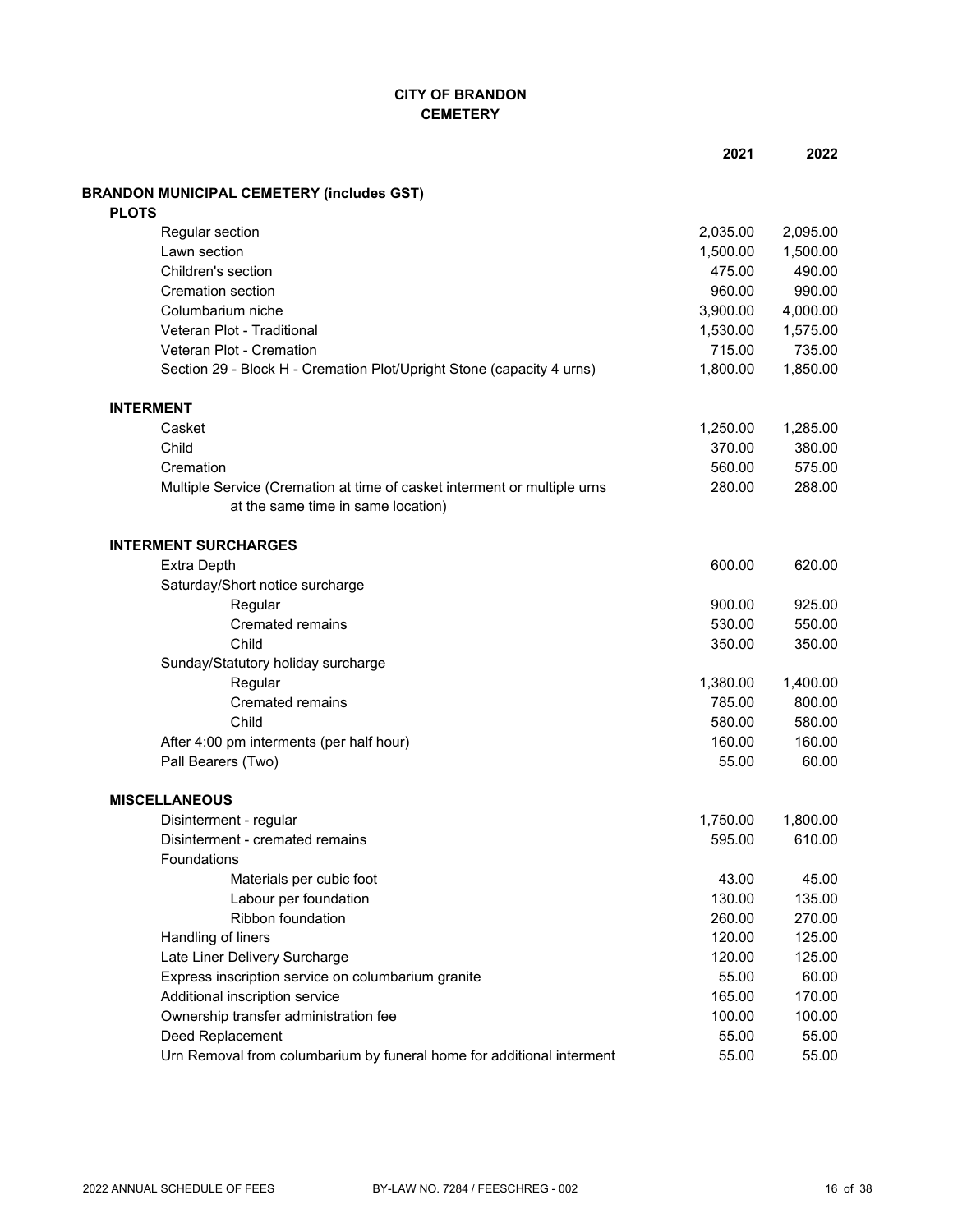## **CITY OF BRANDON TRANSIT**

|                                                                      | 2021   | 2022       |
|----------------------------------------------------------------------|--------|------------|
| <b>SMART MEDIA</b>                                                   |        |            |
| Smart Card - Initial Purchase                                        | 3.25   | 3.50       |
| One Time Use Sticker (agency use only)                               | 1.50   | 1.75       |
| <b>TRANSIT &amp; ACCESS TRANSIT</b>                                  |        |            |
| <b>ADULT</b>                                                         |        |            |
| Cash Fare                                                            | 1.50   | 1.75       |
| Ticket Books (10 ride pass)                                          | 13.75  | 16.00      |
| 30 Day Pass                                                          | 84.50  | 86.00      |
| YOUTH (6 - 17 yrs) and SENIOR (60 yrs+)                              |        |            |
| Cash Fare                                                            | 1.25   | 1.35       |
| Ticket Books (10 ride pass)                                          | 11.50  | 12.25      |
| 30 Day Pass                                                          | 47.25  | 51.25      |
| POST SECONDARY STUDENT                                               |        |            |
| 30 Day Pass                                                          | 51.00  | 55.00      |
| <b>TRANSIT CHARTER (In City)</b>                                     |        |            |
| Regular - per hour or part thereof                                   | 185.00 | 185.00     |
| Holiday - per hour or part thereof                                   | 244.00 | 244.00     |
| Small Bus - per hour or part thereof                                 |        | 135.00     |
| Small Bus - Holiday - per hour or part thereof                       |        | 195.00     |
| Not For Profit / Youth Programs / City Partnership Events            | 106.00 | 108.00     |
| School/Day Care Group (1 adult - max 20 kids) Gr. K-12 - ONE WAY *** | 20.00  | 20.50      |
| *** During non-peak hours on regular routes only                     |        |            |
| <b>MISCELLANEOUS</b>                                                 |        |            |
| Administration For December Dennediction Den It                      |        | $F \cap C$ |

Administration Fee - Document Reproduction - Per Item 6.00 5.00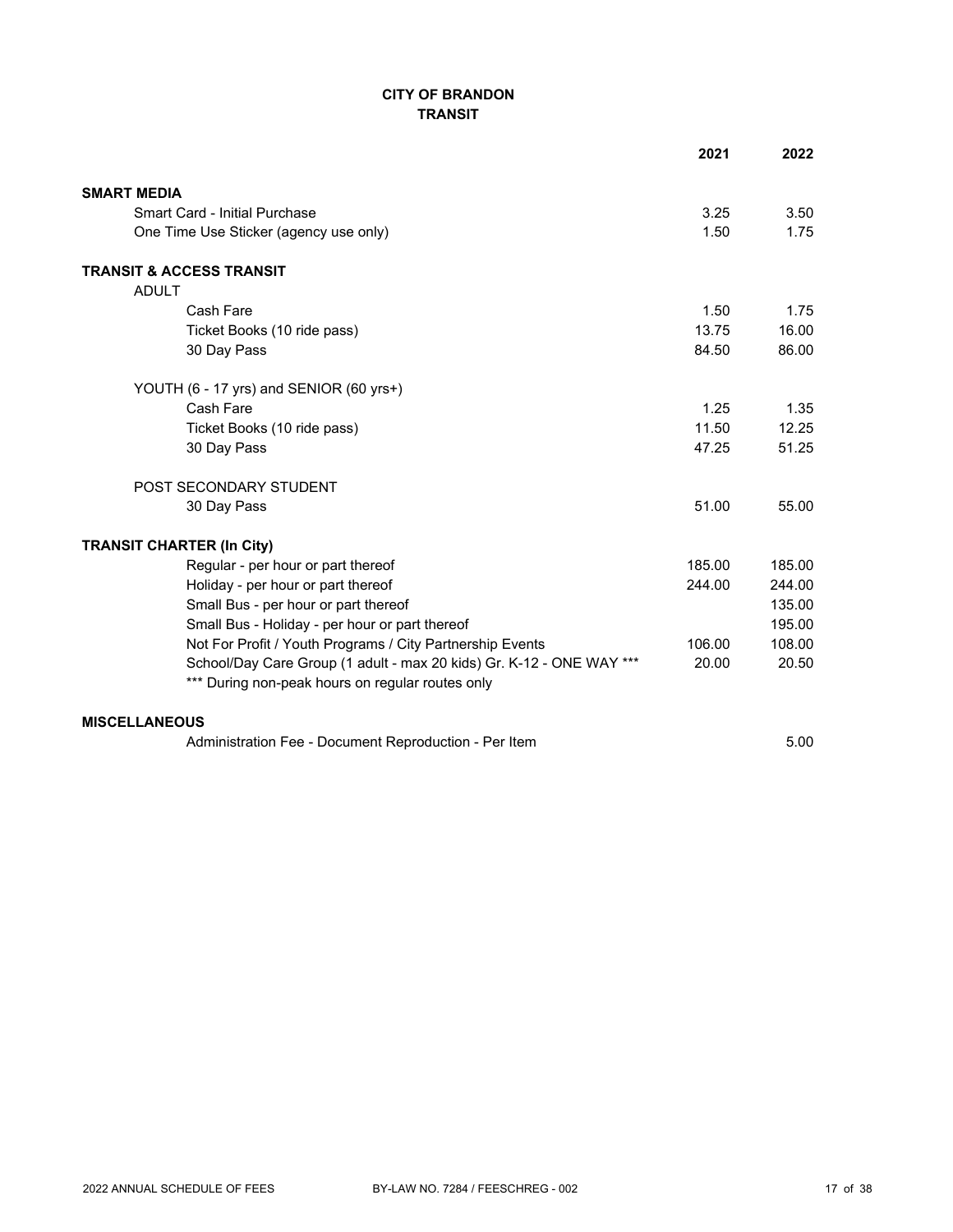# **CITY OF BRANDON AIRPORT**

|                                                        | 2021     | 2022     |
|--------------------------------------------------------|----------|----------|
| <b>AIRPORT LANDING FEES (per landing)</b>              |          |          |
| Minimum                                                | 17.98    | 18.00    |
| 21,000 kg or less (per 1000 kg)                        | 3.80     | 3.91     |
| 21,001 kg to 45,000 (per 1000 kg)                      | 4.94     | 5.09     |
| Over 45,000 kg (per 1000 kg)                           | 5.79     | 5.96     |
| <b>ANNUAL AIRPORT REGISTRATION FEE (includes GST)</b>  | 162.00   | 162.00   |
| <b>AIRPORT FUEL CONCESSION FEE</b>                     |          |          |
| <b>Flat Annual Fee</b>                                 | 5,194.29 | 5,350.00 |
| <b>TERMINAL CHARGES (Based on carrier capacity)</b>    |          |          |
| $0 - 15$                                               | 24.51    | 25.00    |
| $16 - 25$                                              | 37.46    | 38.59    |
| $26 - 45$                                              | 64.92    | 66.87    |
| $46 - 60$                                              | 93.73    | 96.54    |
| $61 - 89$                                              | 150.01   | 154.50   |
| $90 - 125$                                             | 209.11   | 215.38   |
| $126 - 150$                                            | 245.16   | 252.51   |
| 151 - 200                                              | 338.89   | 349.06   |
| AIRPORT IMPROVEMENT FEE (Per passenger departure)      | 10.70    | 10.70    |
| (Effective August 7 Annually)                          |          |          |
| <b>MISCELLANEOUS</b>                                   |          |          |
| Service / Equipment Charges - per hour or part thereof | 98.57    | 98.57    |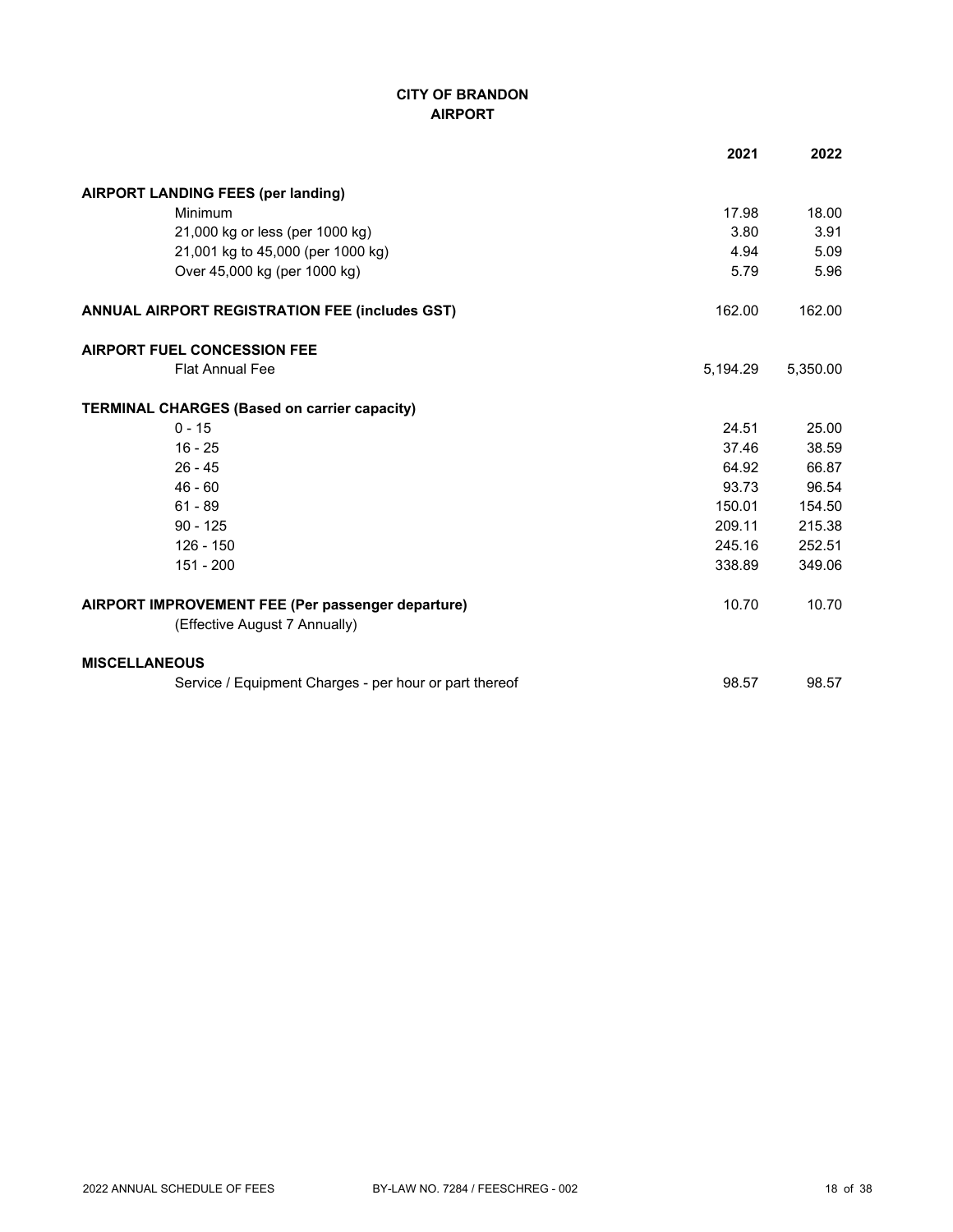## **CITY OF BRANDON DEVELOPMENT SERVICES**

|                                                                                                                 | 2021     | 2022     |
|-----------------------------------------------------------------------------------------------------------------|----------|----------|
| <b>CONSTRUCTION PERMITS DEPOSITS &amp; FEES</b>                                                                 |          |          |
| Crossing Permit (plus damage deposit)                                                                           | 167.00   | 169.00   |
| Driveway Approach Permit                                                                                        | 167.00   | 169.00   |
| Driveway Permit (Private Property Only)                                                                         | 136.00   | 137.00   |
| <b>Excavation Permit</b>                                                                                        | 182.00   | 184.00   |
| Lot Grading Deposit                                                                                             | 2,020.00 | 2,040.00 |
| Lot Grading Permit                                                                                              | 197.00   | 199.00   |
| Re-inspection Fee                                                                                               | 253.00   | 256.00   |
| Water & Sewer Service Retention Deposit                                                                         | 5,050.00 | 5,100.00 |
| <b>WASTE DISPOSAL PERMITS &amp; FEES</b>                                                                        |          |          |
| Commercial / Industrial Discharge Permit                                                                        | 100.00   | 100.00   |
| Commercial / Industrial Discharge Loading Fees                                                                  |          |          |
| TKN (per kg)                                                                                                    | 3.35     | 3.19     |
| Total P (per kg)                                                                                                | 20.49    | 24.52    |
| COD (per kg)                                                                                                    | 0.30     | 0.30     |
| Flow (per cubic meter)                                                                                          | 0.13     | 0.13     |
| Trailer Dumping Station Permit (annual)                                                                         | 125.00   | 125.00   |
| Septic Dumping Swipe Card - Initial Purchase or Replacement                                                     | 50.00    | 50.00    |
| Septic Waste Disposal (per cubic meter)                                                                         | 7.50     | 7.75     |
| <b>OTHER FEES</b>                                                                                               |          |          |
| Administration Fee - MB MOOVES (per permit)<br>(Moving Oversize and Overweight Vehicles Efficiently and Safely) | 20.00    | 20.00    |
| Overweight & Overdimensional Permits (Per The Highway Traffic Act, Regulation 42/2006, Division 4)              |          |          |
| Asphalt millings (per tonne, subject to availability)                                                           |          | 15.25    |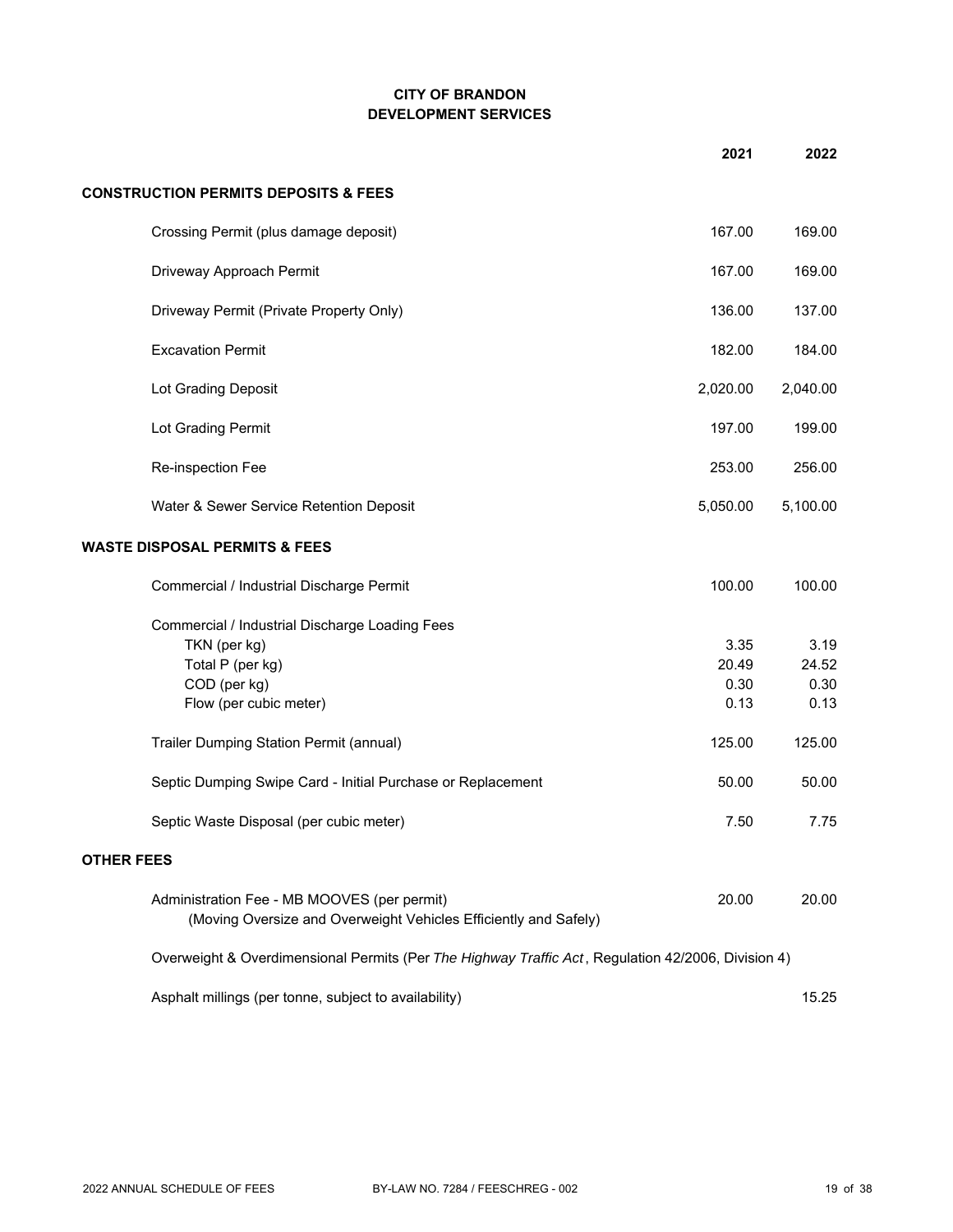## **CITY OF BRANDON DEVELOPMENT SERVICES**

|                                                                         | <b>Standard</b>       | 2021   | 2022   |
|-------------------------------------------------------------------------|-----------------------|--------|--------|
| <b>SAMPLE COLLECTION</b>                                                |                       |        |        |
| Soil sample collection, within 10km radius of Brandon City Limits       |                       | 50.00  | 50.00  |
| <b>SOIL TESTING</b>                                                     |                       |        |        |
| Sieve Analysis c/w Deleterious & Crush Count                            | <b>ASTM D117/D136</b> | 160.00 | 160.00 |
| <b>Sieve Analysis</b>                                                   | <b>ASTM D117/D136</b> | 100.00 | 100.00 |
| <b>Hydrometer Analysis</b>                                              | <b>ASTM D421/422</b>  | 150.00 | 150.00 |
| <b>Atterberg Limits</b>                                                 | <b>ASTM D4318</b>     | 145.00 | 145.00 |
| Specific Gravity - Coarse Material                                      | ASTM C127             | 80.00  | 80.00  |
| Specific Gravity - Coarse & Fine Material                               | ASTM C128             | 170.00 | 170.00 |
| Standard Proctor - Cohesive Material                                    | ASTM D698             | 300.00 | 300.00 |
| Standard Proctor - Granular w/ Oversize Stones                          | ASTM D698             | 300.00 | 300.00 |
| Standard Proctor - Granular                                             | ASTM D698             | 235.00 | 235.00 |
| <b>Organic Content Determination</b>                                    | ASTM D2974            | 30.00  | 30.00  |
| <b>ASPHALT TESTING</b>                                                  |                       |        |        |
| Laboratory Hot Mix Asphalt Analysis                                     | ASTM (multiple)       | 695.00 | 695.00 |
| (including Marshall Density, percentage asphalt cement, percentage      |                       |        |        |
| <b>CONCRETE TESTING</b>                                                 |                       |        |        |
| Concrete Slump Test and Air Entrainment Test                            | <b>CSA</b>            | 145.00 | 145.00 |
| Concrete Slump Test and Air Entrainment Test with cylinder test samples |                       | 235.00 | 235.00 |
| collected, cast and cured, compressive testing by others                | <b>CSA</b>            |        |        |
| <b>Concrete Compressive Strength Test</b>                               | <b>CSA</b>            | 40.00  | 40.00  |
| <b>FIELD DENSITY TESTING</b>                                            |                       |        |        |
| Granular/Asphalt Field Density (Set of 3 Tests)                         | ASTM D2922/2950       | 170.00 | 170.00 |
| Granular/Asphalt Field Density (Each Additional Test)                   | ASTM D2922/2950       | 35.00  | 35.00  |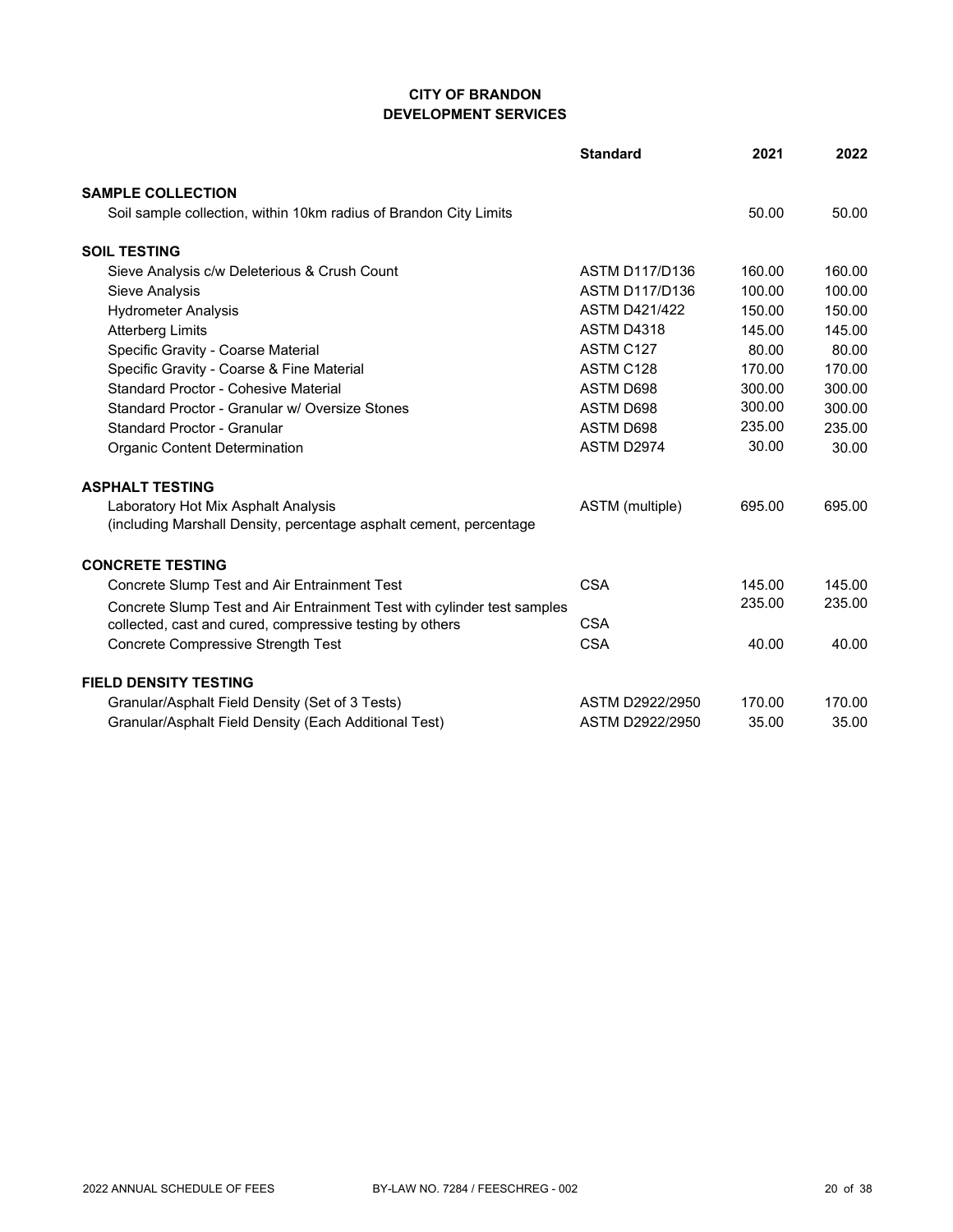#### **CITY OF BRANDON PROPERTY & LAND DEVELOPMENT**

|                                                                                                  | 2021                          | 2022                        |
|--------------------------------------------------------------------------------------------------|-------------------------------|-----------------------------|
| <b>PROPERTY ADMINISTRATION</b>                                                                   |                               |                             |
| RIGHT-OF-WAY CLOSURES                                                                            | 605.00                        | 611.00                      |
| CLOSING OF PUBLIC RESERVE                                                                        | 605.00                        | 611.00                      |
| LOCAL IMPROVEMENT PROGRAMS                                                                       | 303.00                        | 306.00                      |
| ADDRESSING & STREET NAMING                                                                       |                               |                             |
| Addressing Changes or Requests (Per Unit)                                                        | 152.00                        | 154.00                      |
| Street Name Changes or Requests (Per Application)                                                | 1,010.00                      | 1,020.00                    |
| Honorary Street Name Request (Per Application)                                                   | 152.00                        | 154.00                      |
| Honorary Street Sign Construction (Per Sign)                                                     | 76.00                         | 77.00                       |
| <b>ENCROACHMENT FEES</b>                                                                         |                               |                             |
| Not applicable to qualified properties under the Downtown Brandon Encroachment Incentive Program |                               |                             |
| Minimum (annual fee)                                                                             | 75.00                         | 76.00                       |
| Maximum (annual fee)                                                                             | 600.00                        | 606.00                      |
| <b>PARKING LOTS</b>                                                                              |                               |                             |
| <b>Stall Rent Per Month</b>                                                                      | 55.00                         | 55.00                       |
| Parking Pass Deposit                                                                             | 25.00                         | 25.00                       |
| Parking Pass Replacement                                                                         | 25.00                         | 25.00                       |
| <b>LAND DEVELOPMENT ADMINISTRATION</b>                                                           |                               |                             |
| <b>CITY AGREEMENT REVIEW</b>                                                                     | 155.00                        | 157.00                      |
| <b>TRANSPORTATION REVIEW</b>                                                                     |                               | 44.00                       |
| PREPARING AGREEMENTS                                                                             |                               |                             |
| <b>Development Agreements</b>                                                                    |                               |                             |
| Less than 4 units / lots                                                                         | 455.00                        | 460.00                      |
| 4 or more units / lots                                                                           | 657.00                        | 664.00                      |
| DOCUMENT PRODUCTION                                                                              |                               |                             |
| Notice of Assessment Printout                                                                    | 10.00                         | 10.00                       |
| <b>RE-EXECUTION OF AGREEMENT</b>                                                                 | $Cost + $50.00 Cost + $51.00$ |                             |
| MONEY IN LIEU FOR PUBLIC RESERVE                                                                 |                               |                             |
| Emerging Area (per hectare)                                                                      | 142,083.00                    | 142,083.00                  |
| Established Area (per hectare)                                                                   | 71,041.00                     | 71,041.00                   |
| <b>PROPERTY &amp; LAND DEVELOPMENT ADMINISTRATION</b>                                            |                               |                             |
| PREPARING MISCELLANEOUS AGREEMENTS                                                               |                               |                             |
| Easement, Access, Service, Private Sewer/Water, Construction Conforming, etc.                    | 404.00                        | 408.00                      |
| Amendments / Assignments                                                                         | 278.00                        | 281.00                      |
| DOCUMENT PRODUCTION                                                                              |                               |                             |
| <b>Property Registry</b>                                                                         |                               | Cost plus 10% Cost plus 10% |
|                                                                                                  |                               |                             |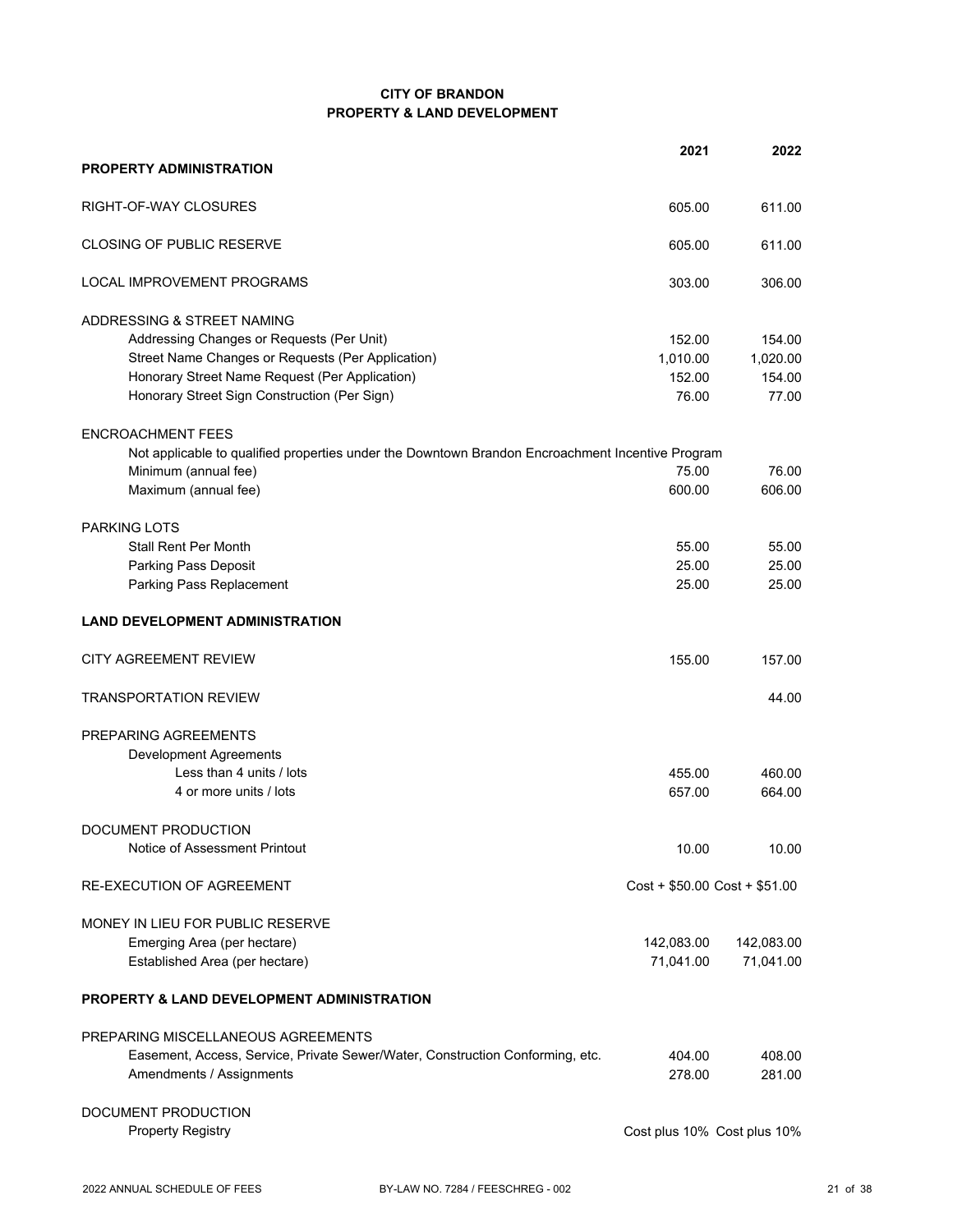# **CITY OF BRANDON BUILDING SAFETY**

|                                                                    | 2021                                                           | 2022                                                           |
|--------------------------------------------------------------------|----------------------------------------------------------------|----------------------------------------------------------------|
| <b>BUILDING PERMIT</b>                                             |                                                                |                                                                |
| Construction Value Under \$5,000 (Base Fee)                        | 136.00                                                         | 137.00                                                         |
| Construction Value \$5,000 - \$5,000,000                           |                                                                |                                                                |
| <b>Base Fee Plus</b>                                               | 11.11/1000                                                     | 11.22/1000                                                     |
| Construction Value - portion over \$5,000,000                      |                                                                |                                                                |
| <b>Base Fee Plus</b>                                               | 6.50/1000                                                      | 6.50/1000                                                      |
| Single Detached Dwelling & Duplex Dwelling (finished & unfinished) |                                                                |                                                                |
| <b>Base Fee Plus</b>                                               | $0.33$ /sq. ft.                                                | $0.33$ /sq. ft.                                                |
| Condo - per condo unit Base Fee Plus                               | 11.11/1000                                                     | 11.22/1000                                                     |
| Single Detached Dwelling - basement development                    | 136.00                                                         | 137.00                                                         |
| <b>Detached Accessory Building</b>                                 | 136.00                                                         | 137.00                                                         |
| Mobile Home (Location)                                             | 136.00                                                         | 137.00                                                         |
| <b>Temporary Building</b>                                          | 136.00                                                         | 137.00                                                         |
| <b>Occupancy Permit</b>                                            | 136.00                                                         | 137.00                                                         |
| <b>Uncovered Deck</b>                                              | 91.00                                                          | 92.00                                                          |
| Swimming Pool/Hot Tub                                              | 76.00                                                          | 77.00                                                          |
| In-ground Swimming Pool                                            | 136.00                                                         | 137.00                                                         |
| Solid Fuel Burning Appliance                                       | 91.00                                                          | 92.00                                                          |
| <b>Sign Permits</b>                                                | 136.00                                                         | 137.00                                                         |
| Interim Occupancy Fee                                              | 280.00                                                         | 283.00                                                         |
| Splitting of Permit - after the fact                               | 273.00                                                         | 274.00                                                         |
| <b>Additional Dwelling Unit Fee</b>                                | 141.00                                                         | 142.00                                                         |
| <b>Occupancy Certificate</b>                                       | 136.00                                                         | 137.00                                                         |
| Heating/Ventilation System for Part 9 residential                  | 136.00                                                         | 137.00                                                         |
| Alteration/Reconfiguration of Heating/Ventilation System           | 136.00                                                         | 137.00                                                         |
| <b>Permit Renewal</b>                                              | \$136+\$11.11/\$1000 of<br>outstanding cost of<br>construction | \$137+\$11.22/\$1000 of<br>outstanding cost of<br>construction |
| <b>PLUMBING PERMITS</b>                                            |                                                                |                                                                |
| Minimum Plumbing Permit (First 3 fixtures)                         | 70.00                                                          | 71.00                                                          |
| Each Fixture above three fixtures                                  | 23.00                                                          | 24.00                                                          |
| Grease, Oil or Grit Interceptor                                    | 100.00                                                         | 101.00                                                         |
| Neutralizing and Dilution Tanks or Pit                             | 100.00                                                         | 101.00                                                         |
| Sewer/Water Installation                                           | 81.00                                                          | 82.00                                                          |
| RTM/Mobile Home Hookup                                             | 81.00                                                          | 82.00                                                          |
| Replacement of Existing Pipes (per fixture)                        | 23.00                                                          | 24.00                                                          |
| New Construction Sump Pit/Pump                                     | 23.00                                                          | 24.00                                                          |
| New Construction Backwater Valve                                   | 23.00                                                          | 24.00                                                          |
| All Other Sump Pump/Backwater Valve                                | 100.00                                                         | 101.00                                                         |
| Roof Drain, per roof drain                                         | 23.00                                                          | 24.00                                                          |
| Floor Drain, per floor drain                                       | 23.00                                                          | 24.00                                                          |
| Testable Backflow Prevention Device (with test cocks)              |                                                                |                                                                |
| <b>First Device</b>                                                | 70.00                                                          | 71.00                                                          |
| Each additional device                                             | 23.00                                                          | 24.00                                                          |
| Hose Bibbs (First 3 fixtures)                                      | 23.00                                                          | 24.00                                                          |
| Hose Bibbs, each above 3                                           | 8.00                                                           | 8.00                                                           |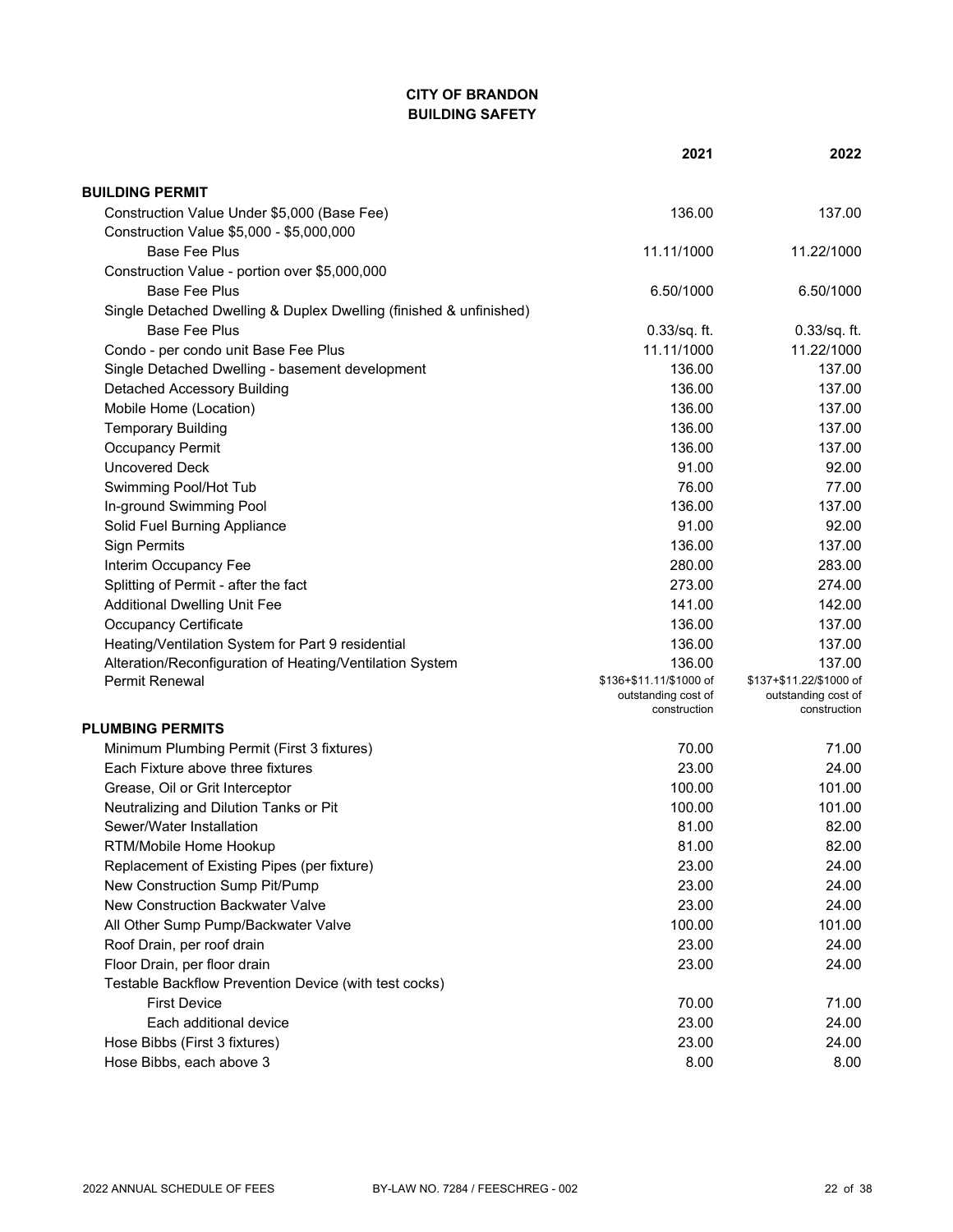# **CITY OF BRANDON BUILDING SAFETY**

|                                                                                          | 2021            | 2022            |
|------------------------------------------------------------------------------------------|-----------------|-----------------|
| <b>VACANT &amp; DERELICT BUILDINGS</b>                                                   |                 |                 |
| <b>Residential Boarded Building Permit</b>                                               | 2,000.00        | 2,000.00        |
| <b>Commercial Boarded Building Permit</b>                                                |                 |                 |
| Base Fee - First Year                                                                    | 2,000.00        | 2,000.00        |
| Residential/Commercial Boarded Building Permit (Subsequent to First Year)                |                 |                 |
| Base Fee Plus Rate Per Additional Year                                                   | 1,500.00        | 1,500.00        |
| (ex - Year 3 = Base plus $$1,500 \times 2 = $5,000$ )                                    |                 |                 |
| (ex - Year 4 = Base plus $$1,500 \times 3 = $6,500$ )                                    |                 |                 |
| Vacant Building Inspection Fee (1st Year)                                                | 272.00          | 274.00          |
| Vacant Building Inspection Fee (Renewal after 1st year)                                  |                 |                 |
| <b>Orders Not Required</b>                                                               | 500.00          | 500.00          |
| Vacant Building Inspection Fee (Renewal after 1st year)                                  |                 |                 |
| <b>Orders Required</b>                                                                   | 1,000.00        | 1,000.00        |
| Remediation Coordination Services (per hour or part thereof)                             | 100.00          | 100.00          |
| Vacant & Derelict Building By-Law Order Issuance Fee - Residential                       | 1,000.00        | 1,000.00        |
| Vacant & Derelict Building By-Law Order Issuance Fee - Non Residential                   | 1,000.00        | 1,000.00        |
| <b>DEMOLITION OR REMOVAL PERMITS</b>                                                     |                 |                 |
|                                                                                          |                 |                 |
| Single Detached Dwelling & Duplex Dwelling<br>Accessory Buildings - no permit to rebuild | 202.00<br>86.00 | 204.00<br>87.00 |
| Accessory Buildings - in conjunction with permit to rebuild                              | 56.00           | 57.00           |
| All Other Residential, commercial, industrial, educational & institutional               | 404.00          | 408.00          |
| Per Building Storey                                                                      | 136.00          | 137.00          |
| Plus Per Sq. Ft of Building Footprint                                                    | 0.06            | N/A             |
|                                                                                          |                 |                 |
| <b>MISCELLANEOUS</b>                                                                     |                 |                 |
| Inspection Fees - Plumbing & Building                                                    |                 |                 |
| Up to four (4) consecutive hours                                                         | 303.00          | 400.00          |
| Each Additional Hour (or part thereof)                                                   | 91.00           | 100.00          |
| <b>Travel Expense</b>                                                                    | cost plus 10%   | cost plus 10%   |
| Additional Inspection or Re-inspection                                                   | 140.00          | 141.00          |
| Call Back                                                                                | 91.00           | 100.00          |
| By-Law Order Issuance Fee                                                                |                 |                 |
| Building Safety & Property Standards By-Law                                              | 1,000.00        | 1,000.00        |
| <b>Building By-Law</b>                                                                   | 1,000.00        | 1,000.00        |
| Order to Remedy - Administration Fee                                                     | 136.00          | 137.00          |
| Stop Work Order Issuance Fee                                                             | 1,000.00        | 1,000.00        |
| Cease to Occupy Order                                                                    | 1,000.00        | 1,000.00        |
| Change of Plans Requiring Additional Review - Residential                                | 273.00          | 276.00          |
| Change of Plans Requiring Additional Review - Non Residential                            | 545.00          | 550.00          |
| Permit Transfer or Assignment Fee                                                        | 273.00          | 276.00          |
| Copies of Inspection Reports and/or Plan Reviews<br>Prior to Certificate of Occupancy    | 101.00          | 102.00          |
|                                                                                          |                 |                 |
| After Issuance of Certificate of Occupancy<br><b>Alternative Solutions Review</b>        | 76.00           | 77.00           |
| One (1) Hour minimum charge                                                              | 91.00           | 100.00          |
| Each additional hour (or part thereof)                                                   | 91.00           | 100.00          |
| <b>Confirmation of Closed Permit Letter</b>                                              | 90.00           | 100.00          |
|                                                                                          |                 |                 |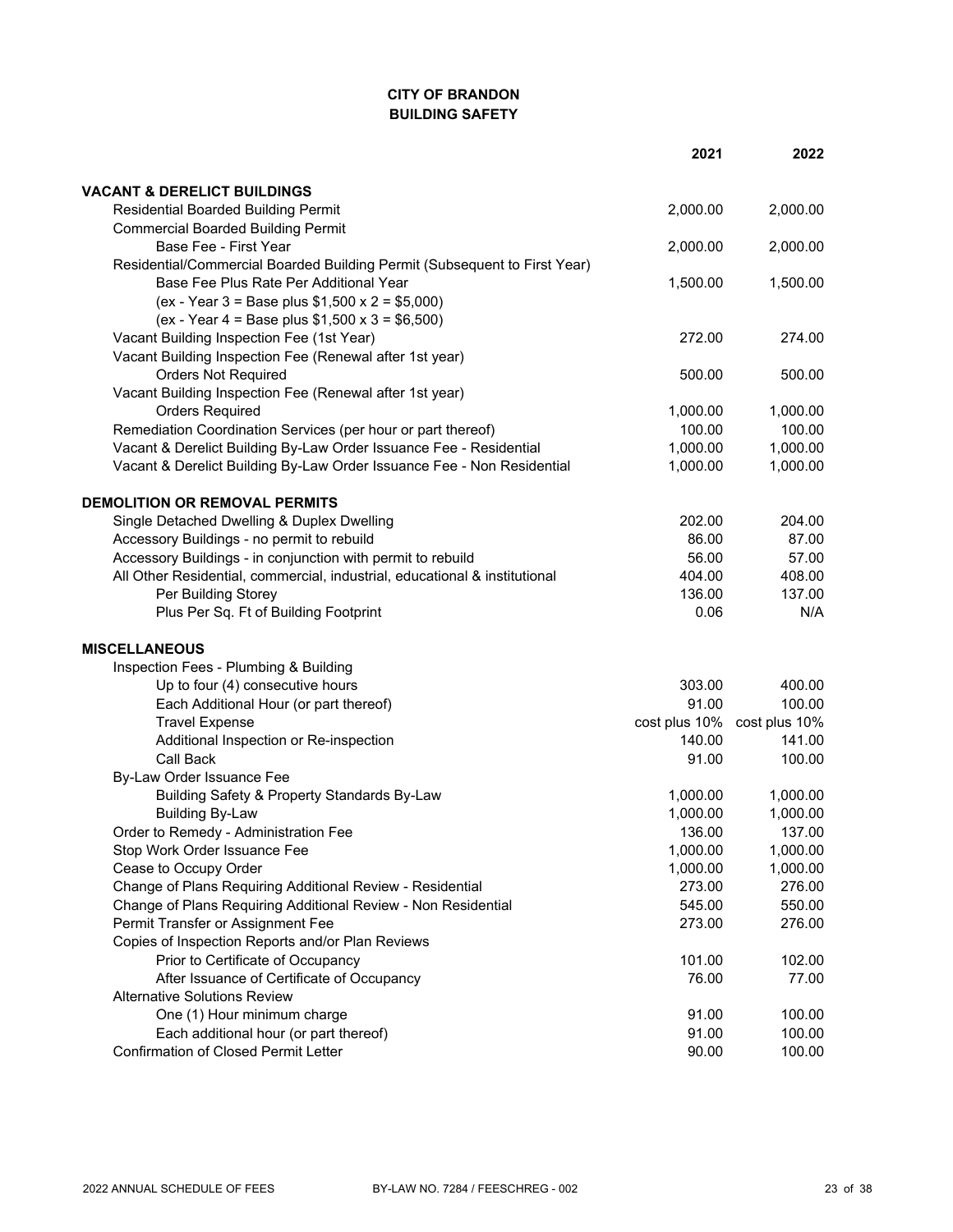### **CITY OF BRANDON PLANNING**

|                                                                             | 2021                                          | 2022     |
|-----------------------------------------------------------------------------|-----------------------------------------------|----------|
| <b>PLANNING FEES</b>                                                        |                                               |          |
| Development Permit - Other                                                  | 136.00                                        | 137.00   |
| Development Permit - Home Based Business                                    | 136.00                                        | 137.00   |
| Development Permit - Residential (2 - 4 units)                              | 242.00                                        | 244.00   |
| Development Permit - Residential (5 - 12 units)                             | 455.00                                        | 460.00   |
| Development Permit - Residential (13+ units)                                | 909.00                                        | 918.00   |
| Development Permit - Non Residential                                        | 909.00                                        | 918.00   |
| Urban Design Review - Planning Commission                                   | 379.00                                        | 383.00   |
| <b>Subdivision Application</b>                                              | 535.00                                        | 540.00   |
| Subdivision Lot Fees/Bare Land Condominium Unit Fees                        |                                               |          |
| Each new lot created or condominium bare-land unit created                  | 300.00                                        | 300.00   |
| Subdivision Extend Conditional Approval or Certificate of Approval          | 237.00                                        | 239.00   |
| Subdivision Re-issuing a Certificate of Approval                            | 237.00                                        | 239.00   |
| Minor Variance Order                                                        | 182.00                                        | 184.00   |
| Minor Variance Order - Following Commencement                               | 364.00                                        | 368.00   |
| Variance Order - Prior to Commencement (Base Fee)                           | 682.00                                        | 689.00   |
| Variance Order - Following Commencement (Base Fee x 2)                      | 1,364.00                                      | 1,378.00 |
| Variance Order - Increasing the density or intensity of use                 | 833.00                                        | 841.00   |
| Multiple Variance With Request(s)                                           |                                               |          |
| Base Fee plus each additional request                                       | 126.00                                        | 127.00   |
| Multiple contiguous parcels with same request - base fee plus each parcel   | 126.00                                        | 127.00   |
| Maximum additional fee                                                      |                                               | 508.00   |
| Variance Extension Fee                                                      | 152.00                                        | 154.00   |
| Conditional Use Order (Base Fee)                                            | 808.00                                        | 816.00   |
| Conditional Use Order - Following Commencement (Base Fee x 2)               | 1,616.00                                      | 1,632.00 |
| Conditional Use Multiple Request(s)                                         |                                               |          |
| Base Fee plus each additional request                                       | 227.00                                        | 229.00   |
| Multiple contiguous parcels with same request - base fee plus each parcel   | 126.00                                        | 127.00   |
| Maximum additional fee                                                      |                                               | 508.00   |
| <b>Conditional Use Extension Fee</b>                                        | 152.00                                        | 154.00   |
| Zoning Amendment Application ***                                            | 3,030.00                                      | 3,060.00 |
| Secondary Plan (New Plan or Amendment to Existing Plan)***                  | 2,020.00                                      | 2,040.00 |
| Development Plan Amendment Application ***                                  | 5,050.00                                      | 5,100.00 |
| <b>Service Sharing Request</b>                                              |                                               | 5,050.00 |
| Neighborhood Plan (New Plan or Amendment to Existing Plan)                  | 2,020.00                                      | 2,040.00 |
| Master Plan                                                                 | 1,010.00                                      | 1,020.00 |
| Revised Submission required recirculation                                   | 50% of Application Fee 50% of Application Fee |          |
| <b>Advertising Deposit</b>                                                  | 1,200.00                                      | 1,200.00 |
| Zoning Amendment and Subdivision Application ***                            | 3,302.00                                      | 3,335.00 |
| Recirculation Fee Post Circulation ***                                      | 126.00                                        | 127.00   |
| Development Agreement Amendment Application (Requiring Council Approval)*** | 808.00                                        | 816.00   |
| Request for Special Meeting of Planning Commission                          | 758.00                                        | 766.00   |
| <b>Temporary Sign</b>                                                       | 90.00                                         | 90.00    |
| Radio Communications Facilities                                             | 1,289.00                                      | 1,302.00 |
| Change of Plans Requiring Additional Review                                 | 50% of Application Fee 50% of Application Fee |          |

*\*\*\* Advertising deposit is required in addition to fee*

Planning Fees continued on next page

**`**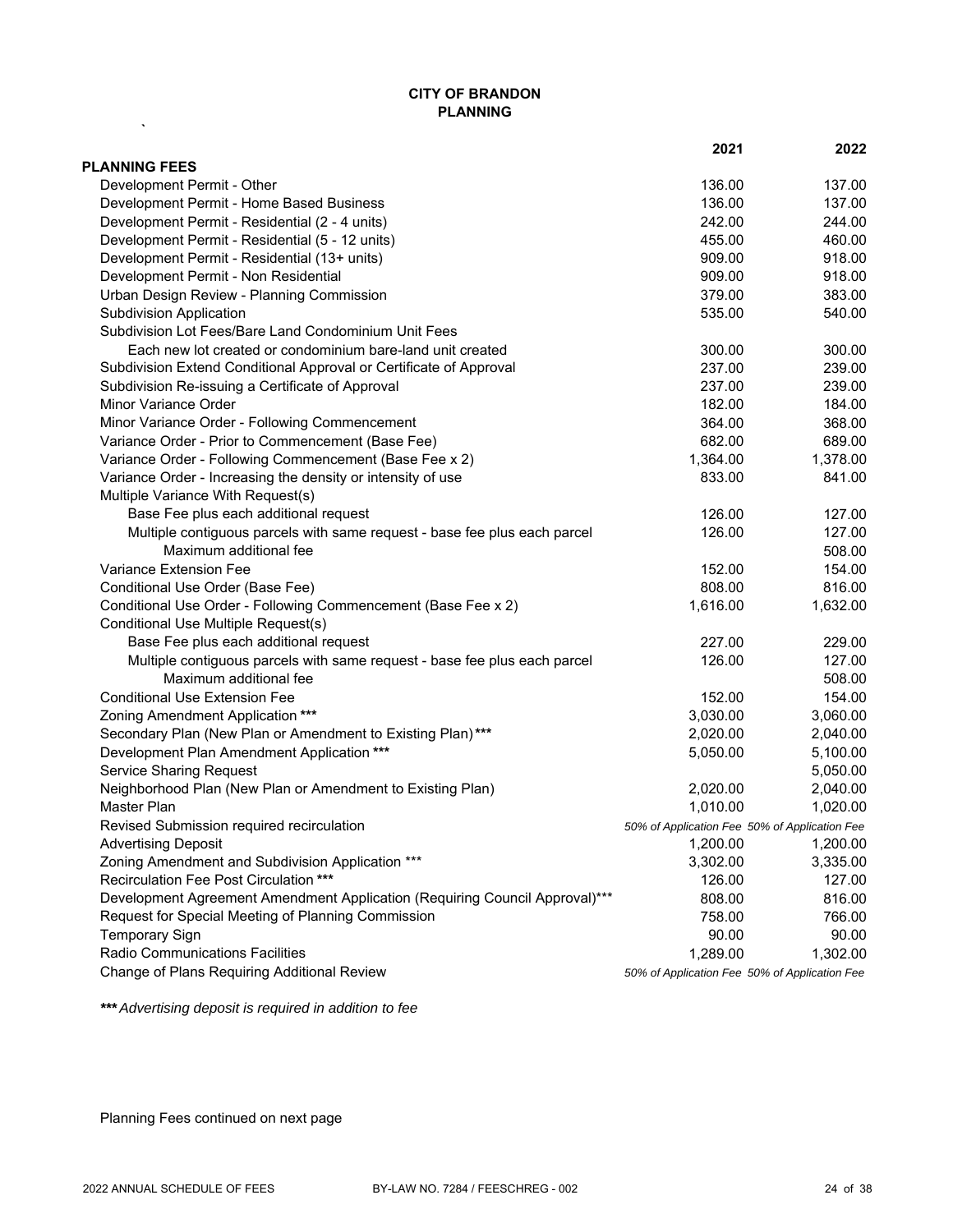#### **CITY OF BRANDON PLANNING**

|                                                                                                       | 2021          | 2022          |
|-------------------------------------------------------------------------------------------------------|---------------|---------------|
| <b>PLANNING FEES (Cont'd)</b>                                                                         |               |               |
| Zoning Memoranda                                                                                      | 91.00         | 92.00         |
| <b>Zoning Confirmation Letter</b>                                                                     | 125.00        | 126.00        |
| Outstanding Work Order - Residential 4 unit or less                                                   | 202.00        | 204.00        |
| Outstanding Work Order - Residential 5 units or above                                                 | 354.00        | 358.00        |
| Outstanding Work Order - Non-Residential & Mixed Use                                                  | 354.00        | 358.00        |
| Certificate of Non-Conformity                                                                         | 136.00        | 137.00        |
| Occupancy Confirmation - Residential                                                                  | 80.00         | 81.00         |
| <b>Occupancy Confirmation - Non-Residential</b>                                                       | 125.00        | 126.00        |
| <b>Occupancy Confirmation - Mixed Use</b>                                                             | 125.00        | 126.00        |
| <b>ADMINISTRATION FEES</b>                                                                            |               |               |
| <b>Electronic Reports</b>                                                                             | 75.00         | N/A           |
| Photocopying Charge (Per Page) (black & white only)                                                   | 0.50          | 0.50          |
| Deposit on Plans                                                                                      | 100.00        | 100.00        |
| Search for Plans/Records - per record                                                                 | 55.00         | 60.00         |
| Copying of Plans - paper copy                                                                         | 130.00        | 135.00        |
| Scanning of Plans - electronic copy                                                                   | 105.00        | 110.00        |
| Obtaining documents from Land Titles                                                                  | Cost plus 10% | Cost plus 10% |
| <b>MISCELLANEOUS</b>                                                                                  |               |               |
| By-Law Order Issuance Fee                                                                             |               |               |
| Zoning By-Law                                                                                         | 1,000.00      | 1,000.00      |
| Development Permit Deposit (Base Fee)<br>Or 10% of value of outstanding work if greater than Base Fee | 5,000.00      | 5,000.00      |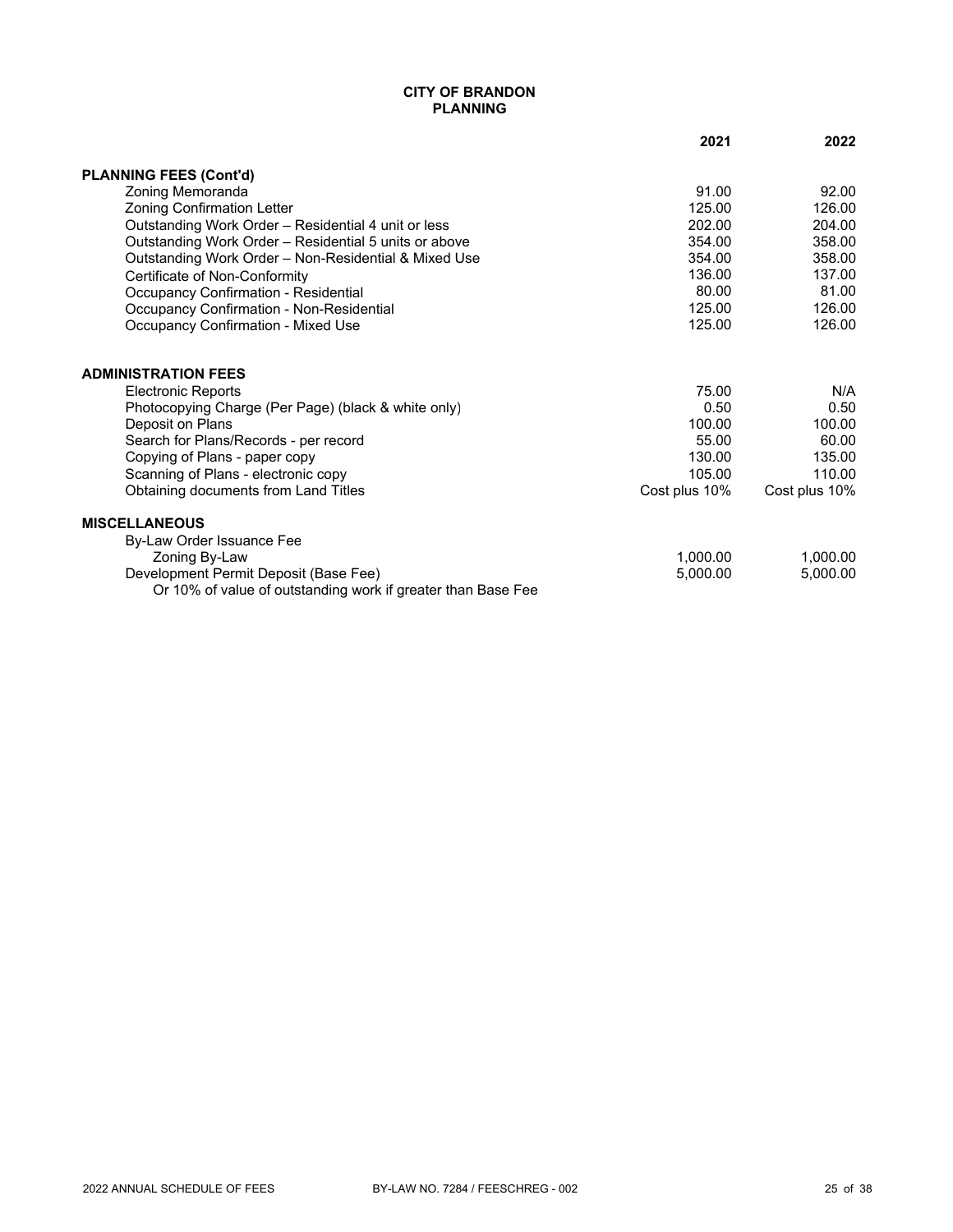#### **CITY OF BRANDON DEVELOPMENT CHARGES**

|                                                                                 | 2021           | 2022           |
|---------------------------------------------------------------------------------|----------------|----------------|
| ESTABLISHED GROWTH AREA - PRIOR TO BUILDING PERMIT                              |                |                |
| <b>Wastewater Treatment</b>                                                     |                |                |
| Residential (per dwelling unit) - Low Density                                   | 438.53         | 457.83         |
| Residential (per dwelling unit) - High Density                                  | 283.58         | 296.06         |
| Non-residential (per sq. ft.)                                                   | 0.26           | 0.27           |
| <b>Water Treatment</b>                                                          |                |                |
| Residential (per dwelling unit) - Low Density                                   | 343.33         | 358.44         |
| Residential (per dwelling unit) - High Density                                  | 221.80         | 231.56         |
| Non-residential (per sq. ft.)                                                   | 0.19           | 0.20           |
| EMERGING GROWTH AREA - PRIOR TO SUBDIVISION OR REZONING                         |                |                |
| Network Infrastructure - Per Net Hectare (Residential & Non-Residential)        |                |                |
| Drainage                                                                        | 2,879.31       | 3,006.00       |
| Transportation                                                                  | 20,316.17      | 21,210.08      |
| Wastewater                                                                      | 31,338.14      | 32,717.02      |
| Water                                                                           | 9,862.35       | 10,296.29      |
|                                                                                 |                |                |
| EMERGING GROWTH AREA - PRIOR TO BUILDING PERMIT                                 |                |                |
| <b>Wastewater Treatment</b>                                                     |                | 457.83         |
| Residential (per dwelling unit) - Low Density                                   | 438.53         |                |
| Residential (per dwelling unit) - High Density<br>Non-residential (per sq. ft.) | 283.58<br>0.26 | 296.06<br>0.27 |
| <b>Water Treatment</b>                                                          |                |                |
| Residential (per dwelling unit) - Low Density                                   | 343.33         | 358.44         |
| Residential (per dwelling unit) - High Density                                  | 221.80         | 231.56         |
| Non-residential (per sq. ft.)                                                   | 0.19           | 0.20           |
|                                                                                 |                |                |
| Network Infrastructure - Residential (per dwelling unit) - Low Density          |                |                |
| Drainage                                                                        | 121.53         | 126.88         |
| Transportation                                                                  | 860.85         | 898.73         |
| Wastewater                                                                      | 1,327.74       | 1,386.16       |
| Water                                                                           | 418.28         | 436.68         |
| Network Infrastructure - Residential (per dwelling unit) - High Density         |                |                |
| Drainage                                                                        | 78.99          | 82.47          |
| Transportation                                                                  | 557.02         | 581.53         |
| Wastewater                                                                      | 858.83         | 896.62         |
| Water                                                                           | 270.41         | 282.31         |
| Network Infrastructure - Non-residential (per sq. ft.)                          |                |                |
| Drainage                                                                        | 0.07           | 0.07           |
| Transportation                                                                  | 0.49           | 0.51           |
| Wastewater                                                                      | 0.76           | 0.79           |
| Water                                                                           | 0.24           | 0.25           |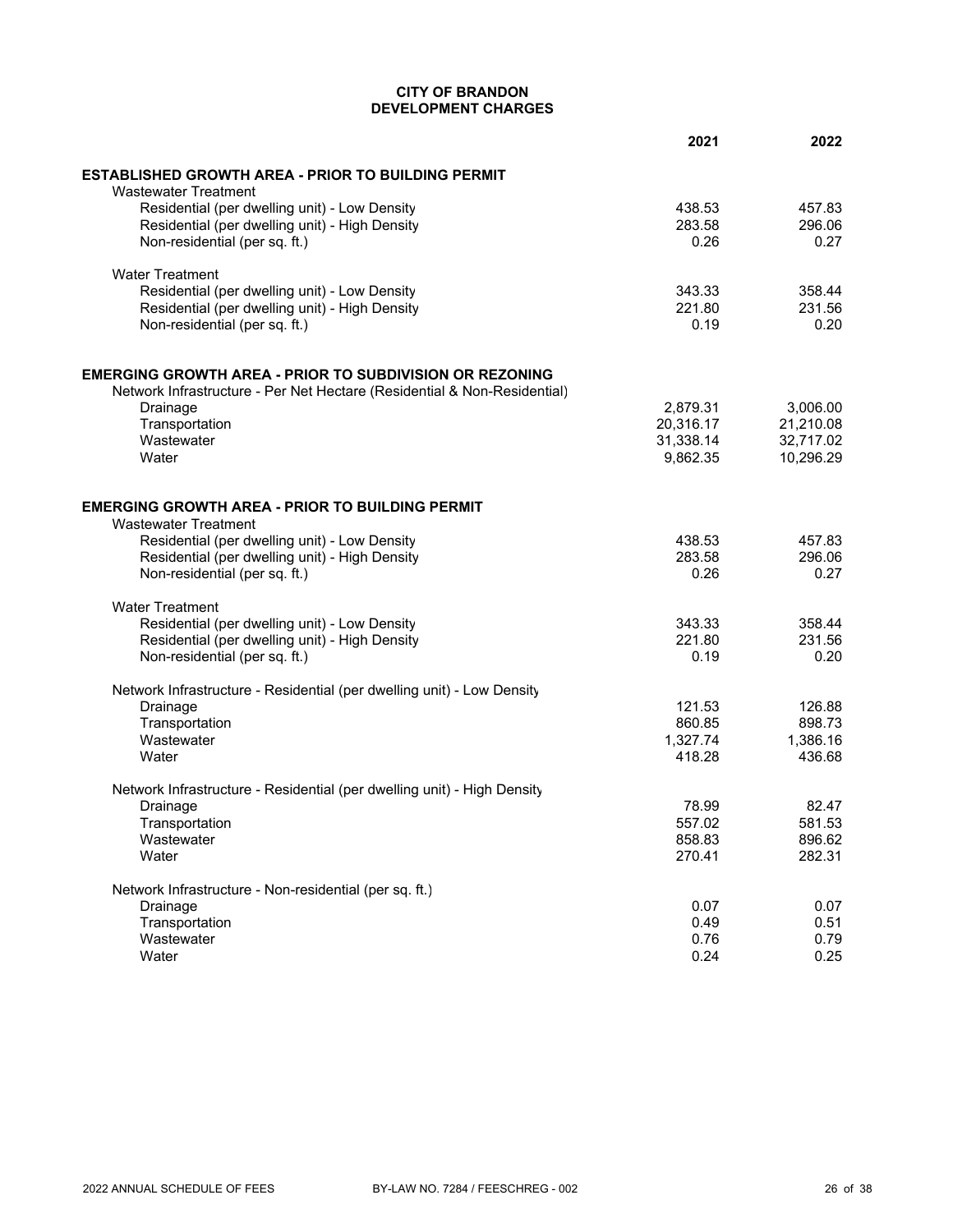#### **CITY OF BRANDON POLICE**

|                                                                                                                                                      | 2021               | 2022               |
|------------------------------------------------------------------------------------------------------------------------------------------------------|--------------------|--------------------|
| <b>SERVICE FEES</b><br><b>TRAINING</b>                                                                                                               |                    |                    |
| Organized by Police Service - per day per participant<br>Phase B Recruit Training - per participate                                                  | 138.50<br>6,300.00 | 142.75<br>6,415.00 |
| DETAINEE LODGING (For Police Agencies with a Detainee Agreement)<br>Per Detainee (Per 24 hour period or part thereof)                                |                    | 207.00             |
| REQUEST FOR CRIMINAL RECORDS OR PARDONS (finger print fee extra)                                                                                     |                    |                    |
| Online                                                                                                                                               | 52.00              | 52.00              |
| Walk-in<br>Walk-in - 10 or more requests in a batch (per request)                                                                                    | 52.00<br>41.60     | 52.00<br>41.60     |
| Not for Profit agencies (Walk-in only)                                                                                                               | 13.00              | 13.00              |
| Additional Certified Copy of Record Check at time of Processing                                                                                      | 12.50              | 13.00              |
| POLICE REPORTS                                                                                                                                       |                    |                    |
| Per report                                                                                                                                           | 68.75              | 71.00              |
| Per report - 10 or more requests in a batch request                                                                                                  | 55.00              | 56.80              |
| <b>TRANSCRIPTS</b>                                                                                                                                   |                    |                    |
| Per original page<br>Per page for additional copies                                                                                                  | 18.00<br>2.25      | 18.50<br>2.25      |
|                                                                                                                                                      |                    |                    |
| CD/DVD/Memory Stick-photos, video recordings - per hour or part thereof (1 hour minimum)                                                             | 42.75              | 43.75              |
| FINGERPRINTS (set of two Hardcopy or Electronic prints)                                                                                              | 74.75              | 77.00              |
| Per additional set of two prints<br>NOTE: Brandon Police Service is responsible for collecting the RCMP                                              | 43.75              | 45.00              |
| levied finger printing fee of \$25.00 when applicable.                                                                                               |                    |                    |
| <b>TRAFFIC ACCIDENT DIAGRAMS</b>                                                                                                                     |                    |                    |
| Drawing composition complete & available for immediate release                                                                                       | 228.50             | 235.50             |
| Drawing composition incomplete (See Special Duty rates below)                                                                                        |                    |                    |
| INTERVIEW WITH ON DUTY POLICE SERVICE EMPLOYEE                                                                                                       |                    |                    |
| Minimum Charge - Up to two (2) Hours                                                                                                                 | 152.25             | 155.00             |
| Each Additional Hour (or part thereof)                                                                                                               | 76.00              | 77.25              |
| INTERVIEW WITH CALLED OUT POLICE SERVICE EMPLOYEE                                                                                                    |                    |                    |
| Minimum charge - Up to four (4) Hours<br>Each Additional Hour (or part thereof)                                                                      | 609.00<br>152.25   | 619.75<br>155.00   |
|                                                                                                                                                      |                    |                    |
| SPECIAL DUTY (Includes but not limited to, Special Event Security, Building Move Escorts)<br>(Building move escorts - minimum two officers required) |                    |                    |
| Minimum Charge Per Police Officer - Up to four (4) Hours                                                                                             | 609.00             | 619.75             |
| Each Additional Hour (or part thereof) per Police Officer                                                                                            | 152.25             | 155.00             |
| Dispatcher (Per hour or part thereof)                                                                                                                | 79.50              | 82.00              |
| <b>BYLAW OFFICER CALLOUT</b>                                                                                                                         |                    |                    |
| Minimum Charge Per Bylaw Officer - Up to four (4) Hours<br>Each Additional Hour (or part thereof) per Bylaw Officer                                  | 293.25<br>72.75    | 299.75<br>74.50    |
|                                                                                                                                                      |                    |                    |
| <b>ANIMAL IMPOUND FEES</b><br>First impoundment day or part thereof                                                                                  | 34.25              | 34.25              |
| Each subsequent impoundment day or part thereof                                                                                                      | 17.00              | 17.00              |
| Fee for failure to produce current rabies certificate                                                                                                | 51.50              | 54.50              |
| Fee for failure to produce current license<br>Surcharge for 2nd impoundment of the same animal in a 12 month period                                  | 62.50<br>158.25    | 62.50<br>158.25    |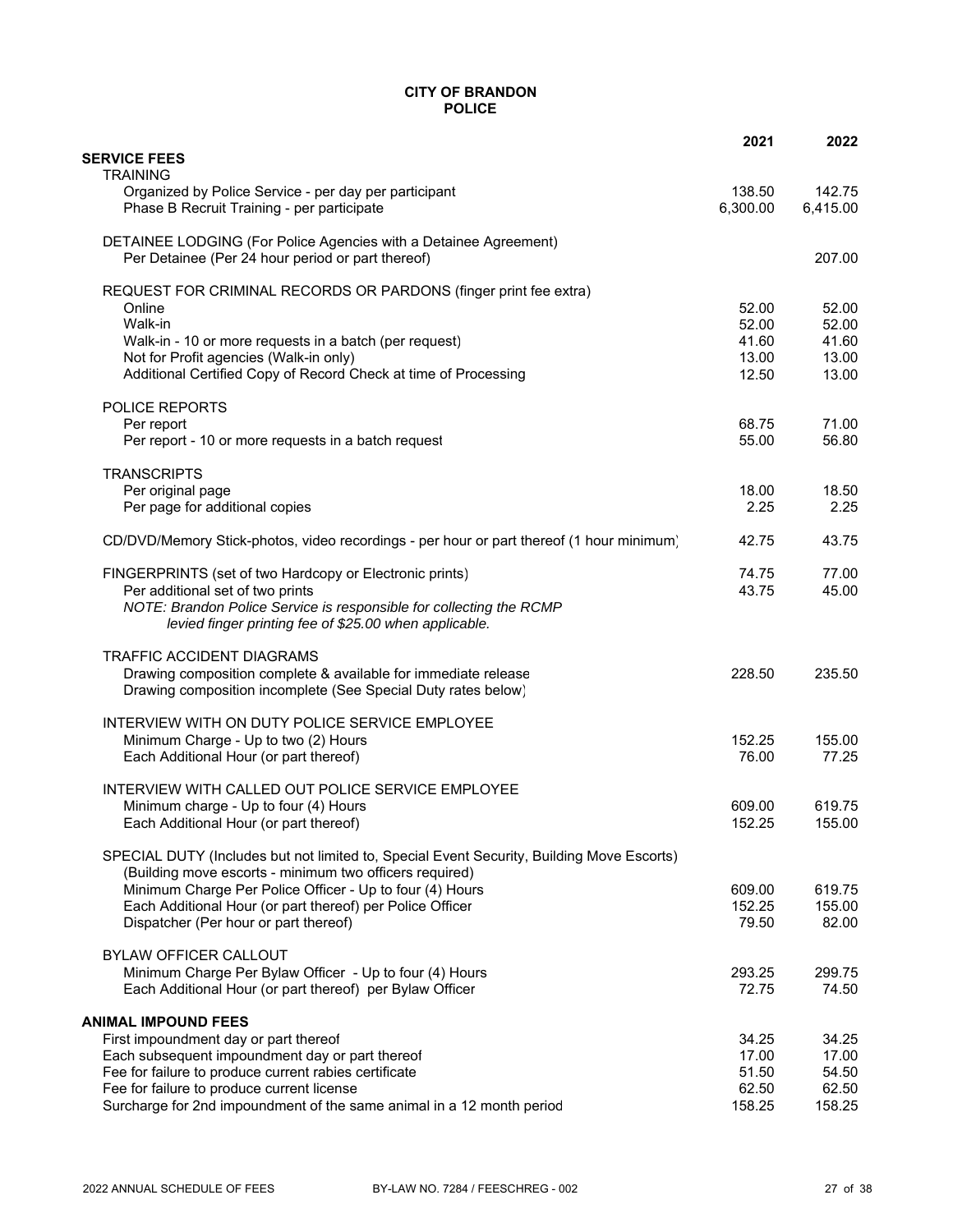#### **CITY OF BRANDON FIRE**

|                                                                                          | 2021           | 2022           |
|------------------------------------------------------------------------------------------|----------------|----------------|
| <b>INSPECTIONS</b>                                                                       |                |                |
| Third Party Inspection - 1st hour or part thereof                                        | 135.00         | 139.00         |
| 2nd Re-inspection                                                                        | 110.00         | 113.00         |
| 3rd & Subsequent Re-inspection                                                           | 420.00         | 431.00         |
| Re-inspection of Uncorrected Defect Where Time is not Requested                          | 110.00         | 113.00         |
| File search and written report                                                           | 100.00         | 103.00         |
| Day Care Inspections                                                                     |                |                |
| Family Day Care                                                                          | 40.00          | 41.00          |
| Group Day Care<br>Day Care Centres                                                       | 65.00<br>90.00 | 67.00<br>92.00 |
| <b>Nursery Schools</b>                                                                   | 90.00          | 92.00          |
|                                                                                          |                |                |
| <b>EMERGENCY RESPONSE SERVICES</b>                                                       |                |                |
| Per Vehicle Per KM Charge                                                                | 7.10           | 7.30           |
| Rural Billings (non MPI rates)                                                           |                |                |
| Initial Response - 1st hour                                                              | 3,032.00       | 3,108.00       |
| Initial Response - 2nd hour or part thereof                                              | 1,513.00       | 1,551.00       |
| Service Truck - 1st hour                                                                 | 1,132.00       | 1,160.00       |
| Service Truck - 2nd hour or part thereof                                                 | 772.00         | 791.00         |
| Tanker - 1st hour                                                                        | 345.00         | 354.00         |
| Tanker - 2nd hour or part thereof                                                        | 121.00         | 124.00         |
| MPI Rates-these rates are established by MPI and are announced for the current year only |                |                |
| This fee is based on Consumer Price Index (CPI) plus 1% annually.                        | ***            | $***$          |
| <b>Basic Call</b>                                                                        | ***            | $***$          |
| Complex Call                                                                             | ***            | $***$          |
| Use of foam (per gallon)                                                                 | ***            | $***$          |
| <b>Scene Safety</b>                                                                      |                |                |
| *** Fee to be set March 1st each year                                                    |                |                |
| <b>CLINICAL ON-CAR ROTATIONS (Per Student)</b>                                           | 125.00         | 128.00         |
| CO RESPONSES TO RMs WITH FIRE PROTECTION AGREEMENTS                                      | 110.00         | 113.00         |
| <b>MISCELLANEOUS</b>                                                                     |                |                |
| <b>Refilling Air Tanks</b>                                                               |                |                |
| 2216 psi                                                                                 | 30.00          | 31.00          |
| 4500 (half hour)                                                                         | 35.00          | 36.00          |
| 4500 (one hour)                                                                          | 45.00          | 46.00          |
| Cascade 2216                                                                             | 60.00          | 62.00          |
| Cascade 4500                                                                             | 100.00         | 103.00         |
| <b>Used Hose</b>                                                                         |                |                |
| 1 1/2" per foot                                                                          | 0.50           | 0.50           |
| 2 1/2" per foot                                                                          | 0.75           | 0.75           |
|                                                                                          |                |                |
| <b>Hydrant Flow Test</b>                                                                 | 210.00         | 215.00         |
| Portable Fire Extinguisher Training (per class, 30 participants)                         | 210.00         | 215.00         |
| Extinguishment of Outdoor Burning Fire                                                   | 210.00         | 215.00         |
| Fee - Standby Time to Secure Fire Scene/Hour                                             | 235.00         | 241.00         |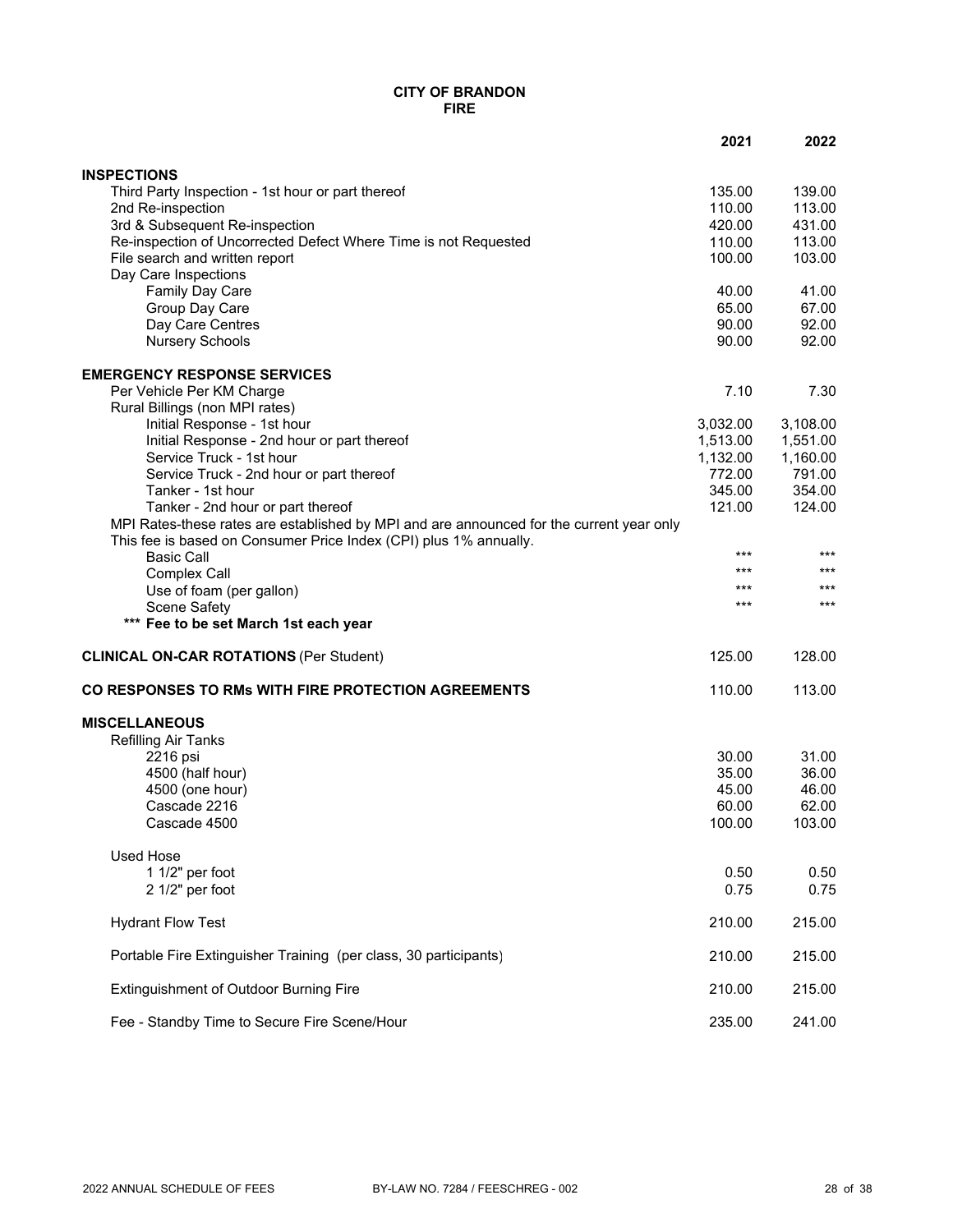#### **CITY OF BRANDON AMBULANCE**

|                                                    | 2021     | 2022     |
|----------------------------------------------------|----------|----------|
| <b>AMBULANCE SERVICES</b>                          |          |          |
| <b>Cancellation Fee</b>                            | 450.00   | 461.00   |
| Ambulance File Search and Written Report           | 100.00   | 103.00   |
| Emergency & Non Emergency Medical Response         | 550.00   | 550.00   |
| Discontinuation of Resuscitation in the Field      | 550.00   | 550.00   |
| Medical Response - No Transport                    | 180.00   | 185.00   |
| Medical Response - ACLS Intercept                  | 180.00   | 185.00   |
| <b>WINNIPEG TRIPS</b>                              |          |          |
| <b>Flat Rate</b>                                   | 1,412.00 | 1,447.00 |
| Waiting Time (Per hour)                            | 79.00    | 81.00    |
| <b>EXCLUDING WINNIPEG (Long Distance Trips)</b>    |          |          |
| Rate per hour                                      | 172.00   | 176.00   |
| <b>SPECIAL EVENTS</b> (includes two staff members) |          |          |
| Minimum Charge - Up to Three (3) Hours             | 525.00   | 525.00   |
| Each Additional Hour (or part thereof)             | 200.00   | 200.00   |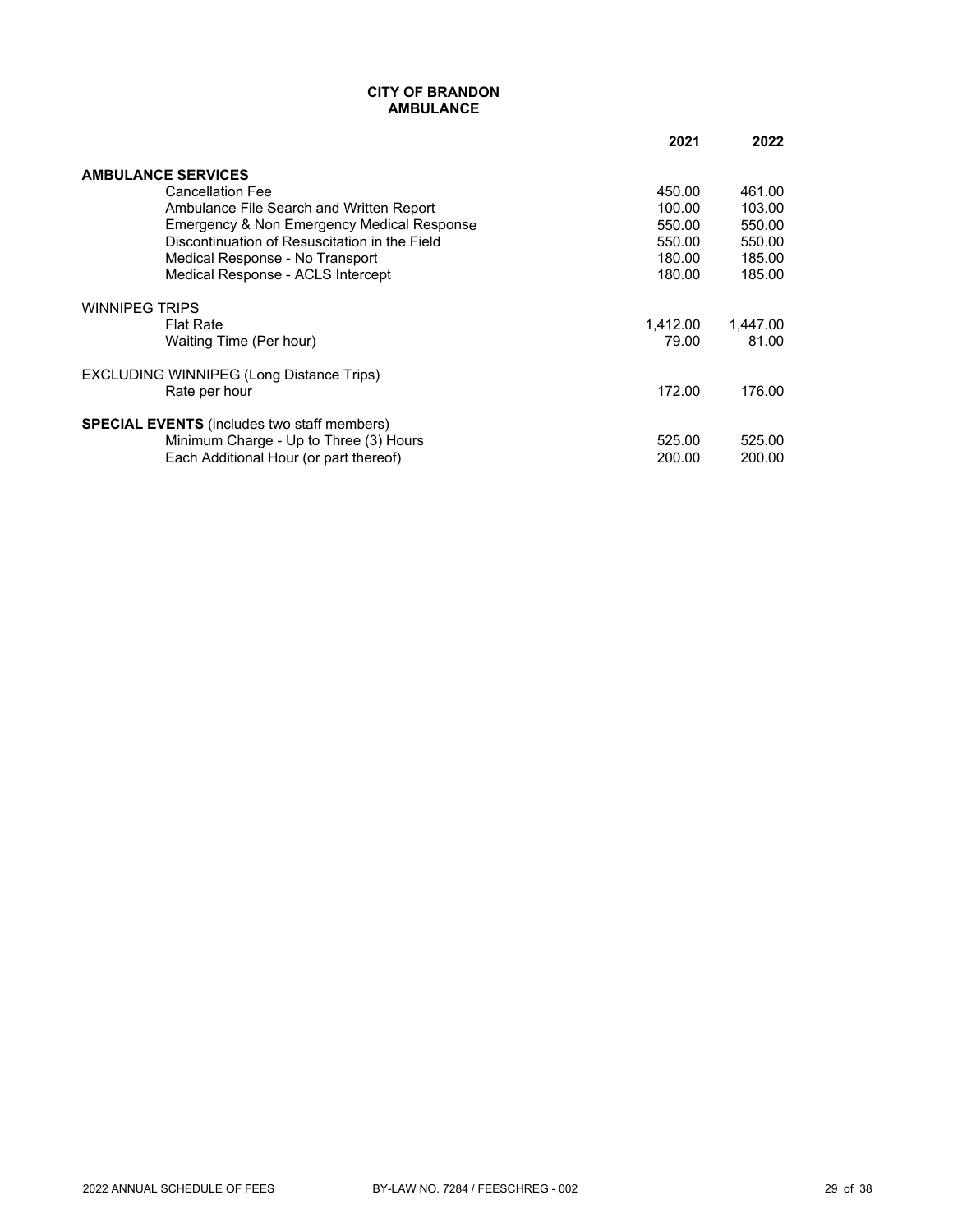#### **CITY OF BRANDON E-911**

|                                                                                                                             | 2021            | 2022            |
|-----------------------------------------------------------------------------------------------------------------------------|-----------------|-----------------|
| <b>SERVICE FEES</b>                                                                                                         |                 |                 |
| Per Capita                                                                                                                  | 4.60            | 4.74            |
| Minimum Per Capita Fee                                                                                                      | 705.50          | 726.67          |
| Compact Disc Recording of E-911 Call<br>Supplies and up to 2 hours staff time<br>Each additional 1/2 hour (or part thereof) | 101.20<br>50.60 | 104.24<br>52.12 |
| Police Call-Taking (per capita rate)                                                                                        | 5.97            | 6.15            |
| Police Enhanced Call-Taking & Dispatching (per capita rate)                                                                 | 12.40           | 12.77           |
| Reduced Hours Police Enhanced Call-Taking & Dispatching (per capita rate)                                                   | 10.12           | 10.42           |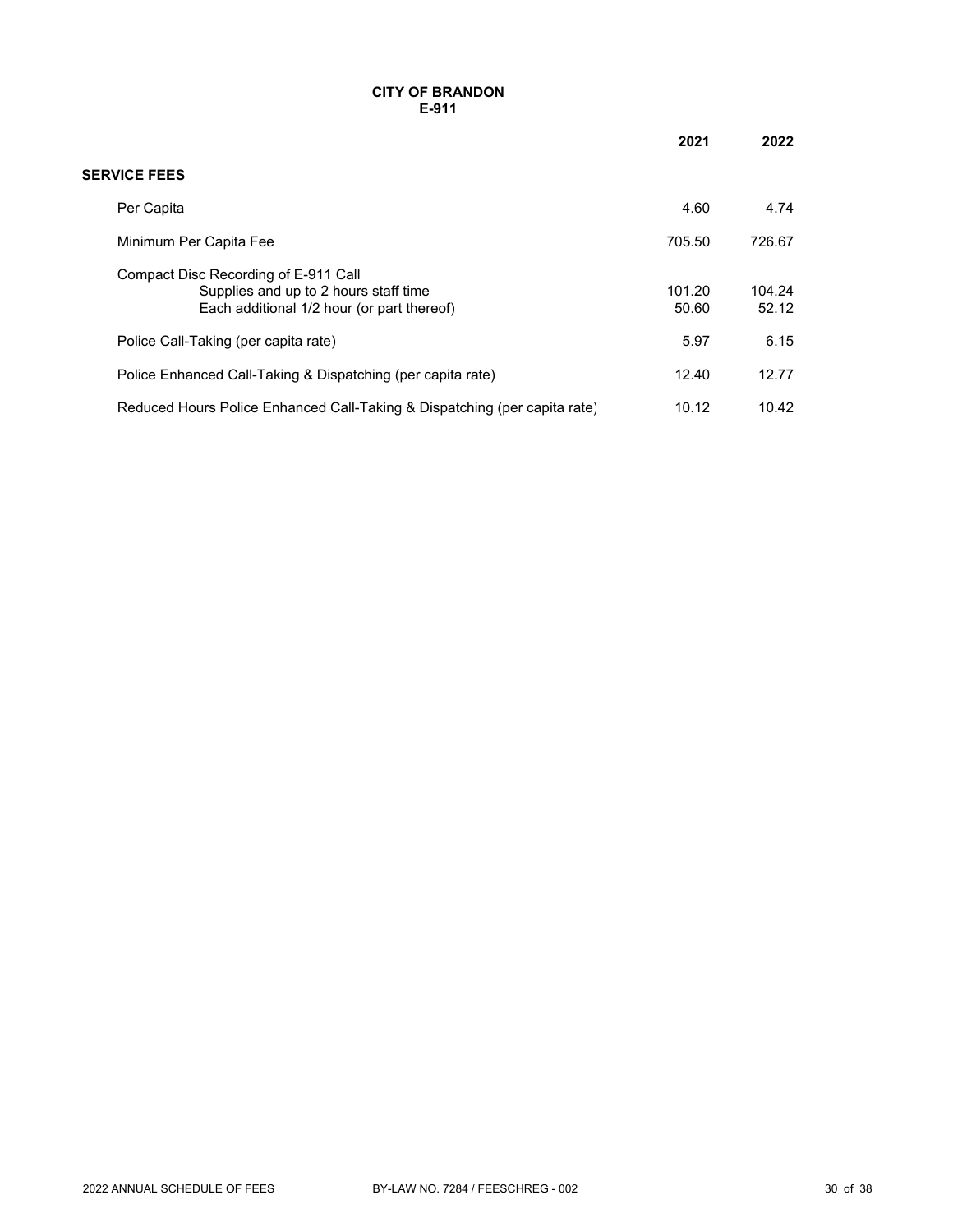## **CITY OF BRANDON FINANCE**

|                                                                                                                                                                                                              | 2021  | 2022  |
|--------------------------------------------------------------------------------------------------------------------------------------------------------------------------------------------------------------|-------|-------|
| TREASURER'S CERTIFICATES                                                                                                                                                                                     | 50.00 | 50.00 |
| ACCOUNT CONFIRMATIONS<br>Includes taxes, assessments or water                                                                                                                                                | 50.00 | 50.00 |
| DOCUMENT REPRODUCTION - PER ITEM (PROPERTY TAXES, WATER & OTHER)                                                                                                                                             | 5.00  | 5.00  |
| MORTGAGE COMPANY PROPERTY TAX LISTING                                                                                                                                                                        | 60.00 | 60.00 |
| PAYMENTS NOT HONORED BY FINANCIAL INSTITUTION                                                                                                                                                                | 20.00 | 20.00 |
| <b>CREDIT CARD CONVENIENCE FEE</b><br>Applicable to payments processed through VCH (Virtual City Hall)<br>Payments accepted through VCH include Property Taxes, Water Utility Accounts & Accounts Receivable | 2.25% | 2.25% |
| MONTHLY PENALTY APPLIED TO OVERDUE ACCOUNTS RECEIVABLE<br>Applied on the first day of each month                                                                                                             | 1.25% | 1.25% |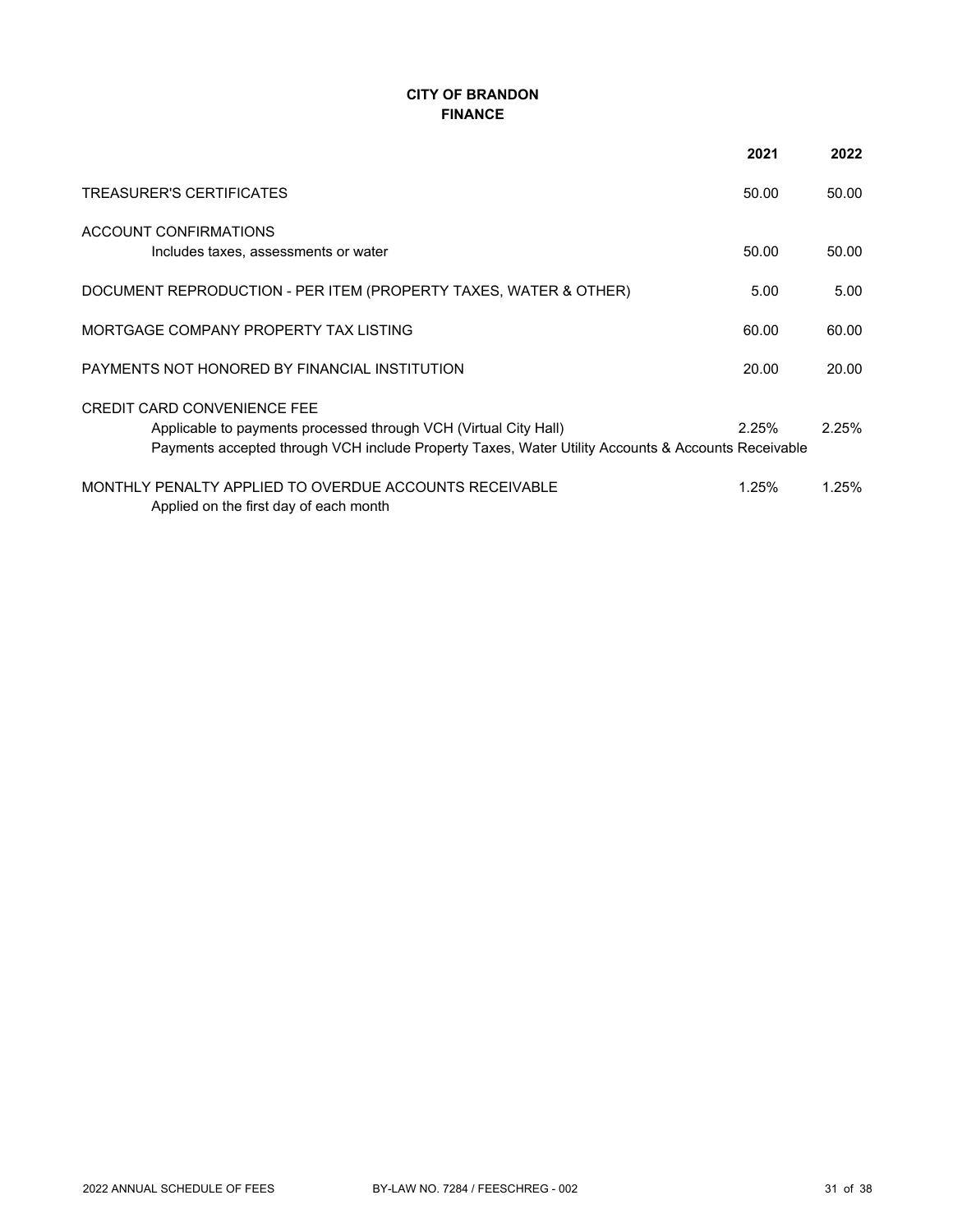### **CITY OF BRANDON INNOVATION, TECHNOLOGY & COMMUNICATION**

|                                         | 2021   | 2022   |
|-----------------------------------------|--------|--------|
| <b>PROGRAMMING AND RELATED SERVICES</b> |        |        |
| Per Hour (or part thereof)              | 110.00 | 115.50 |
|                                         |        |        |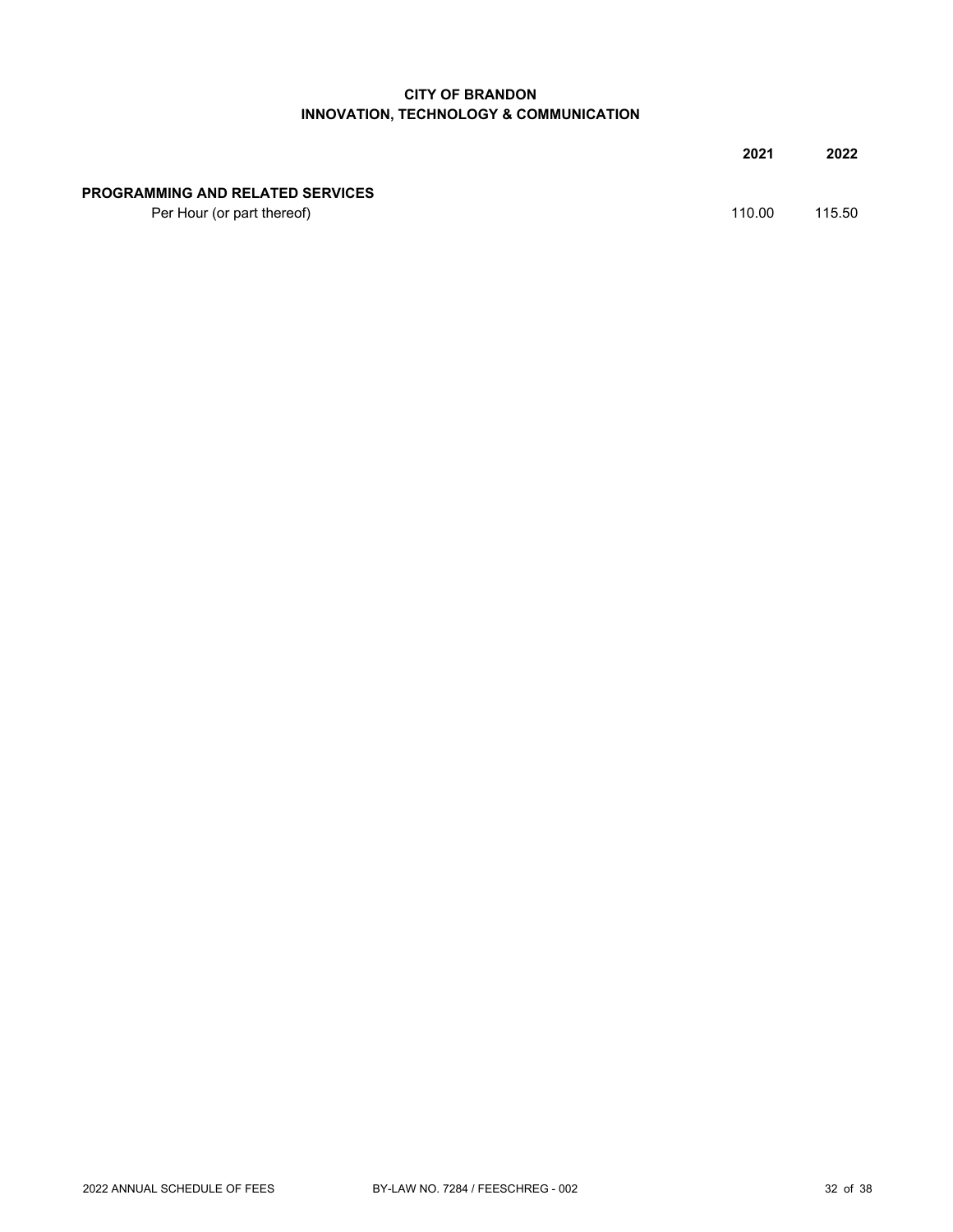### **CITY OF BRANDON LEGISLATIVE SERVICES - BY-LAW**

|                                                                                                                                        | 2021   | 2022   |
|----------------------------------------------------------------------------------------------------------------------------------------|--------|--------|
| <b>TAXI BUSINESS FEES</b>                                                                                                              |        |        |
| <b>TAXI BUSINESS LICENSE CERTIFICATE</b>                                                                                               |        |        |
| Initial Application Fee for a New Business License Certificate                                                                         | 500.00 | 500.00 |
| <b>TAXICAB VEHICLE LICENSES (expires last day of February)</b>                                                                         |        |        |
| Annual Vehicle License                                                                                                                 | 165.00 | 165.00 |
| Seasonal Vehicle License (issued after September 1)                                                                                    | 82.50  | 82.50  |
| Vehicle License Transfer                                                                                                               | 55.00  | 55.00  |
| Replacement of Subsisting Vehicle License Due to Installation of a New Windshield                                                      | 25.00  | 25.00  |
| Vehicle Visual Inspection or Meter Test                                                                                                | 35.00  | 35.00  |
| Missed Appointments / Arriving Late for Appointments                                                                                   |        |        |
| Delinquent Vehicle Safety (per vehicle)                                                                                                | 30.00  | 30.00  |
| <b>TAXICAB DRIVERS' PERMITS (expires last day of August)</b>                                                                           |        |        |
| <b>Annual Driver's Permit</b>                                                                                                          | 65.00  | 65.00  |
| Seasonal Driver's Permit (issued after March 1st)                                                                                      | 35.00  | 35.00  |
| Replacement of Subsisting Driver's Permit                                                                                              | 25.00  | 25.00  |
| <b>SPECIAL EVENTS</b>                                                                                                                  |        |        |
|                                                                                                                                        | 50.00  | 50.00  |
| Permit (Free of charge for non-profit organizations)                                                                                   |        |        |
| For Street Barricades/Signs, Delivery & Set-up of Barricades/Signs - See Public Works Section                                          |        |        |
| <b>ADJUDICATION FEE (Under The Municipal By-law Enforcement Act)</b>                                                                   | 25.00  | 25.00  |
| <b>BY-LAW PENALTY NOTICE LIENS</b>                                                                                                     |        |        |
| <b>Administration Fee</b>                                                                                                              | 62.00  | 62.00  |
| Personal Property Lien Registration Fee (Per Personal Property Registry)                                                               | $***$  | $***$  |
| All other costs incurred where any lien is registered against personal property in<br>respect of outstanding Municipal Penalty Notices | $***$  | $***$  |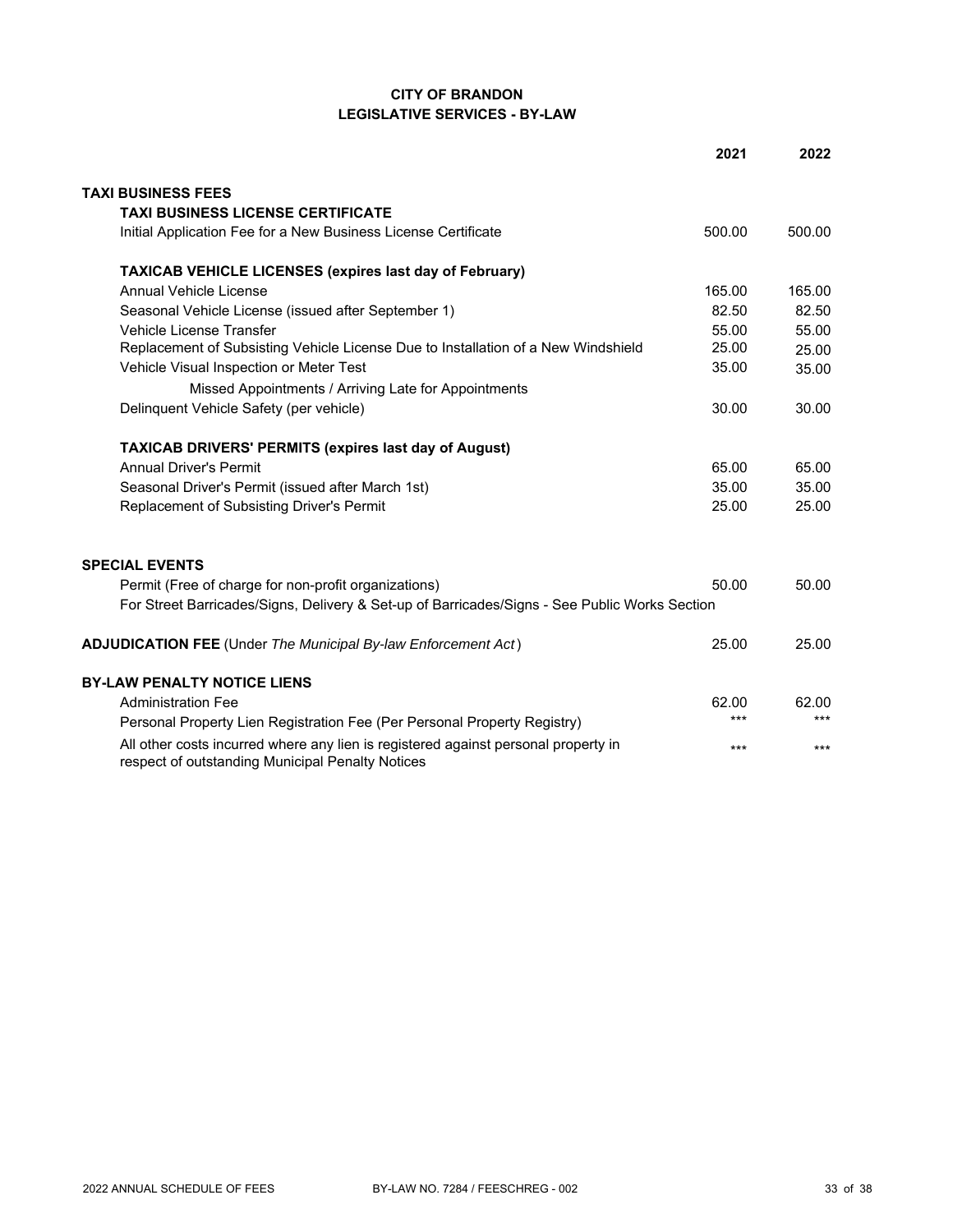## **CITY OF BRANDON LEGISLATIVE SERVICES - BY-LAW**

|                                                             |                                                                                                   | 2021             | 2022             |
|-------------------------------------------------------------|---------------------------------------------------------------------------------------------------|------------------|------------------|
| <b>BUSINESS LICENSES</b>                                    |                                                                                                   |                  |                  |
| <b>GENERAL BUSINESS LICENSE</b>                             |                                                                                                   | 220.00           | 220.00           |
| Includes but is not limited to:                             | Taxi business License Renewals                                                                    |                  |                  |
|                                                             | Home-Based Business License                                                                       |                  |                  |
|                                                             | <b>Mobile Food Services</b>                                                                       |                  |                  |
| <b>TRANSIENT BUSINESS LICENSE</b>                           | Not subject to proration throughout the year                                                      |                  |                  |
| Residents of the RM's of Elton, Daly, Whitehead, Cornwallis |                                                                                                   | 330.00           | 330.00           |
| <b>TRANSIENT BUSINESS LICENSE</b>                           | Not subject to proration throughout the year                                                      |                  |                  |
| Not a resident of Brandon or RM's listed above              |                                                                                                   | 440.00           | 440.00           |
|                                                             | Door-to-door sales, telephone solicitation sales or professional fundraiser (not a                |                  |                  |
| solicitation, or other similar method                       | resident of Brandon) using either door-to-door sales or solicitation, or telephone                | 500.00           | 500.00           |
|                                                             |                                                                                                   |                  |                  |
| PROVINCIAL HOME-BASED DIRECT SELLER                         |                                                                                                   |                  |                  |
| <b>LOCAL</b><br><b>TRANSIENT</b>                            | <b>Brandon Residents</b>                                                                          | 115.00<br>172.50 | 115.00<br>172.50 |
| <b>TRANSIENT</b>                                            | Residents of Elton, Daly, Whitehead, Cornwallis<br>Not a resident of Brandon or RM's listed above | 230.00           | 230.00           |
|                                                             |                                                                                                   |                  |                  |
| TRADE SHOW FEE ORGANIZER PARTICIPANT FEE                    |                                                                                                   |                  |                  |
|                                                             | For participants not holding a current General Business License                                   | 60.00            | 60.00            |
|                                                             | Per Occasion (each occasion being up to 7 consecutive days)                                       |                  |                  |
| <b>SPECIAL BUSINESS LICENSES</b>                            |                                                                                                   |                  |                  |
| <b>CRAFTERS</b>                                             |                                                                                                   |                  |                  |
| produced locally by themselves or their immediate family:   | Any individual offering for sale, away from their dwelling unit, hand-made goods,                 |                  |                  |
|                                                             | Per Occasion (each occasion being up to 7 consecutive days)                                       |                  |                  |
| <b>LOCAL</b>                                                | <b>Brandon Residents</b>                                                                          | 32.00            | 32.00            |
| <b>TRANSIENT</b>                                            | Residents of Elton, Daly, Whitehead, Cornwallis                                                   | 48.00            | 48.00            |
| <b>TRANSIENT</b>                                            | Not a resident of Brandon or RM's listed above                                                    | 64.00            | 64.00            |
| Each additional day                                         |                                                                                                   | 6.00             | 6.00             |
| Craft Show Organizers Event Table Fee                       |                                                                                                   | 16.00            | 16.00            |
|                                                             | (General Business fees apply to exhibitors not falling under crafter definition)                  |                  |                  |
| <b>FARMERS MARKETS / FLEA MARKETS</b>                       |                                                                                                   |                  |                  |
|                                                             | Event Organizer (General Business/Transient Business License Fees Apply)                          |                  |                  |
|                                                             | Table Fee - Table items (Combination produce & crafts) greater than 90% produce                   | No Charge        | No Charge        |
|                                                             | Table Fee - Table items (Combination produce & crafts) less than 90% produce                      |                  |                  |
| <b>LOCAL</b>                                                | <b>Brandon Residents</b>                                                                          | 32.00            | 32.00            |
| <b>TRANSIENT</b>                                            | Residents of Elton, Daly, Whitehead, Cornwallis                                                   | 48.00            | 48.00            |
| <b>TRANSIENT</b>                                            | Not a resident of Brandon or RM's listed above                                                    | 64.00            | 64.00            |
| <b>VENDING MACHINES</b>                                     |                                                                                                   |                  |                  |
| Permit - per commercial machine located on city property    |                                                                                                   | 50.00            | 50.00            |
|                                                             |                                                                                                   |                  |                  |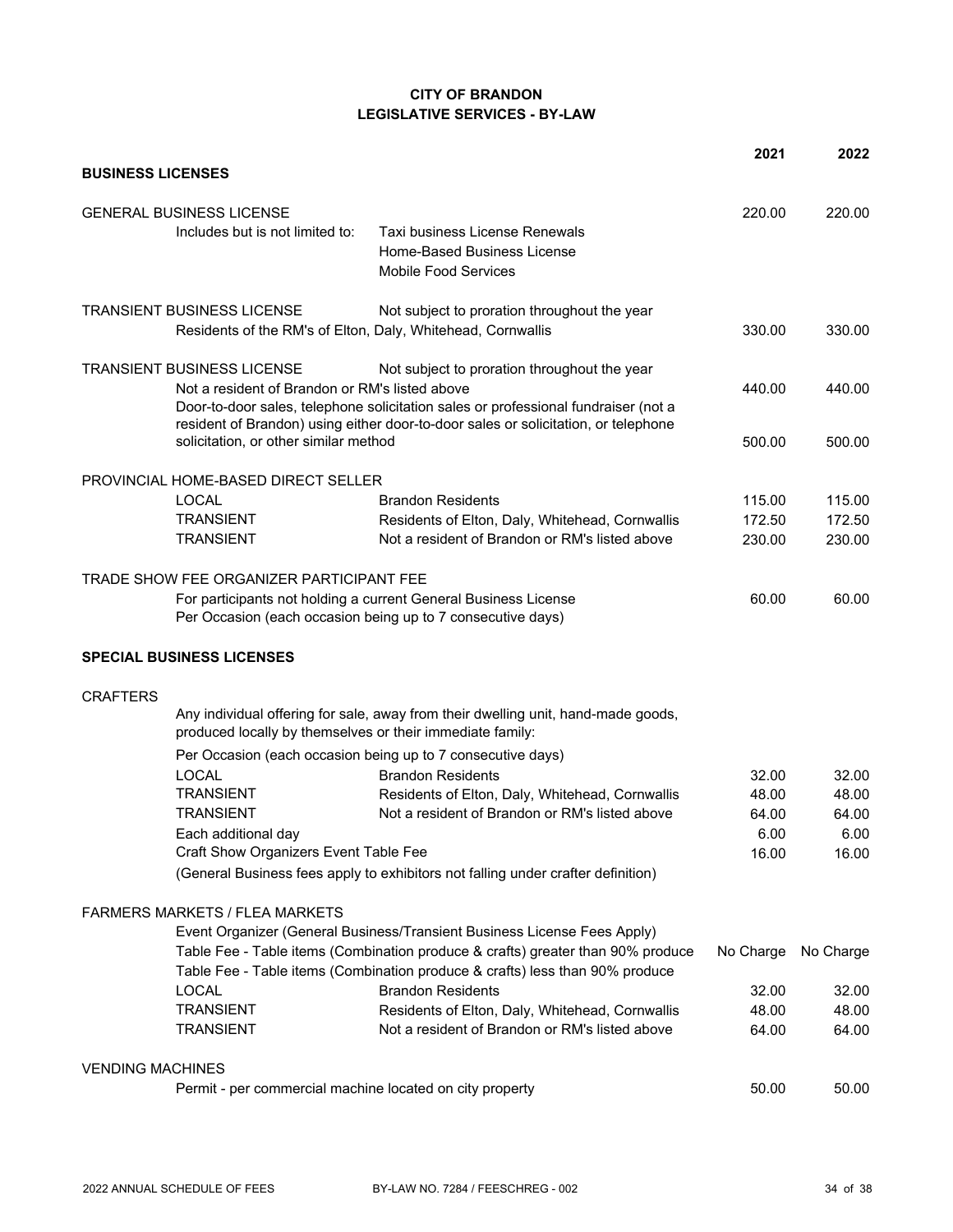### **CITY OF BRANDON LEGISLATIVE SERVICES - BY-LAW**

|                                                                                                     | 2021   | 2022          |
|-----------------------------------------------------------------------------------------------------|--------|---------------|
| <b>ANIMAL LICENSING FEES</b>                                                                        |        |               |
| ANNUAL DOG OR CAT LICENSE                                                                           |        |               |
| STERILE OR CURRENT DATED CERTIFICATION BY VET AS NON-REPRODUCTIVE                                   |        |               |
| Per Dog or Cat (limit of 2)                                                                         | 21.00  | 21.00         |
| Per Dog or Cat (over limit of 2)                                                                    | 42.00  | 42.00         |
| ANNUAL DOG OR CAT LICENSE - NOT STERILE                                                             |        |               |
| Per Dog or Cat (limit of 2)                                                                         | 57.50  | 57.50         |
| Per Dog or Cat (over limit of 2)                                                                    | 115.00 | 115.00        |
| Above fees adjusted to half of the above rates after September 1st if new resident or<br>new animal |        |               |
| DANGEROUS DOG WHETHER STERILE OR NOT                                                                |        |               |
| Per Dog (limit of 2)                                                                                | 260.00 | 260.00        |
| Per Dog (over limit of 2)                                                                           | 520.00 | 520.00        |
| SLED DOG (Minimum 15 dogs to qualify)                                                               |        |               |
| Per Dog (limit of 2)                                                                                | 50.00  | 50.00         |
| Per Dog (over limit of 2)                                                                           | 40.00  | 40.00         |
| Annual sport license fee                                                                            | 170.00 | 170.00        |
| GUIDE DOGS AND POLICE DOGS                                                                          | NO FEE | <b>NO FEE</b> |
| Transfer of ownership of licensed dog or cat                                                        | 7.50   | 7.50          |
| Replacement license tag                                                                             | 11.00  | 11.00         |
| Annual breeder/kennel license fee - see General Business License                                    |        |               |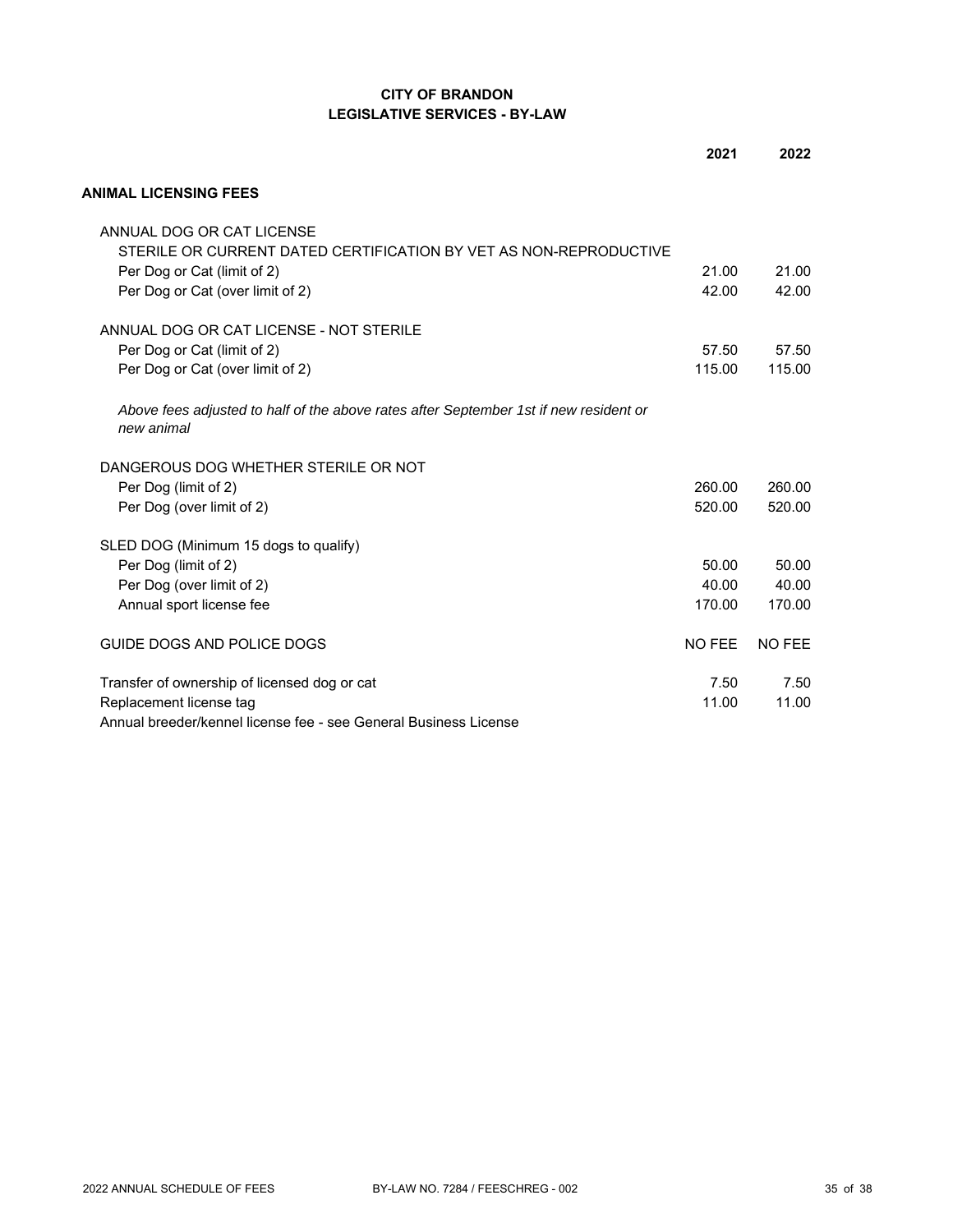### **CITY OF BRANDON LEGISLATIVE SERVICES - CLERKS**

|                                                                                                                                                                                                                | 2021   | 2022                    |
|----------------------------------------------------------------------------------------------------------------------------------------------------------------------------------------------------------------|--------|-------------------------|
| <b>MARRIAGE SERVICES</b>                                                                                                                                                                                       |        |                         |
| CIVIL MARRIAGE CEREMONY AT CITY HALL, 410 - 9TH STREET                                                                                                                                                         |        |                         |
| Marriage Ceremony performed by a Marriage Commissioner                                                                                                                                                         | 375.00 | 375.00                  |
| Marriage License                                                                                                                                                                                               | 100.00 | 100.00                  |
| NON REFUNDABLE BOOKING DEPOSIT                                                                                                                                                                                 | 125.00 | 125.00                  |
| CHANGE OF DATE ADMINISTRATION FEE                                                                                                                                                                              | 50.00  | 50.00                   |
| <b>CERTIFICATION OF DOCUMENTS</b>                                                                                                                                                                              |        |                         |
| CERTIFIED TRUE COPY/COMMISSIONER FOR OATHS                                                                                                                                                                     |        |                         |
| Single Document                                                                                                                                                                                                | 11.25  | 11.50                   |
| 2-5 documents                                                                                                                                                                                                  | 22.50  | 23.00                   |
| 6-10 documents                                                                                                                                                                                                 | 33.75  | 34.50                   |
| 11+ documents                                                                                                                                                                                                  | 56.25  | 57.50                   |
| <b>NOTARIZATION OF DOCUMENTS</b>                                                                                                                                                                               |        |                         |
| NOTARIZATION/NOTARY PUBLIC                                                                                                                                                                                     |        |                         |
| Single Document (per page fee)                                                                                                                                                                                 | 25.00  | 25.00                   |
| FREEDOM OF INFORMATION AND PROTECTION OF PRIVACY APPLICATIONS                                                                                                                                                  |        |                         |
| These fees are established by Provincial regulation pursuant to the Freedom of Information and<br>Protection of Privacy Act                                                                                    |        |                         |
| <b>SEARCH AND PREPARATION</b>                                                                                                                                                                                  |        |                         |
| First two hours                                                                                                                                                                                                | Free   | Free                    |
| Each additional 1/2 hour (or part thereof)                                                                                                                                                                     | 15.00  | 15.00                   |
| <b>COPYING FEES</b>                                                                                                                                                                                            |        |                         |
| Paper copies - by photocopier or computer printer (per page)                                                                                                                                                   | 0.20   | 0.20                    |
| Paper copies made from a micro printer (per page)                                                                                                                                                              | 0.50   | 0.50                    |
| Any other method of providing copies                                                                                                                                                                           |        | Actual Cost Actual Cost |
| COMPUTER PROGRAMMING & DATA PROCESSING                                                                                                                                                                         |        |                         |
| Internal programming or data processing (per each 1/4 hour)                                                                                                                                                    | 10.00  | 10.00                   |
| External programming or data processing                                                                                                                                                                        |        | Actual Cost Actual Cost |
| <b>BOARD OF REVISION</b>                                                                                                                                                                                       |        |                         |
| ASSESSMENT APPEAL                                                                                                                                                                                              |        |                         |
| Application Filing Fee (Minimum) **                                                                                                                                                                            | 50.00  | 50.00                   |
| Application Filing Fee (Maximum) **                                                                                                                                                                            | 500.00 | 500.00                  |
| ** Fee is \$10 per \$100,000 of property assessed value that is the subject of appeal, as<br>determined by the Provincial Assessment Branch, subject to a minimum fee of \$50.00 and a<br>maximum of \$500.00. |        |                         |

**\*\*** Filing fees are non-refundable (including withdrawals) except in the case where an appeal is successful, or an Owner/Assessor agreement is reached.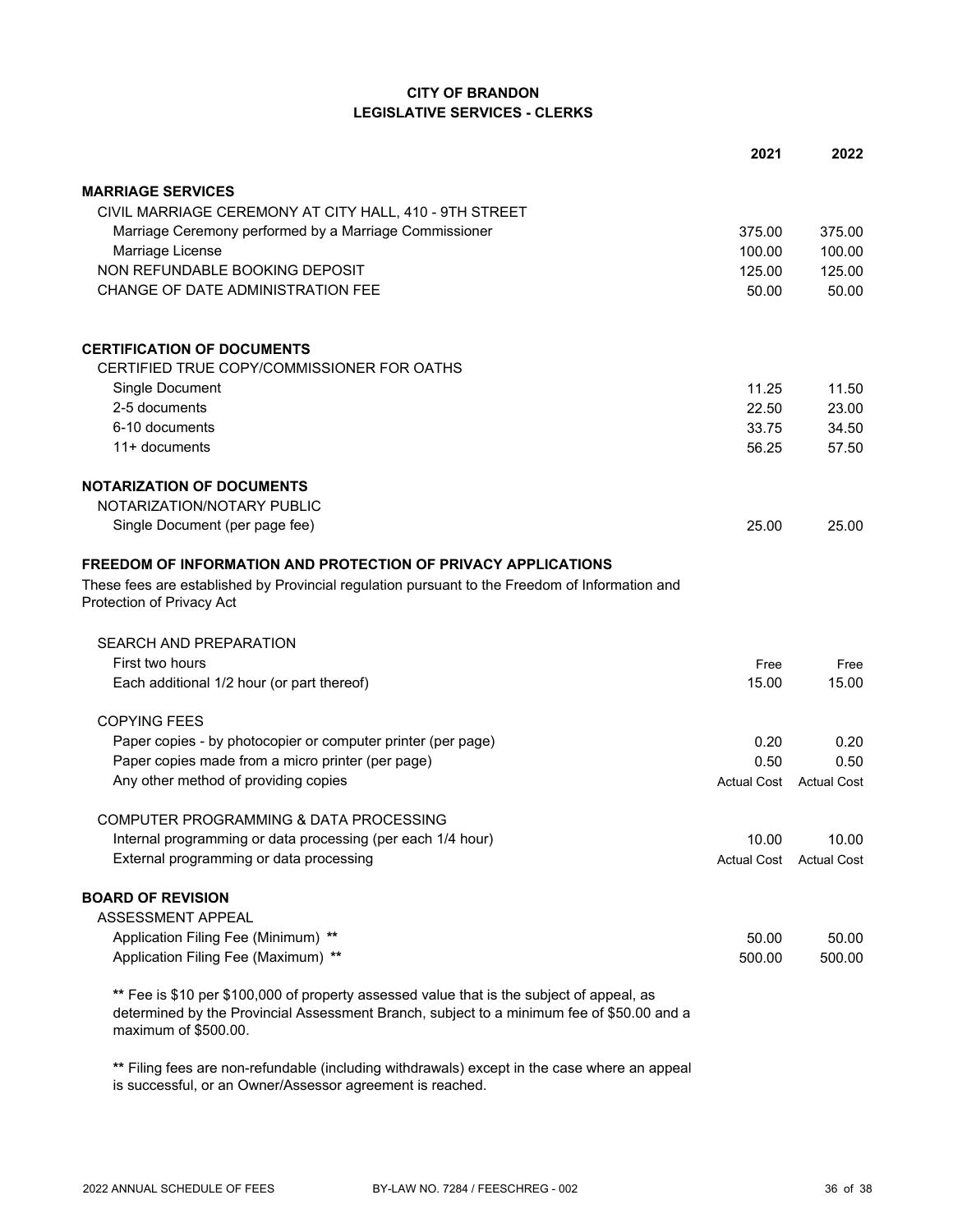## **CITY OF BRANDON FACILITY RENTALS**

|                                                                                   | 2021           | 2022           |
|-----------------------------------------------------------------------------------|----------------|----------------|
| FACILITY RENTAL & SET-UP - CULTURAL RESOURCE CENTRE (638 PRINCESS AVENUE)         |                |                |
| <b>PRIVATE FUNCTIONS</b>                                                          |                |                |
| Fees set out are applicable to each separate event                                |                |                |
| FACILITY RENTAL (includes the provision of Security)                              |                |                |
| Minimum Charge - Up to 3 Hours                                                    | 120.00         | 120.00         |
| Each Additional Hour (or part thereof)                                            | 40.00          | 40.00          |
| <b>FACILITY SET-UP</b>                                                            |                |                |
| Handling Fee (Mandatory)                                                          | 50.00          | 50.00          |
| Provision of tables and chairs - set up by user                                   |                |                |
| Chairs - Up to 50                                                                 | 90.00          | 90.00          |
| Tables - Up to 10                                                                 | 55.00          | 55.00          |
| CLEANING FEE (applies to all bookings)                                            | 135.00         | 135.00         |
| <b>NON-PROFIT COMMUNITY ORGANIZATIONS</b>                                         |                |                |
| Fees imposed are on a cost recovery basis                                         |                |                |
| PROVISION OF SECURITY - Rate per Hour (or part thereof)                           | 23.00          | 23.00          |
| <b>FACILITY SET-UP</b>                                                            |                |                |
| Provision of tables and chairs - set up by user                                   |                |                |
| Up to 50 chairs and 10 tables                                                     | 36.00          | 36.00          |
| CLEANING FEE (applies to all bookings)                                            | 26.00          | 25.00          |
| <b>FACILITY RENTAL &amp; SET-UP - YOUTH CENTRE (638 PRINCESS AVENUE)</b>          |                |                |
| <b>PRIVATE FUNCTIONS</b>                                                          |                |                |
| Fees set out are applicable to each separate event                                |                |                |
| FACILITY RENTAL (includes staff person)                                           |                |                |
| Minimum Charge - Up to 3 Hours                                                    | 150.00         | 150.00         |
| Each Additional Hour (or part thereof)                                            | 40.00          | 40.00          |
| PROVISION OF SECURITY - Rate per Hour (or part thereof)<br><b>FACILITY SET-UP</b> | 23.00          | 23.00          |
|                                                                                   |                |                |
| <b>Equipment Use</b>                                                              | 75.00          | 75.00          |
| Handling Fee (Mandatory)<br>Provision of tables and chairs - set up by user       | 50.00          | 50.00          |
| Chairs - Up to 50                                                                 |                |                |
| Tables - Up to 10                                                                 | 90.00<br>55.00 | 90.00<br>55.00 |
| CLEANING FEE (applies to all bookings)                                            | 135.00         | 135.00         |
|                                                                                   |                |                |